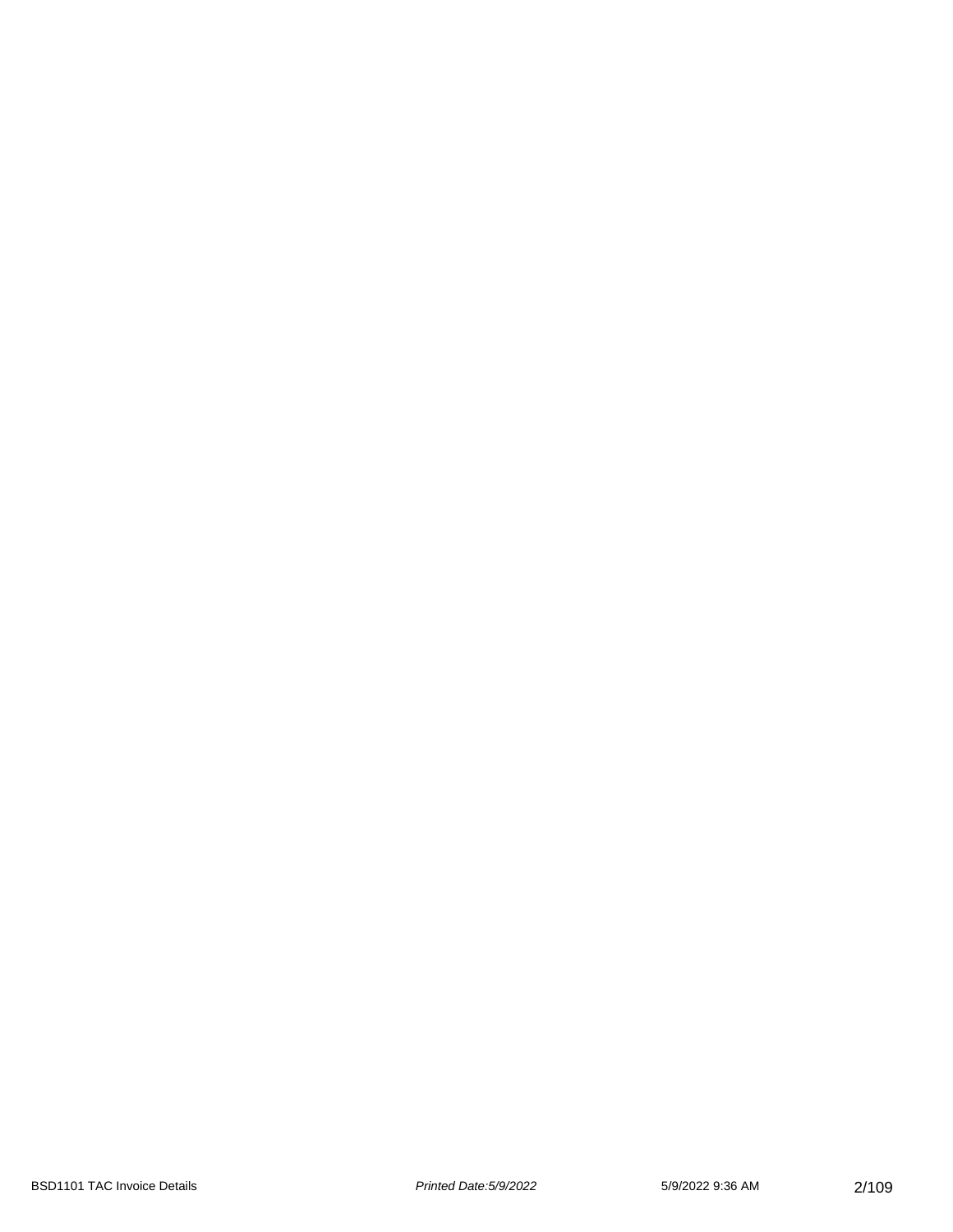

**County Atascosa - 7**

| License<br>Primary<br>Type<br>(AIMS) | <b>Primary</b><br><b>Number</b><br>(AIMS) | License   License  <br>Type<br>(AIMS) | License<br><b>Number</b><br>(AIMS) | License<br><b>Number</b><br>(Legacy) | <b>Validation</b><br>Number/<br>Local Ref Id/<br><b>Registry Number</b> | \$ State Fee | Charge | \$ Sur-1 \$ Late | \$5%<br><b>Feel County</b><br>Refund | \$ Total<br><b>Amount</b> |
|--------------------------------------|-------------------------------------------|---------------------------------------|------------------------------------|--------------------------------------|-------------------------------------------------------------------------|--------------|--------|------------------|--------------------------------------|---------------------------|
|                                      |                                           | <b>BE</b>                             | 200047599                          |                                      | 458AIUwfFZdByKp                                                         | 1.045.00     |        |                  | 55.00                                | 1,100.00                  |
|                                      |                                           |                                       | Total                              |                                      |                                                                         | 1.045.00     |        |                  | 55.00                                | 1,100.00                  |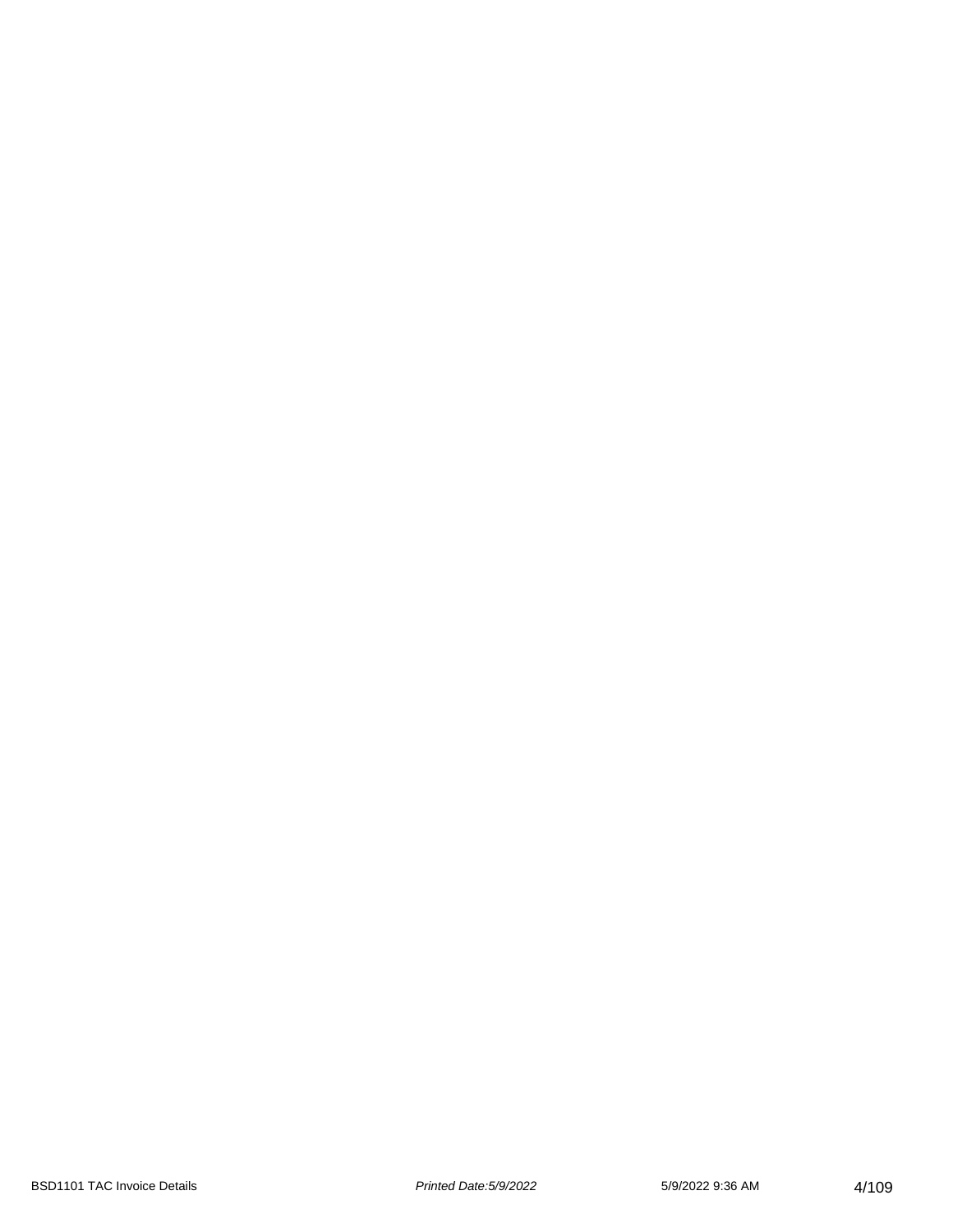

# **TAC To Be Invoiced Details Applications Approved during April 2022**

**County Austin - 8**

| License<br>Primary<br>Type<br>(AIMS) | <b>Primary</b><br>Number <sup>'</sup><br>(AIMS) | License   License  <br>Type<br>(AIMS) | License!<br><b>Number</b><br>(AIMS) | License<br><b>Number</b><br>(Legacy) | <b>Validation</b><br>Number/<br>Local Ref Id/<br><b>Registry Number</b> | \$ State Fee | Chargel | \$ Sur-1 \$ Late<br>Feel | \$5%<br>County<br>Refund | \$ Total<br><b>Amount</b> |
|--------------------------------------|-------------------------------------------------|---------------------------------------|-------------------------------------|--------------------------------------|-------------------------------------------------------------------------|--------------|---------|--------------------------|--------------------------|---------------------------|
|                                      |                                                 | <b>BE</b>                             | 100014500                           | BE79697                              | 458AIC1RouQANJY                                                         | 1.045.00     |         |                          | 55.00                    | 1,100.00                  |
|                                      |                                                 | <b>BE</b>                             | 100053667                           | BE273690                             | 458AIM7pdRCJ9Za                                                         | 1.045.00     |         |                          | 55.00                    | 1,100.00                  |
|                                      |                                                 | <b>BE</b>                             | 100066537                           | BE152225                             | 458AlrU5JGTCKLh                                                         | 1.045.00     |         |                          | 55.00                    | 1,100.00                  |
|                                      |                                                 |                                       | Total                               |                                      |                                                                         | 3,135.00     |         |                          | 165.00                   | 3,300.00                  |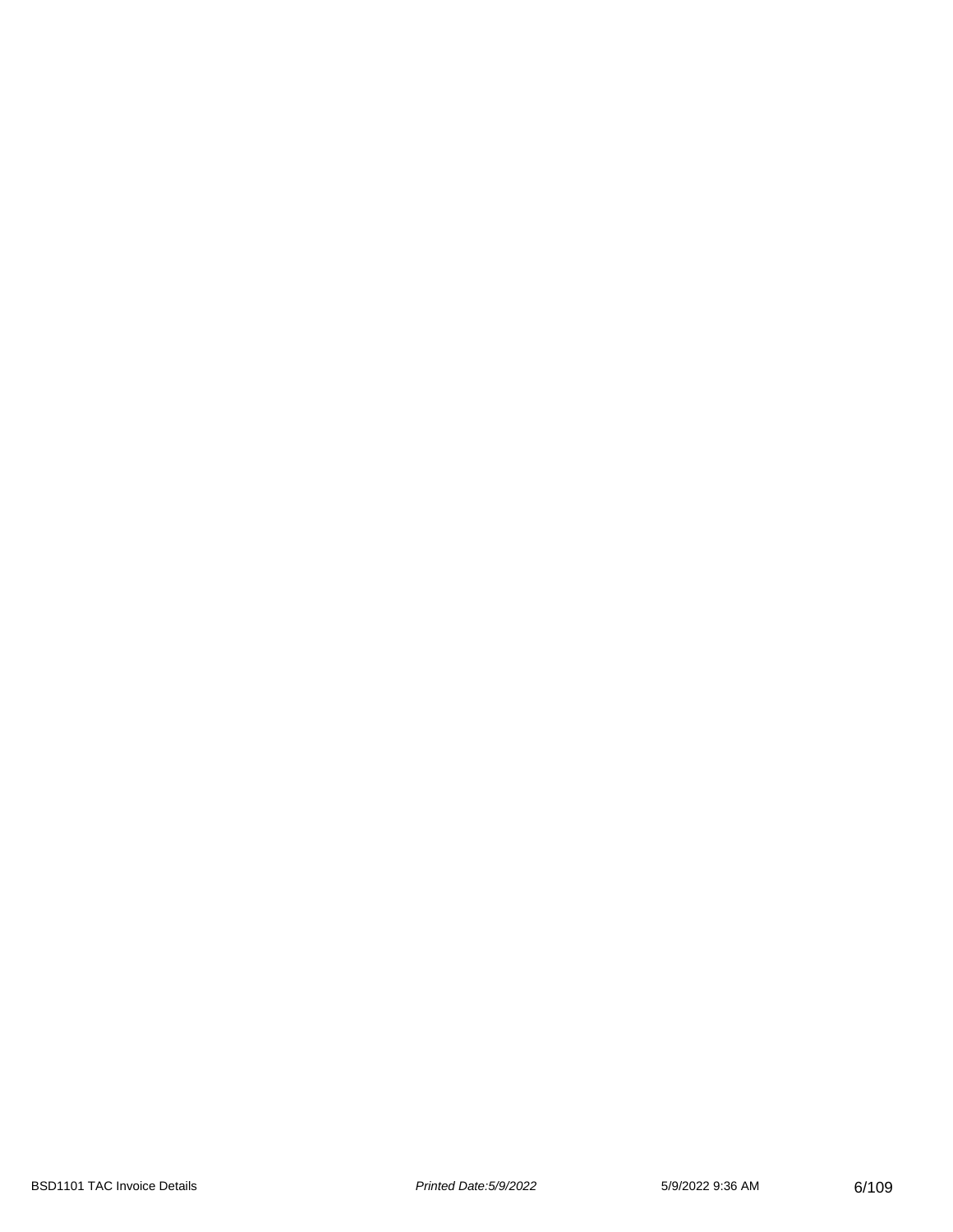

### **TAC To Be Invoiced Details Applications Approved during April 2022 County Bastrop - 11**

| License<br>Primary<br><b>Type</b><br>(AIMS) | <b>Primary</b><br><b>Number</b><br>(AIMS) | Licensel License I<br><b>Type</b><br>(AIMS) | Licensel<br><b>Numberl</b><br>(AIMS) | License<br><b>Number</b><br>(Legacy) | <b>Validation</b><br>Number/<br>Local Ref Id/<br><b>Registry Number</b> | \$ State Fee | <b>Charge</b> | \$ Sur-I \$ Late | \$5%<br><b>Feel County</b><br>Refund | \$ Total<br><b>Amount</b> |
|---------------------------------------------|-------------------------------------------|---------------------------------------------|--------------------------------------|--------------------------------------|-------------------------------------------------------------------------|--------------|---------------|------------------|--------------------------------------|---------------------------|
| <b>BG</b>                                   | 100087125                                 | <b>BP</b>                                   | 200052756                            |                                      | 458AlsWoxdGrznY                                                         | 1.045.00     |               |                  | 55.00                                | 1.100.00                  |
|                                             |                                           |                                             | Total                                |                                      |                                                                         | 1,045.00     |               |                  | 55.00                                | 1,100.00                  |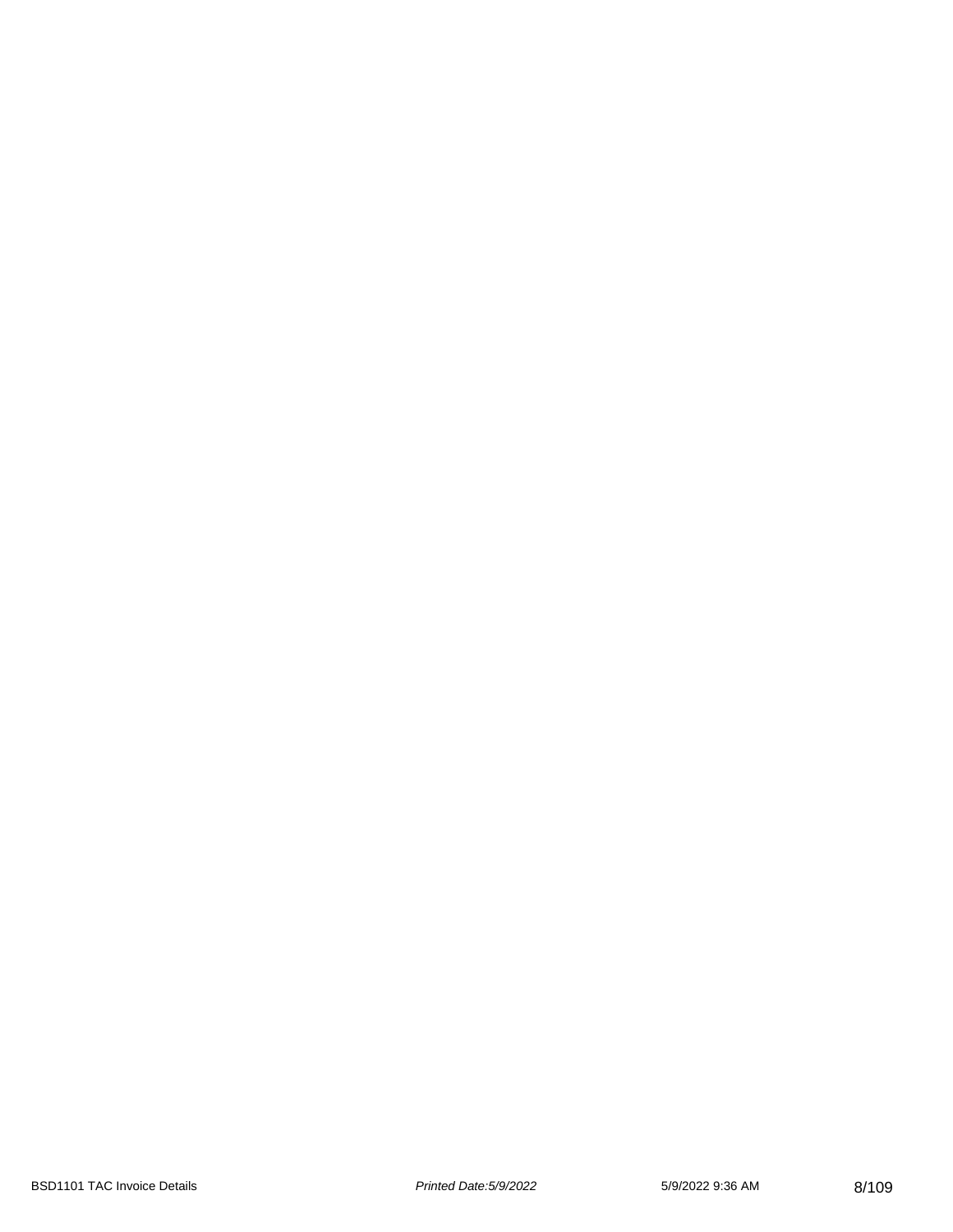

**County Bee - 13**

| License<br>Primary<br>Type<br>(AIMS) | <b>Primary</b><br><b>Number</b><br>(AIMS) | License   License  <br>Type<br>(AIMS) | License<br><b>Numberl</b><br>(AIMS) | License<br><b>Number</b><br>(Legacy) | <b>Validation</b><br>Number/<br>Local Ref Id/<br><b>Registry Number</b> | \$ State Fee | Charge | \$ Sur-1 \$ Late | \$5%<br><b>Feel County</b><br>Refundl | \$ Total<br>Amount |
|--------------------------------------|-------------------------------------------|---------------------------------------|-------------------------------------|--------------------------------------|-------------------------------------------------------------------------|--------------|--------|------------------|---------------------------------------|--------------------|
|                                      |                                           | <b>BE</b>                             | 100035370                           | BE68411                              | 458Als6cpPPAzIJ                                                         | 1.045.00     |        |                  | 55.00                                 | 1,100.00           |
|                                      |                                           |                                       | Total                               |                                      |                                                                         | 1.045.00     |        |                  | 55.00                                 | 1,100.00           |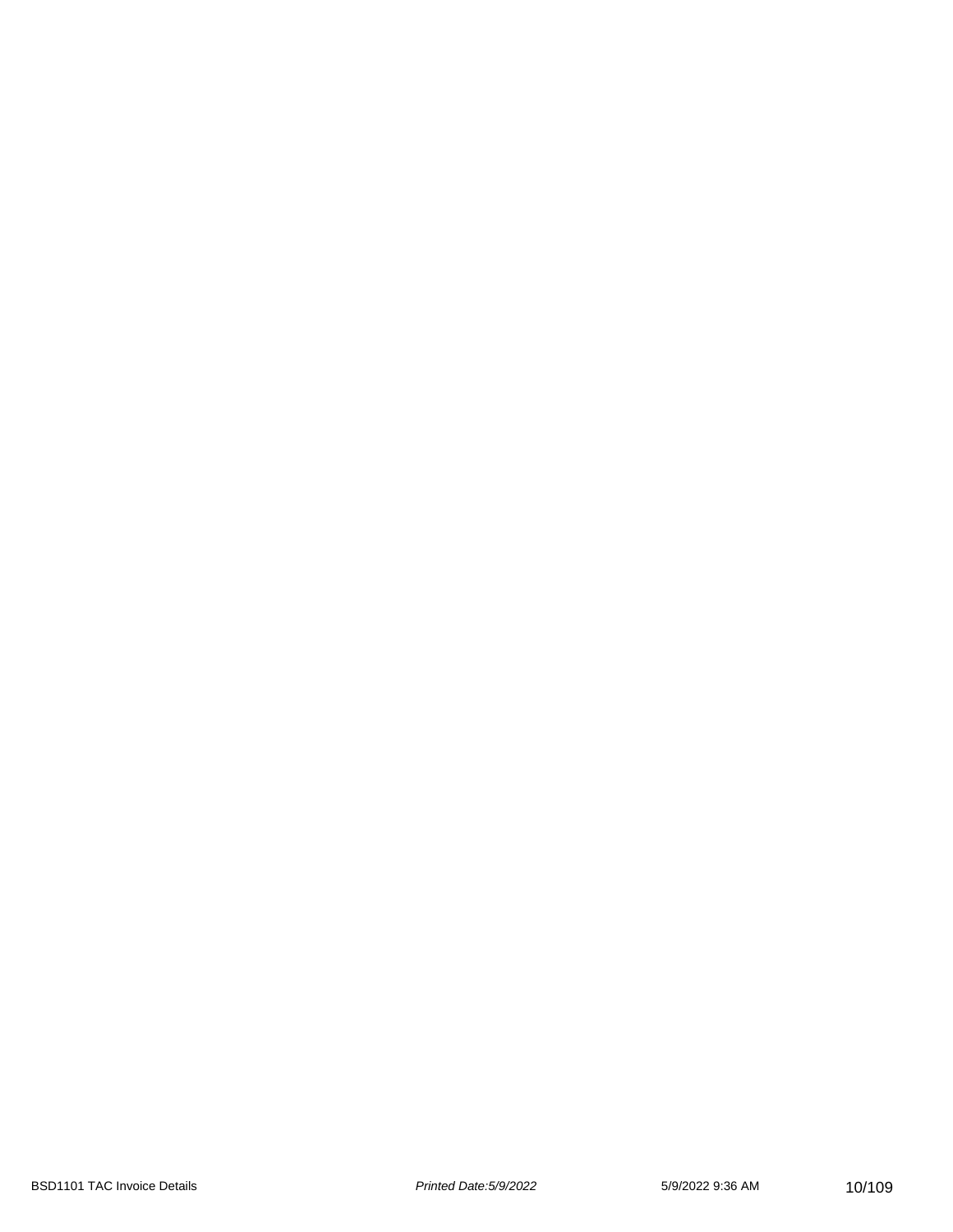

# **TAC To Be Invoiced Details Applications Approved during April 2022**

**County Bell - 14**

| License<br>Primary<br>Type<br>(AIMS) | <b>Primary</b><br><b>Number</b><br>(AIMS) | License   License  <br>Type<br>(AIMS) | License!<br><b>Number</b><br>(AIMS) | License<br><b>Number</b><br>(Legacy) | Validation<br>Number/<br>Local Ref Id/<br><b>Registry Number</b> | \$ State Fee | <b>Charge</b> | \$ Sur-   \$ Late<br>Feel | \$5%<br>County<br>Refund | \$ Total<br><b>Amount</b> |
|--------------------------------------|-------------------------------------------|---------------------------------------|-------------------------------------|--------------------------------------|------------------------------------------------------------------|--------------|---------------|---------------------------|--------------------------|---------------------------|
|                                      |                                           | <b>BE</b>                             | 100064796                           | BE552738                             | 458AI0e9JIEufZd                                                  | 1.045.00     |               |                           | 55.00                    | 1,100.00                  |
|                                      |                                           | <b>BF</b>                             | 103123674                           | BF805591                             | 458Ale81BggxzQf                                                  | 1.045.00     |               |                           | 55.00                    | 1,100.00                  |
|                                      |                                           | <b>BB</b>                             | 100214589                           | BB274590                             | 458AlghYKRtU2nS                                                  | 3,325.00     |               |                           | 175.00                   | 3,500.00                  |
|                                      |                                           | <b>BE</b>                             | 103908332                           | BE871354                             | 458AIY5yKskdun9                                                  | 1.045.00     |               |                           | 55.00                    | 1,100.00                  |
|                                      |                                           |                                       | Total                               |                                      |                                                                  | 6,460.00     |               |                           | 340.00                   | 6,800.00                  |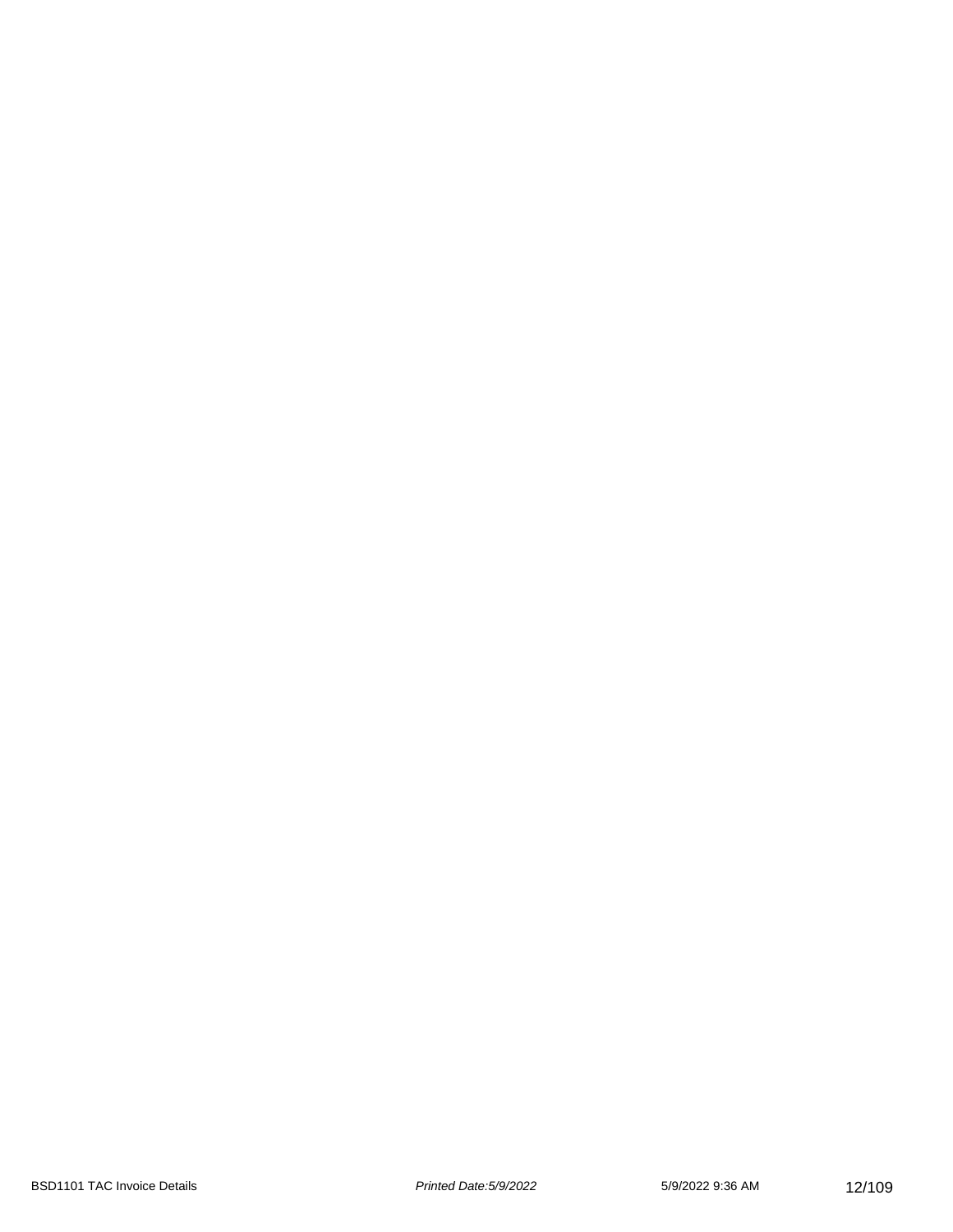

### **TAC To Be Invoiced Details Applications Approved during April 2022 County Bexar - 15**

| License<br>Primary<br>Type<br>(AIMS) | <b>Primary</b><br><b>Number</b><br>(AIMS) | Licensel License<br><b>Type</b><br>(AIMS) | License<br><b>Number</b><br>(AIMS) | License<br><b>Number</b><br>(Legacy) | Validation<br>Number/<br>Local Ref Id/<br><b>Registry Number</b> | \$ State Fee | <b>Charge</b> | \$ Sur-   \$ Late<br>Feel | \$5%<br>County<br>Refund | \$ Total<br>Amount |
|--------------------------------------|-------------------------------------------|-------------------------------------------|------------------------------------|--------------------------------------|------------------------------------------------------------------|--------------|---------------|---------------------------|--------------------------|--------------------|
|                                      |                                           | <b>BE</b>                                 | 100037451                          | BE469441                             | 458Al0yrlpnjpAU                                                  | 1,045.00     |               |                           | 55.00                    | 1,100.00           |
|                                      |                                           | <b>BE</b>                                 | 100036237                          | BE579540                             | 458Alr9KIPhPhMG                                                  | 1,045.00     |               |                           | 55.00                    | 1,100.00           |
|                                      |                                           | <b>BW</b>                                 | 106646252                          | BW1084806                            | 458AlrwflbmknBR                                                  | 2,850.00     |               |                           | 150.00                   | 3,000.00           |
| <b>BW</b>                            | 106646252                                 | <b>SD</b>                                 | 150000287                          | BW1084806                            | 458AlrwflbmknBR                                                  | 1,140.00     |               |                           | 60.00                    | 1,200.00           |
|                                      |                                           | <b>BE</b>                                 | 100109148                          | BE133020                             | 458AIUbJPKbFZ2q                                                  | 1.045.00     |               |                           | 55.00                    | 1,100.00           |
|                                      |                                           | <b>BE</b>                                 | 100096700                          | BE53356                              | 458AlxW7luYkFjD                                                  | 1,045.00     |               |                           | 55.00                    | 1,100.00           |
| <b>BG</b>                            | 105675892                                 | <b>BP</b>                                 | 150000104                          | BG1015394                            | 458AlxwOlf5FkSH                                                  | 1.045.00     |               |                           | 55.00                    | 1,100.00           |
|                                      |                                           |                                           | Total                              |                                      |                                                                  | 9,215.00     |               |                           | 485.00                   | 9,700.00           |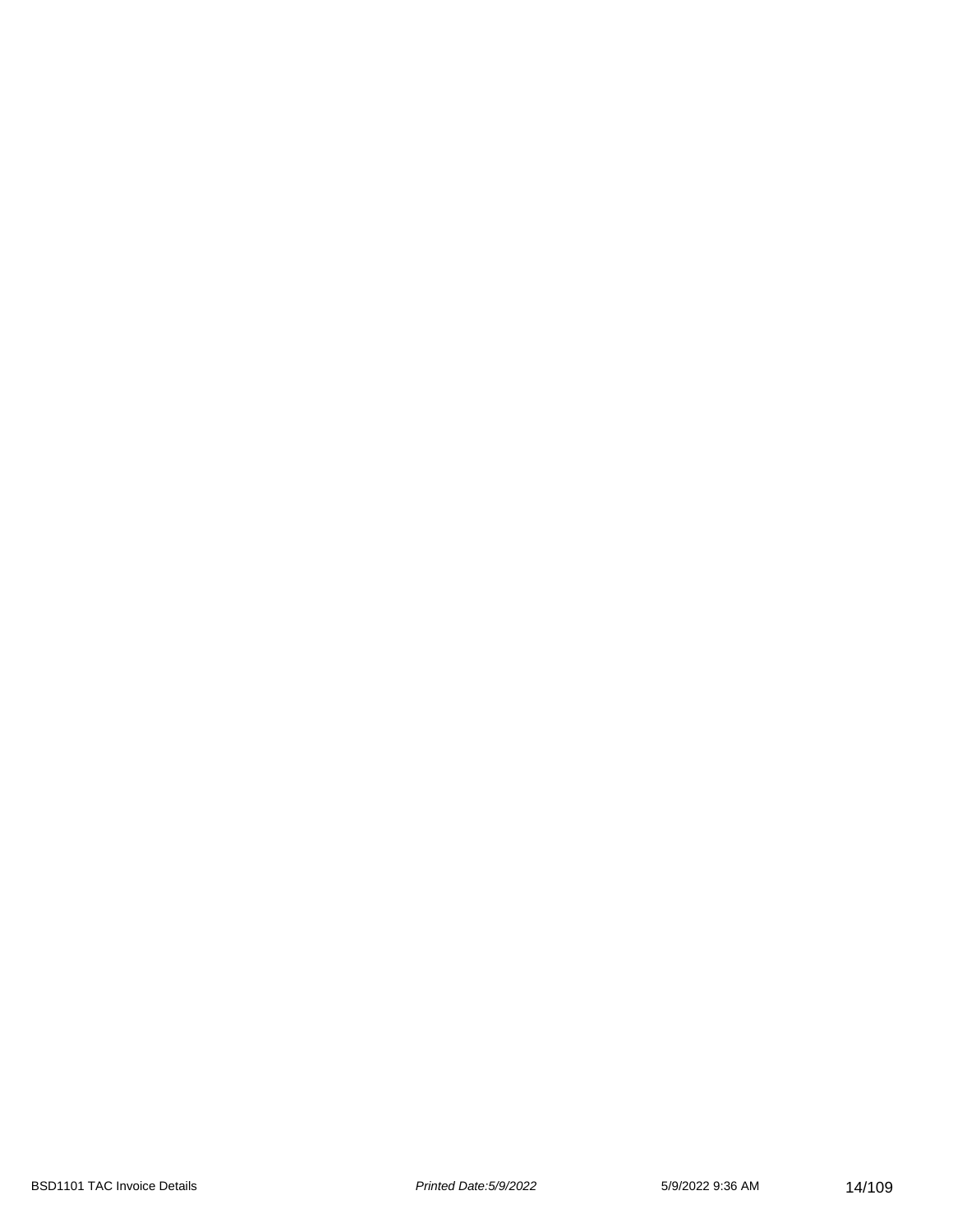

**County Bosque - 18**

| License<br>Primary<br>Type<br>(AIMS) | <b>Primary</b><br>Number<br>(AIMS) | License   License  <br>Type<br>(AIMS) | License<br><b>Number</b><br>(AIMS) | License<br><b>Number</b><br>(Legacy) | <b>Validation</b><br>Number/<br>Local Ref Id/<br><b>Registry Number</b> | \$ State Feel | Charge | \$ Sur-1 \$ Late | \$5%<br><b>Feel County</b><br>Refund | \$ Total<br><b>Amount</b> |
|--------------------------------------|------------------------------------|---------------------------------------|------------------------------------|--------------------------------------|-------------------------------------------------------------------------|---------------|--------|------------------|--------------------------------------|---------------------------|
|                                      |                                    | <b>BF</b>                             | 104663776                          | BF933445                             | 458AI72N4imBycN                                                         | 1.045.00      |        |                  | 55.00                                | 1,100.00                  |
|                                      |                                    |                                       | Total                              |                                      |                                                                         | 1.045.00      |        |                  | 55.00                                | 1,100.00                  |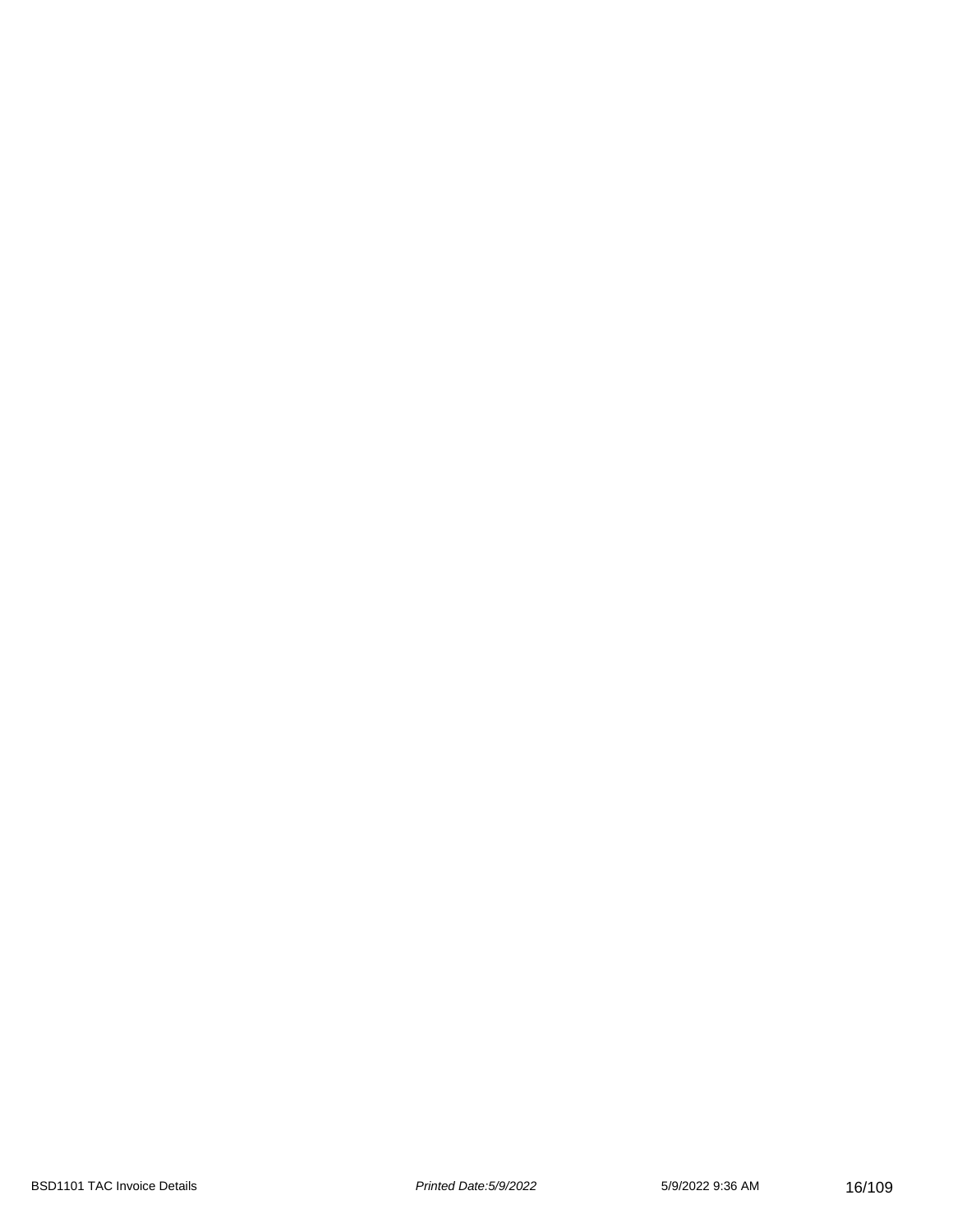

**County Bowie - 19**

| License<br>Primary<br>Type<br>(AIMS) | <b>Primary</b><br>Number<br>(AIMS) | License   License  <br>Type<br>(AIMS) | Licensel<br><b>Number</b><br>(AIMS) | License<br><b>Number</b><br>(Legacy) | <b>Validation</b><br>Number/<br>Local Ref Id/<br><b>Registry Number</b> | \$ State Fee | Charge | \$ Sur-1 \$ Late | \$5%<br><b>Feel County</b><br>Refund | \$ Total<br>Amount |
|--------------------------------------|------------------------------------|---------------------------------------|-------------------------------------|--------------------------------------|-------------------------------------------------------------------------|--------------|--------|------------------|--------------------------------------|--------------------|
| <b>MB</b>                            | 103918313                          | BP                                    | 150000067                           | MB872401                             | 458AIVVkaLE3sT4                                                         | 1.045.00     |        |                  | 55.00                                | 1,100.00           |
|                                      |                                    |                                       | Total                               |                                      |                                                                         | 1.045.00     |        |                  | 55.00                                | 1,100.00           |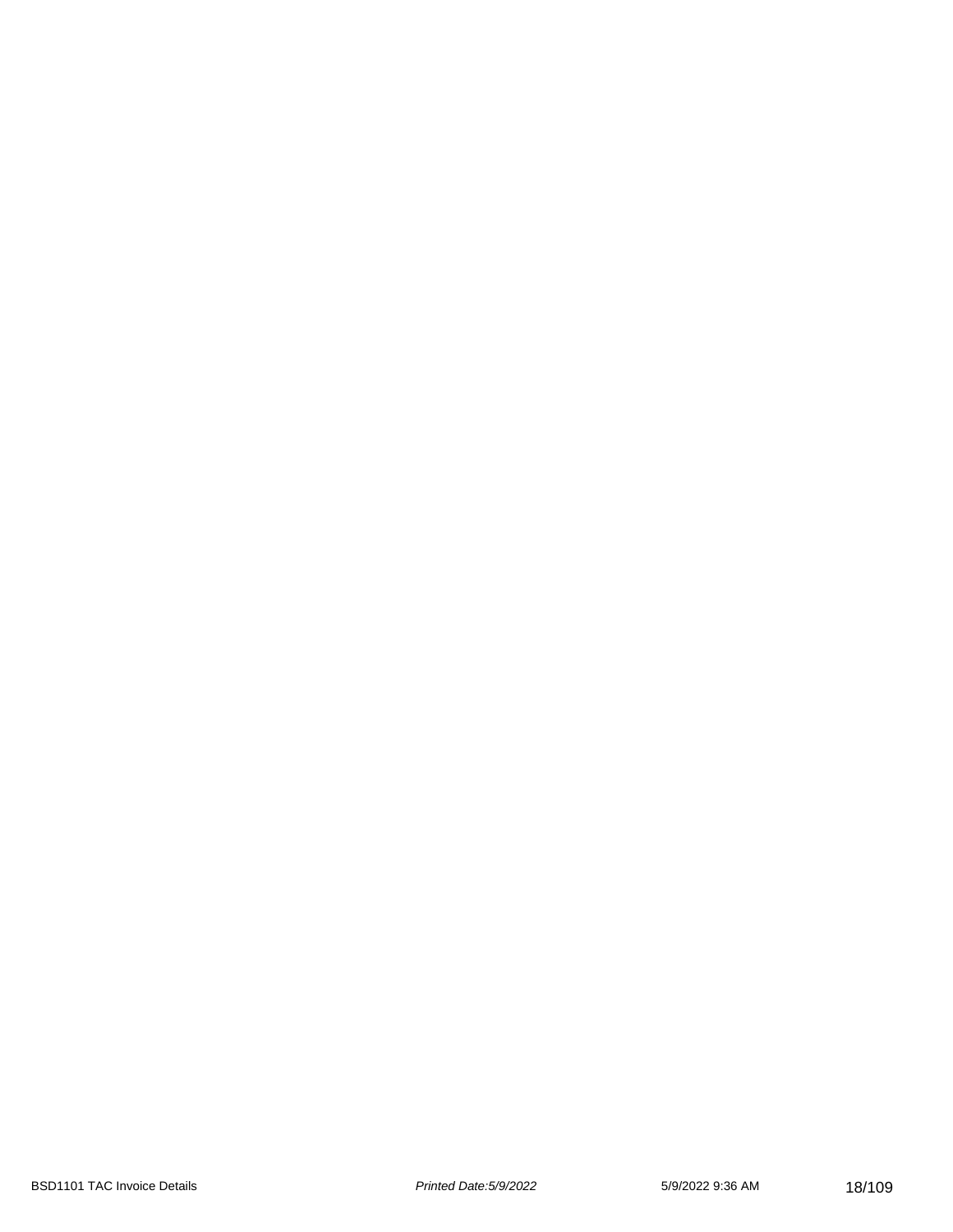

### **TAC To Be Invoiced Details Applications Approved during April 2022 County Brazoria - 20**

| License<br>Primary<br>Type<br>(AIMS) | <b>Primary</b><br><b>Number</b><br>(AIMS) | License License<br>Type<br>(AIMS) | License<br><b>Number</b><br>(AIMS) | License<br><b>Number</b><br>(Legacy) | Validation<br>Number/<br>Local Ref Id/<br><b>Registry Number</b> | \$ State Fee | Charge | \$ Sur-   \$ Late<br>Feel | \$5%<br>County<br><b>Refund</b> | \$ Total<br>Amount |
|--------------------------------------|-------------------------------------------|-----------------------------------|------------------------------------|--------------------------------------|------------------------------------------------------------------|--------------|--------|---------------------------|---------------------------------|--------------------|
|                                      |                                           | <b>BE</b>                         | 100014221                          | BE578357                             | 458AlhELyavQdnp                                                  | 1,045.00     |        |                           | 55.00                           | 1,100.00           |
|                                      |                                           | <b>BE</b>                         | 100076391                          | BE193614                             | 458AILnJAP5eaGb                                                  | 1.045.00     |        |                           | 55.00                           | 1,100.00           |
|                                      |                                           | <b>BE</b>                         | 106687477                          | BE1088660                            | 458Almp7vjE7zaZ                                                  | 1,045.00     |        |                           | 55.00                           | 1,100.00           |
|                                      |                                           | <b>BF</b>                         | 100052227                          | BF274653                             | 458AINP7Ga6Pu1A                                                  | 1,045.00     |        |                           | 55.00                           | 1,100.00           |
|                                      |                                           | <b>BE</b>                         | 200049343                          |                                      | 458AlwUHi4psLSV                                                  | 1,045.00     |        |                           | 55.00                           | 1,100.00           |
|                                      |                                           |                                   | <b>Total</b>                       |                                      |                                                                  | 5,225.00     |        |                           | 275.00                          | 5,500.00           |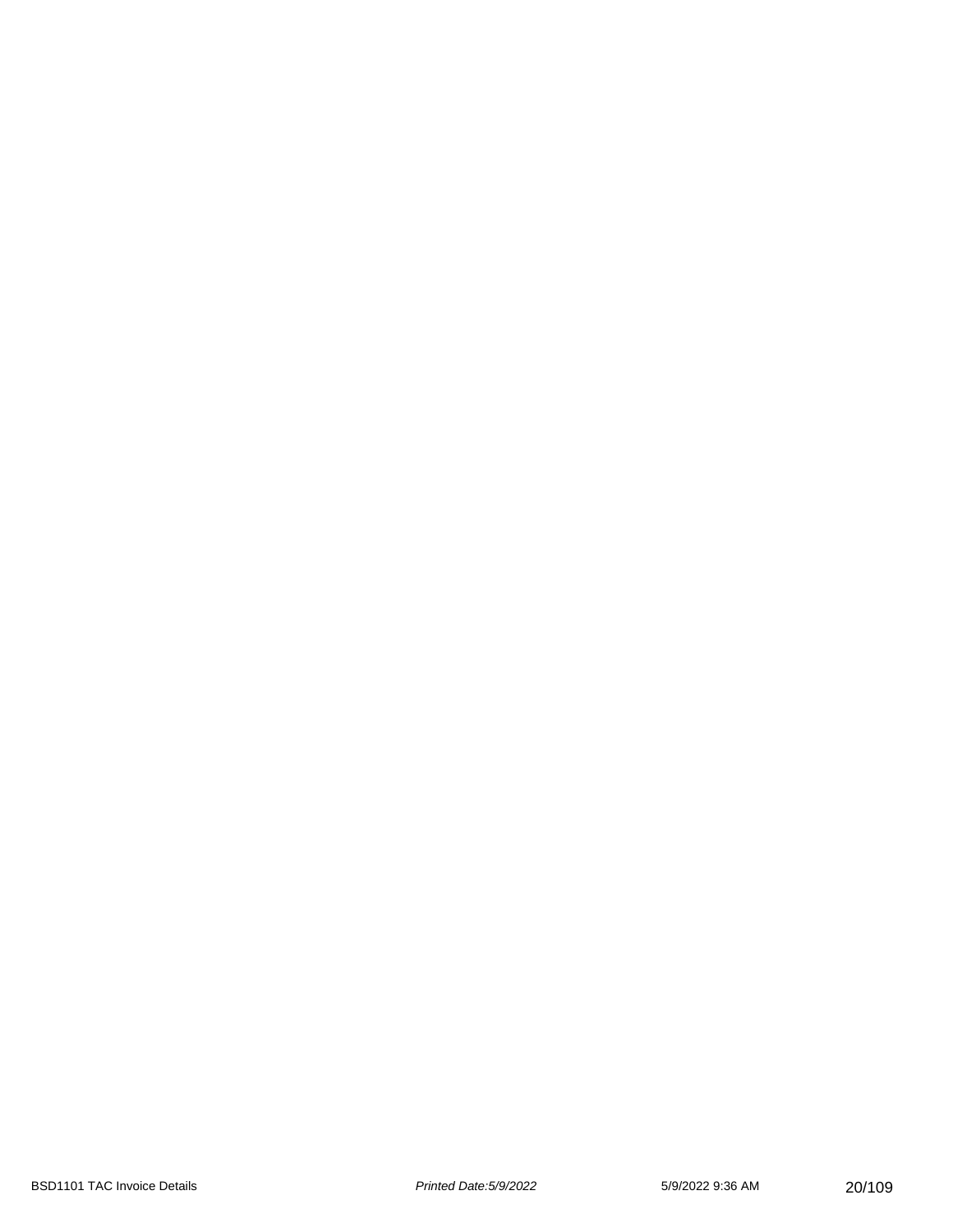

## **TAC To Be Invoiced Details Applications Approved during April 2022**

**County Brazos - 21**

| License<br><b>Primary</b><br>Type<br>(AIMS) | <b>Primary</b><br><b>Number</b><br>(AIMS) | Licensel License I<br>Type<br>(AIMS) | License!<br><b>Number</b><br>(AIMS) | License<br><b>Number</b><br>(Legacy) | Validation<br>Number/<br>Local Ref Id/<br><b>Registry Number</b> | \$ State Feel | <b>Charge</b> | \$ Sur-   \$ Late<br>Feel | \$5%<br>County<br>Refund | \$Total<br><b>Amount</b> |
|---------------------------------------------|-------------------------------------------|--------------------------------------|-------------------------------------|--------------------------------------|------------------------------------------------------------------|---------------|---------------|---------------------------|--------------------------|--------------------------|
|                                             |                                           | <b>BE</b>                            | 100104320                           | BE138628                             | 458AlfXC03DvBkg                                                  | 1,045.00      |               |                           | 55.00                    | 1,100.00                 |
|                                             |                                           | <b>BE</b>                            | 100096087                           | BE531023                             | 458AloODMIAnYxn                                                  | 1.045.00      |               |                           | 55.00                    | 1,100.00                 |
|                                             |                                           | <b>BW</b>                            |                                     | 106523093 BW1077259                  | 458AIQmqucofcwe                                                  | 2.850.00      |               |                           | 150.00                   | 3,000.00                 |
|                                             |                                           |                                      | Total                               |                                      |                                                                  | 4,940.00      |               |                           | 260.00                   | 5,200.00                 |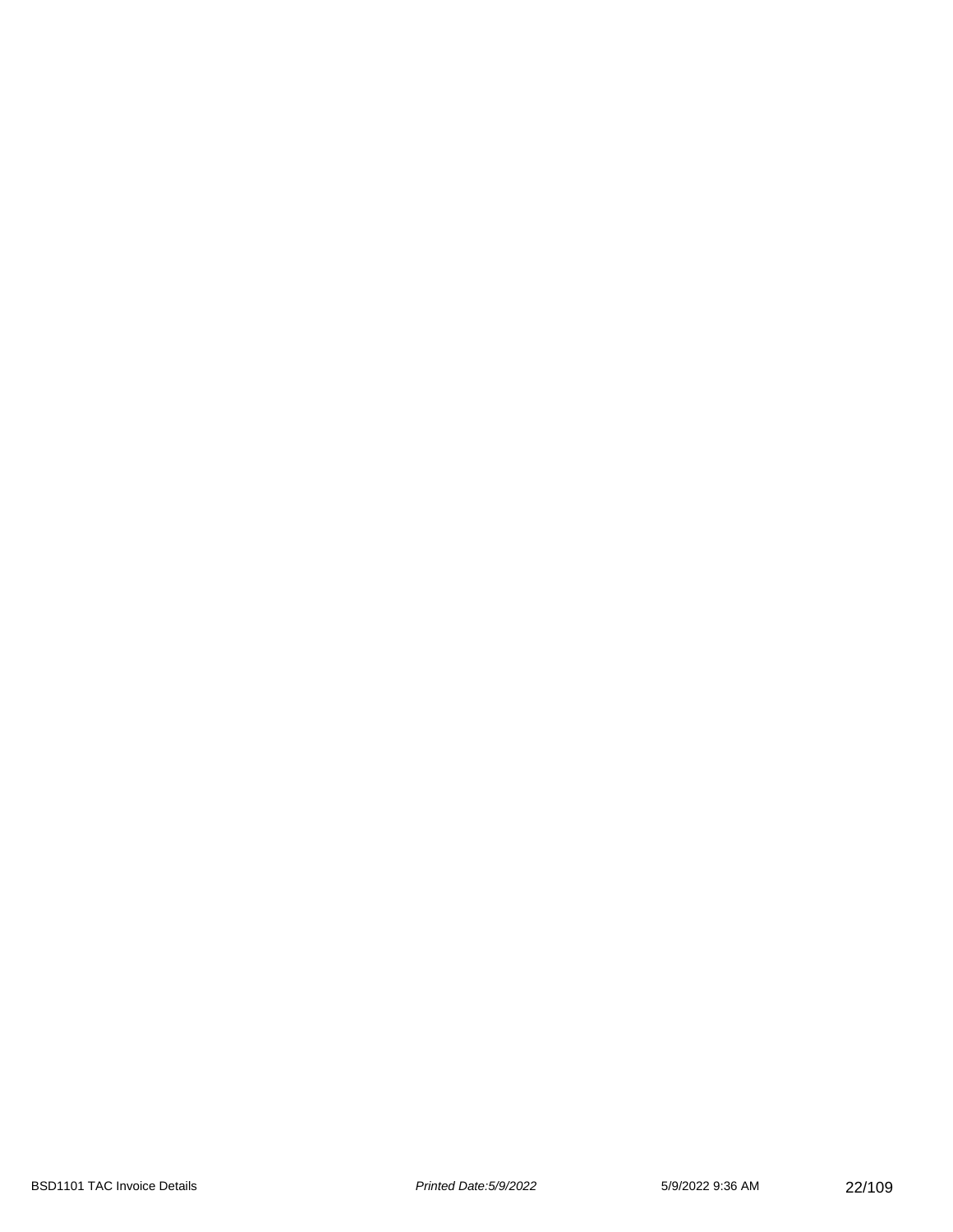

**County Brewster - 22**

| License<br>Primary<br>Type<br>(AIMS) | <b>Primary</b><br><b>Number</b><br>(AIMS) | Licensel License I<br>Type<br>(AIMS) | License<br><b>Number</b><br>(AIMS) | License<br><b>Number</b><br>(Legacy) | <b>Validation</b><br>Number/<br>Local Ref Id/<br><b>Registry Number</b> | \$ State Fee | Charge | \$ Sur-1 \$ Late<br>Feel | \$5%<br>County<br>Refund | \$ Total<br><b>Amount</b> |
|--------------------------------------|-------------------------------------------|--------------------------------------|------------------------------------|--------------------------------------|-------------------------------------------------------------------------|--------------|--------|--------------------------|--------------------------|---------------------------|
|                                      |                                           | <b>BE</b>                            | 100007756                          | BE285598                             | 458AI5qSHjvkNjX                                                         | 1.045.00     |        |                          | 55.00                    | 1,100.00                  |
|                                      |                                           | <b>BE</b>                            | 100007753                          | BE93066                              | 458AletDBTexXfA                                                         | 1.045.00     |        |                          | 55.00                    | 1,100.00                  |
|                                      |                                           |                                      | Total                              |                                      |                                                                         | 2,090.00     |        |                          | 110.00                   | 2,200.00                  |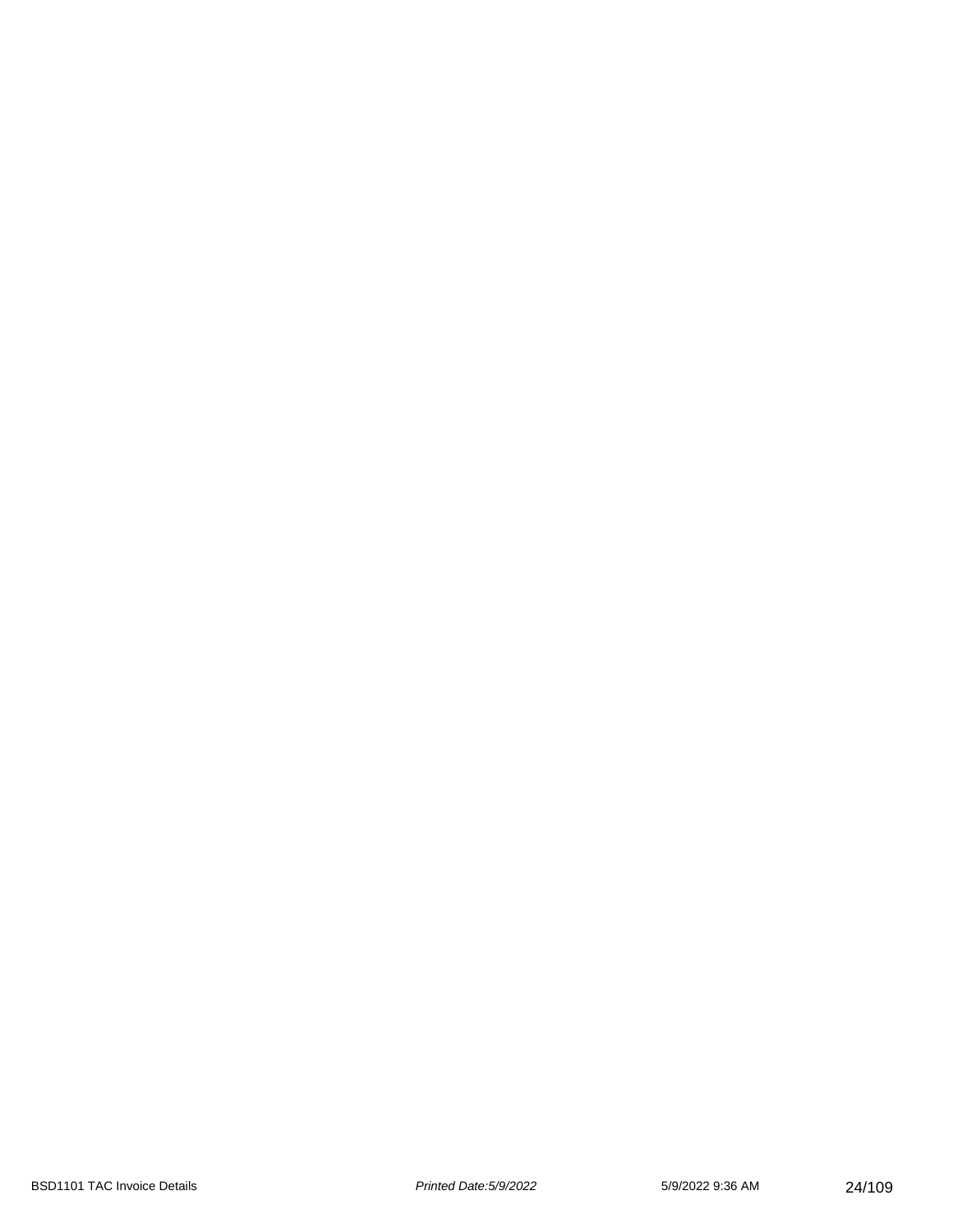

### **TAC To Be Invoiced Details Applications Approved during April 2022 County Burnet - 27**

| License<br>Primary<br><b>Type</b><br>(AIMS) | <b>Primary</b><br><b>Number</b><br>(AIMS) | Licensel License I<br><b>Type</b><br>(AIMS) | License<br><b>Number</b><br>(AIMS) | License<br><b>Number</b><br>(Legacy) | <b>Validation</b><br>Number/<br>Local Ref Id/<br><b>Registry Number</b> | \$ State Feel | Charge   | \$ Sur-1 \$ Late<br>Feel | \$5%<br>County<br>Refund | \$ Total<br><b>Amount</b> |
|---------------------------------------------|-------------------------------------------|---------------------------------------------|------------------------------------|--------------------------------------|-------------------------------------------------------------------------|---------------|----------|--------------------------|--------------------------|---------------------------|
|                                             |                                           | <b>BF</b>                                   | 100102382                          | BF317347                             | 458AlkhiNoFCsQ3                                                         | 1.045.00      |          |                          | 55.00                    | 1,100.00                  |
| <b>BG</b>                                   | 200044038                                 | <b>BP</b>                                   | 200059885                          |                                      | 800073                                                                  | 1.045.00      |          |                          | 55.00                    | 1,100.00                  |
| Total                                       |                                           |                                             |                                    |                                      |                                                                         |               | 2,090.00 |                          | 110.00                   | 2,200.00                  |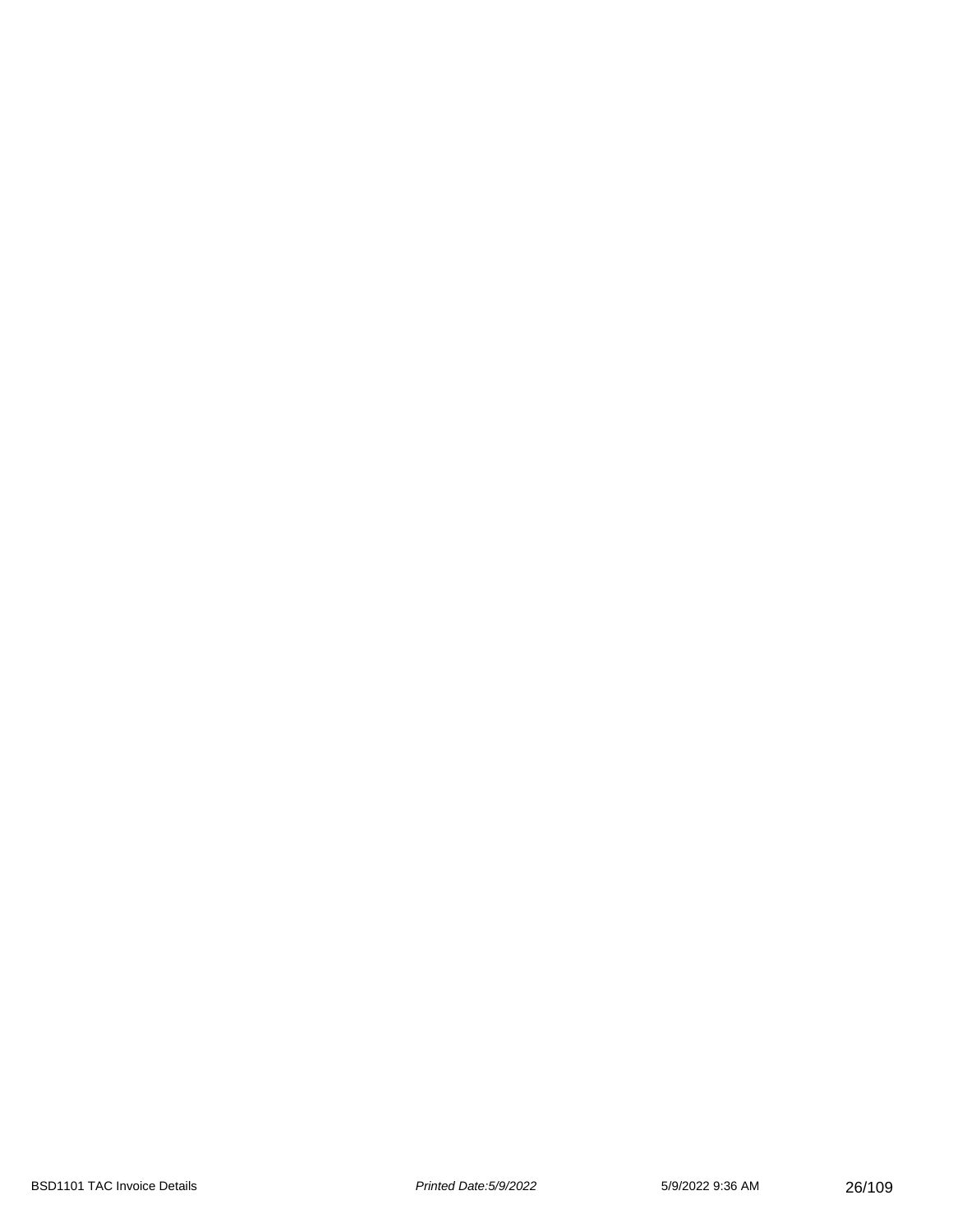

**County Caldwell - 28**

| License<br>Primary<br>Type<br>(AIMS) | Primary<br><b>Number</b><br>(AIMS) | Licensel License I<br>Type<br>(AIMS) | License<br><b>Numberl</b><br>(AIMS) | License<br><b>Number</b><br>(Legacy) | <b>Validation</b><br>Number/<br>Local Ref Id/<br><b>Registry Number</b> | \$ State Fee | Charge   | \$ Sur-1 \$ Late | \$5%<br><b>Feel County</b><br>Refund | \$ Total<br><b>Amount</b> |
|--------------------------------------|------------------------------------|--------------------------------------|-------------------------------------|--------------------------------------|-------------------------------------------------------------------------|--------------|----------|------------------|--------------------------------------|---------------------------|
|                                      |                                    | <b>BF</b>                            |                                     | 105601753 BF1011590                  | 458AID6NIG09m1J                                                         | 1.045.00     |          | 100.00           | 55.00                                | 1,200.00                  |
|                                      |                                    | <b>BE</b>                            | 101373075                           | BE659173                             | 458AIFBuuoZAGzp                                                         | 1.045.00     |          |                  | 55.00                                | 1,100.00                  |
| Total                                |                                    |                                      |                                     |                                      |                                                                         |              | 2,090.00 | 100.00           | 110.00                               | 2,300.00                  |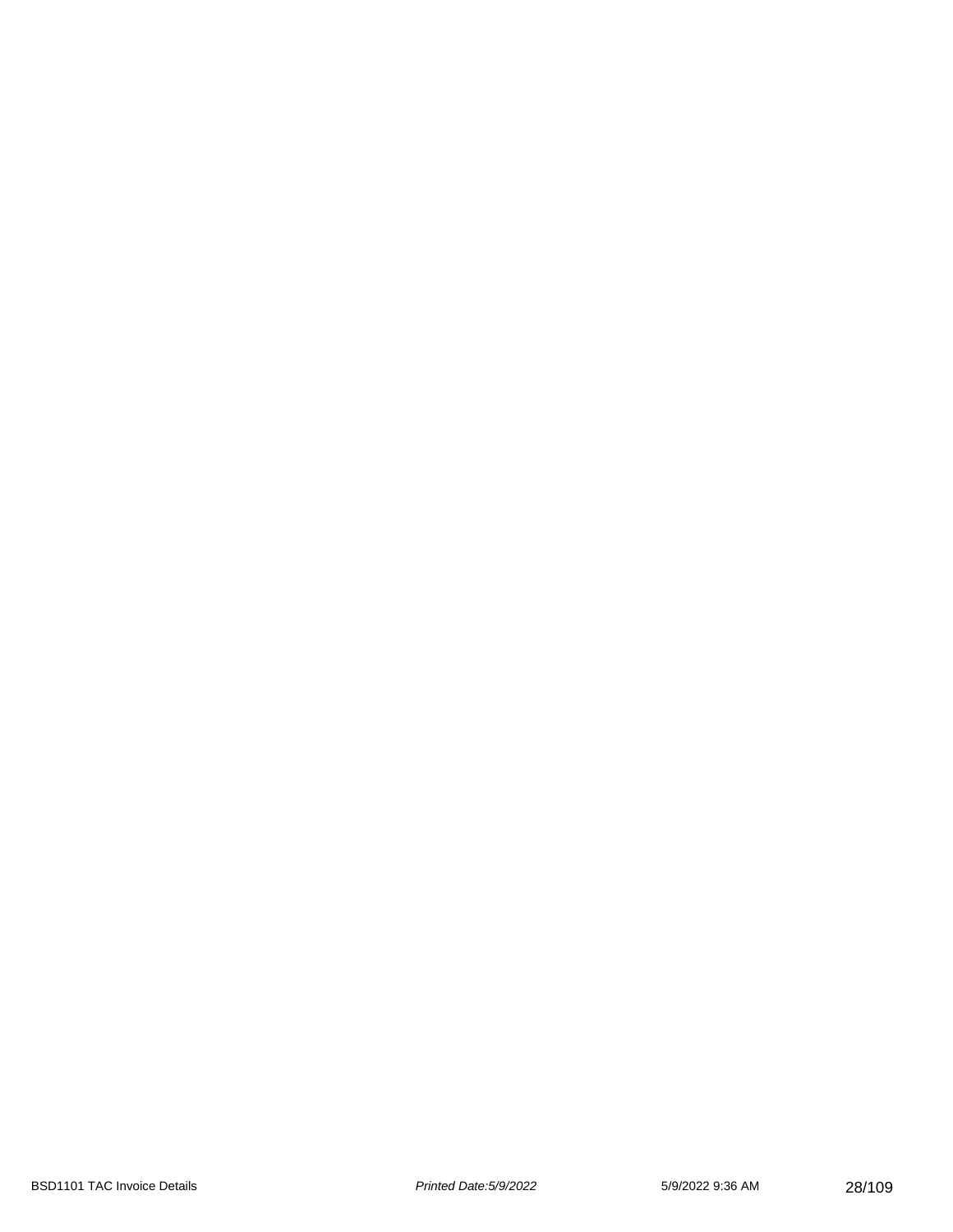

**County Cameron - 31**

| License<br>Primary<br>Type<br>(AIMS) | <b>Primary</b><br><b>Number</b><br>(AIMS) | <b>License   License</b><br>Type<br>(AIMS) | License<br><b>Number</b><br>(AIMS) | License<br><b>Number</b><br>(Legacy) | <b>Validation</b><br>Number/<br>Local Ref Id/<br><b>Registry Number</b> | \$ State Feel | Charge   | \$ Sur-1 \$ Late | \$5%<br><b>Feel County</b><br>Refund | \$ Total<br><b>Amount</b> |
|--------------------------------------|-------------------------------------------|--------------------------------------------|------------------------------------|--------------------------------------|-------------------------------------------------------------------------|---------------|----------|------------------|--------------------------------------|---------------------------|
|                                      |                                           | <b>BE</b>                                  | 100003448                          | BE534457                             | 458AIERSFKnb0ZB                                                         | 1.045.00      |          |                  | 55.00                                | 1,100.00                  |
| Total                                |                                           |                                            |                                    |                                      |                                                                         |               | 1.045.00 |                  | 55.00                                | 1,100.00                  |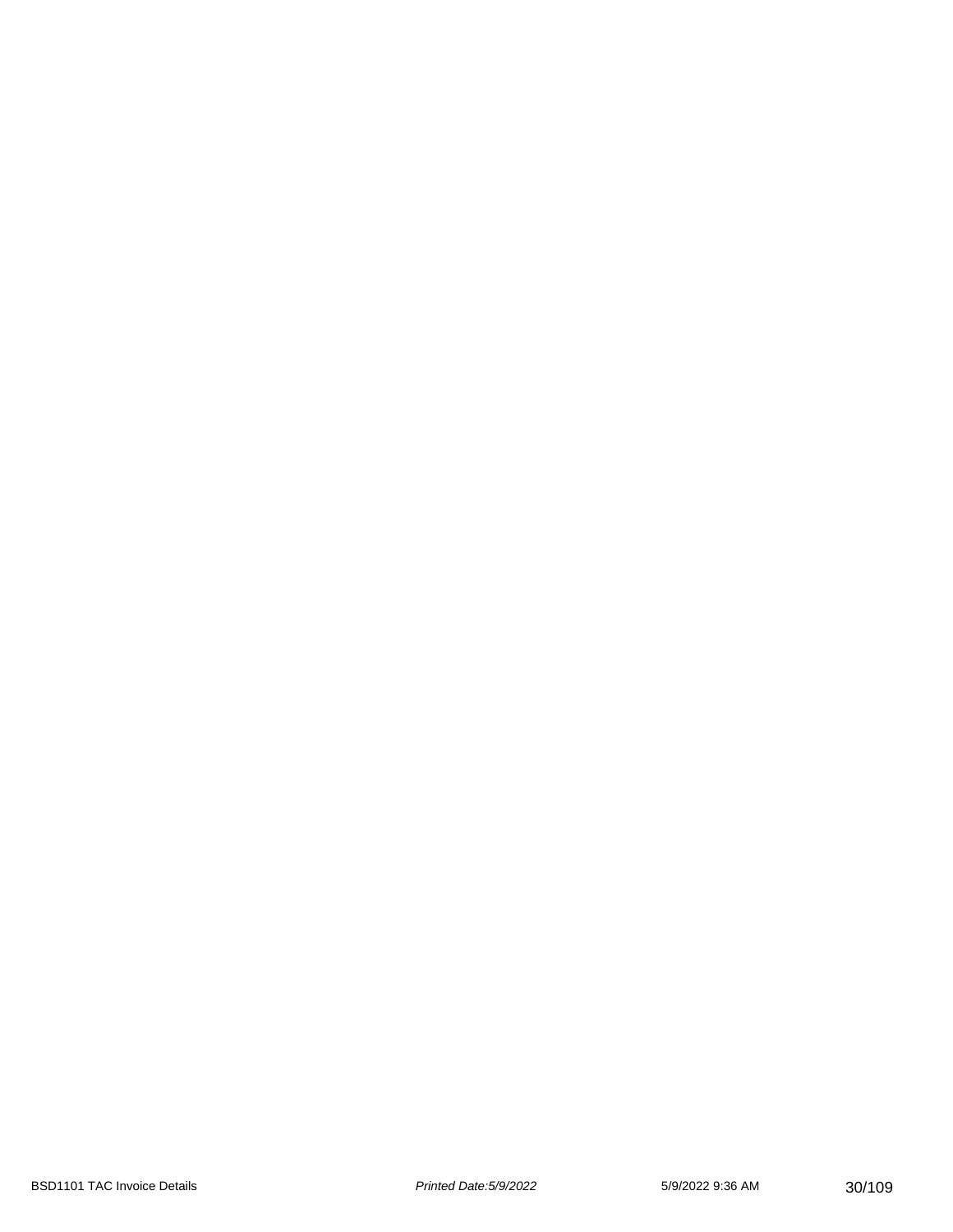

**County Colorado - 45**

| License<br><b>Primary</b><br>Type<br>(AIMS) | <b>Primary</b><br><b>Number</b><br>(AIMS) | License   License  <br>Type<br>(AIMS) | Licensel<br><b>Number</b><br>(AIMS) | License<br><b>Number</b><br>(Legacy) | <b>Validation</b><br>Number/<br>Local Ref Id/<br><b>Registry Number</b> | \$ State Feel | Charge   | \$ Sur-1 \$ Late<br>Feel | \$5%<br>County<br>Refund | \$Total<br><b>Amount</b> |
|---------------------------------------------|-------------------------------------------|---------------------------------------|-------------------------------------|--------------------------------------|-------------------------------------------------------------------------|---------------|----------|--------------------------|--------------------------|--------------------------|
|                                             |                                           | <b>BE</b>                             | 100078427                           | BE219676                             | 458AI0rNileX5nM                                                         | 1.045.00      |          |                          | 55.00                    | 1,100.00                 |
|                                             |                                           | BE                                    | 100030691                           | BE207209                             | 458AluljOk8yvQt                                                         | 1.045.00      |          |                          | 55.00                    | 1,100.00                 |
| Total                                       |                                           |                                       |                                     |                                      |                                                                         |               | 2,090.00 |                          | 110.00                   | 2,200.00                 |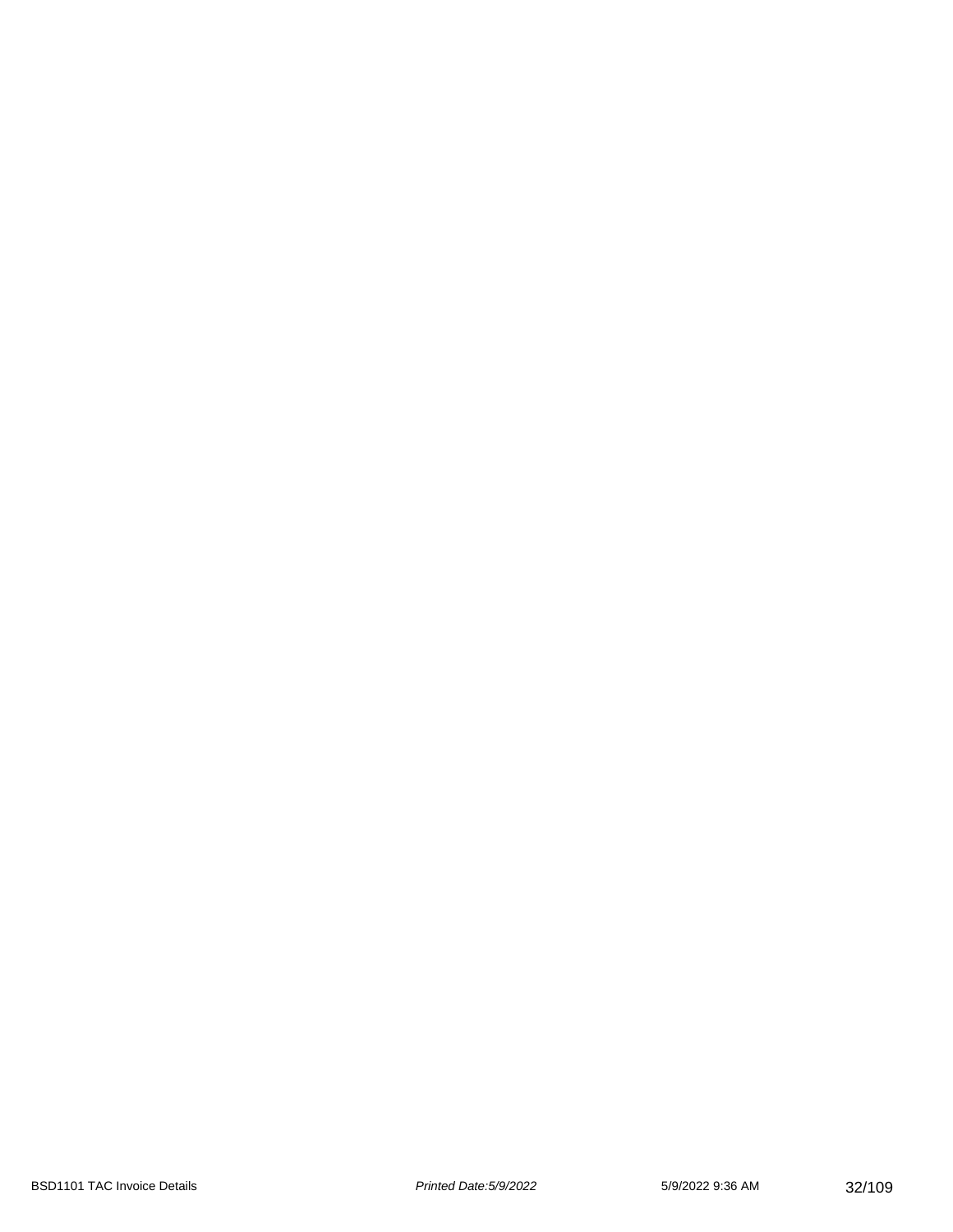

**County Comal - 46**

| License<br>Primary<br>Type<br>(AIMS) | <b>Primary</b><br><b>Number</b><br>(AIMS) | Licensel License I<br>Type<br>(AIMS) | Licensel<br><b>Number</b><br>(AIMS) | License<br><b>Number</b><br>(Legacy) | <b>Validation</b><br>Number/<br>Local Ref Id/<br><b>Registry Number</b> | \$ State Feel | Charge   | \$ Sur-1 \$ Late | \$5%<br><b>Feel County</b><br>Refund | \$ Total<br><b>Amount</b> |
|--------------------------------------|-------------------------------------------|--------------------------------------|-------------------------------------|--------------------------------------|-------------------------------------------------------------------------|---------------|----------|------------------|--------------------------------------|---------------------------|
| <b>BB</b>                            | 101370808                                 | <b>BC</b>                            | 101377512                           | BC658747                             | 458AI5TB8kkRuz4                                                         | 1.425.00      |          |                  | 75.00                                | 1,500.00                  |
| Total                                |                                           |                                      |                                     |                                      |                                                                         |               | 1,425.00 |                  | 75.00                                | ا 500.00.                 |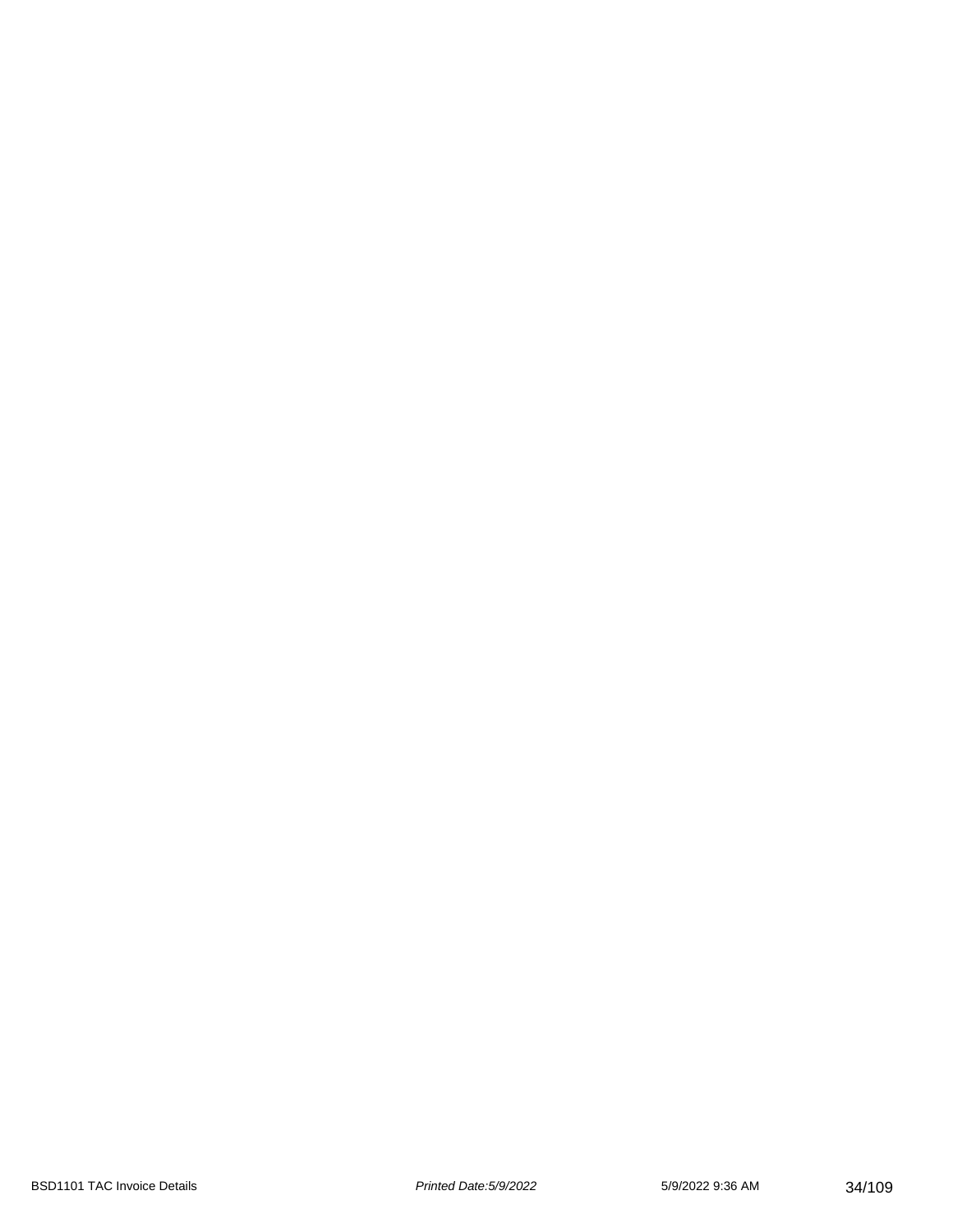

### **TAC To Be Invoiced Details Applications Approved during April 2022 County Dallas - 57**

| License<br>Primary<br>Type<br>(AIMS) | <b>Primary</b><br><b>Number</b><br>(AIMS) | Licensel License I<br><b>Type</b><br>(AIMS) | License<br><b>Number</b><br>(AIMS) | License<br><b>Number</b><br>(Legacy) | Validation<br>Number/<br>Local Ref Id/<br><b>Registry Number</b> | \$ State Fee | \$ Sur-<br>Charge | \$ Late<br>Feel | \$5%<br>County<br>Refund | \$ Total<br>Amount |
|--------------------------------------|-------------------------------------------|---------------------------------------------|------------------------------------|--------------------------------------|------------------------------------------------------------------|--------------|-------------------|-----------------|--------------------------|--------------------|
|                                      |                                           | <b>BW</b>                                   |                                    | 105638863 BW1011522                  | 458Alc19nLQAtvl                                                  | 2,850.00     |                   | 100.00          | 150.00                   | 3,100.00           |
| <b>BW</b>                            | 105638863                                 | <b>SD</b>                                   |                                    | 150000280 BW1011522                  | 458Alc19nLQAtvl                                                  | 1.140.00     |                   | 100.00          | 60.00                    | 1,300.00           |
|                                      |                                           | <b>BW</b>                                   |                                    | 106636859 BW1084900                  | 458AIEs7L6sDnFn                                                  | 2.850.00     |                   | 100.00          | 150.00                   | 3,100.00           |
| <b>BW</b>                            | 106636859                                 | <b>SD</b>                                   |                                    | 150001160 BW1084900                  | 458AIEs7L6sDnFn                                                  | 1.140.00     |                   | 100.00          | 60.00                    | 1,300.00           |
| Total                                |                                           |                                             |                                    |                                      |                                                                  |              |                   | 400.00          | 420.00                   | 8,800.00           |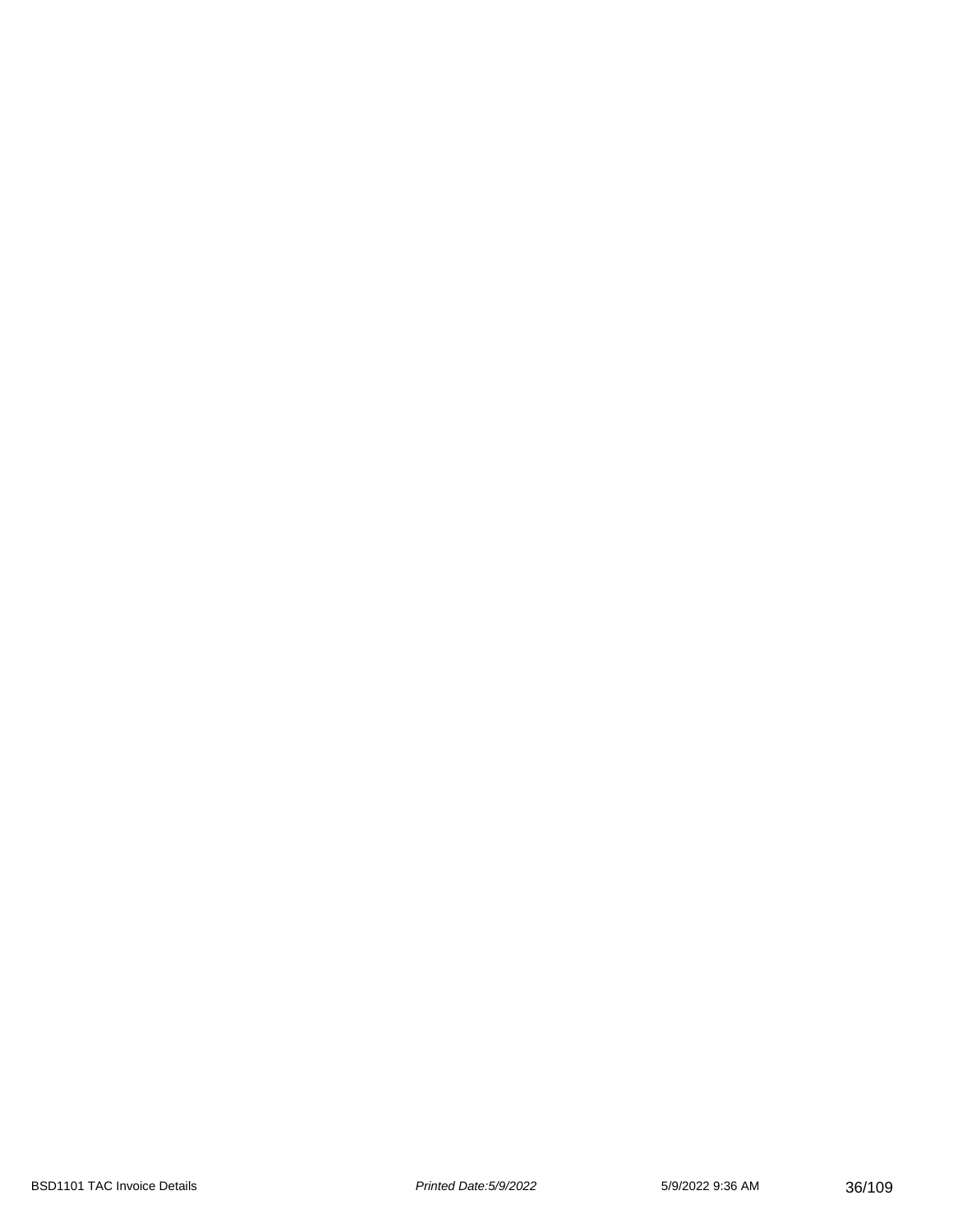

#### **TAC To Be Invoiced Details Applications Approved during April 2022 County Denton - 61**

| License<br>Primary<br>Type<br>(AIMS) | <b>Primary</b><br><b>Number</b><br>(AIMS) | License License<br><b>Type</b><br>(AIMS) | License<br><b>Number</b><br>(AIMS) | License<br><b>Number</b><br>(Legacy) | <b>Validation</b><br>Number/<br>Local Ref Id/<br><b>Registry Number</b> | \$ State Feel | Charge | \$ Sur-1 \$ Late | \$5%<br><b>Feel County</b><br>Refund | \$ Total<br><b>Amount</b> |
|--------------------------------------|-------------------------------------------|------------------------------------------|------------------------------------|--------------------------------------|-------------------------------------------------------------------------|---------------|--------|------------------|--------------------------------------|---------------------------|
| <b>BG</b>                            | 104755696                                 | <b>BP</b>                                | 150000080                          | BG942111                             | 458AI7XxYkAmo7k                                                         | 1.045.00      |        |                  | 55.00                                | 1,100.00                  |
|                                      |                                           |                                          | Total                              |                                      |                                                                         | 1.045.00      |        |                  | 55.00                                | 1,100.00                  |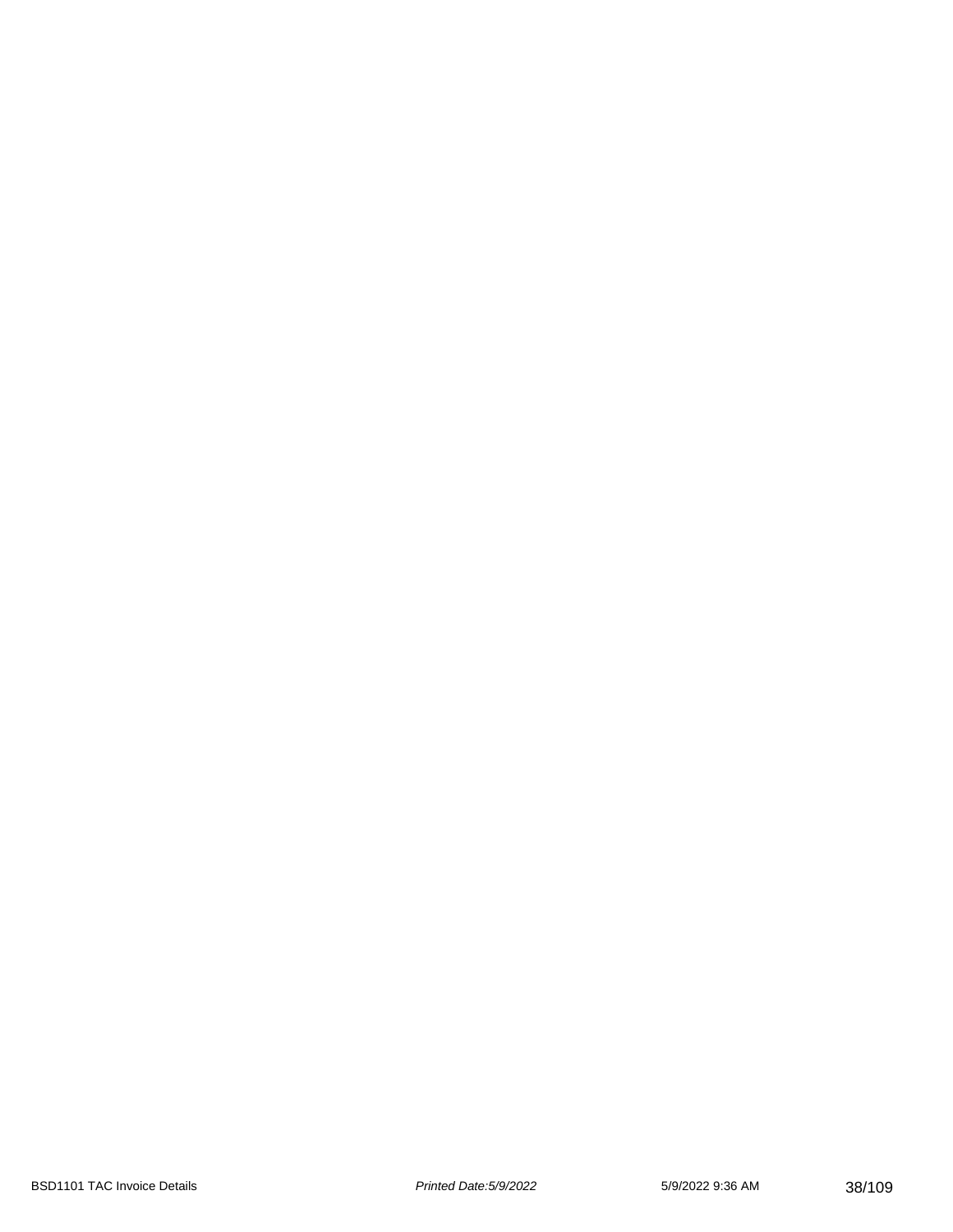

#### **TAC To Be Invoiced Details Applications Approved during April 2022 County El Paso - 71**

| License<br>Primary<br>Type<br>(AIMS) | <b>Primary</b><br><b>Number</b><br>(AIMS) | License License<br>Type<br>(AIMS) | License<br><b>Number</b><br>(AIMS) | License<br><b>Number</b><br>(Legacy) | Validation<br>Number/<br>Local Ref Id/<br><b>Registry Number</b> | \$ State Fee | \$ Sur-<br><b>Charge</b> | \$ Late<br>Feel | \$5%<br>County<br>Refund | \$ Total<br>Amount |
|--------------------------------------|-------------------------------------------|-----------------------------------|------------------------------------|--------------------------------------|------------------------------------------------------------------|--------------|--------------------------|-----------------|--------------------------|--------------------|
|                                      |                                           | <b>BE</b>                         | 100028462                          | BE254210                             | 458Al9cu0chYkCx                                                  | 1,045.00     |                          |                 | 55.00                    | 1,100.00           |
|                                      |                                           | <b>BE</b>                         | 100009455                          | BE220146                             | 458AlHpux6Ysxro                                                  | 1.045.00     |                          |                 | 55.00                    | 1,100.00           |
|                                      |                                           | <b>BB</b>                         | 101380629                          | BB659232                             | 458AINuv8cTWgah                                                  | 3,325.00     |                          |                 | 175.00                   | 3,500.00           |
|                                      |                                           | <b>BE</b>                         | 102463529                          | BE747885                             | 458AlPzqBi60hmT                                                  | 1,045.00     |                          |                 | 55.00                    | 1,100.00           |
|                                      |                                           | <b>BE</b>                         | 103156839                          | BE806112                             | 458AISzC4Lo0Fnf                                                  | 1,045.00     |                          |                 | 55.00                    | 1,100.00           |
| <b>BG</b>                            | 106634405                                 | <b>BP</b>                         | 150000899                          | BG1085998                            | 458AITcSWGUwBY                                                   | 1,045.00     |                          |                 | 55.00                    | 1,100.00           |
|                                      |                                           |                                   | <b>Total</b>                       |                                      |                                                                  | 8,550.00     |                          |                 | 450.00                   | 9,000.00           |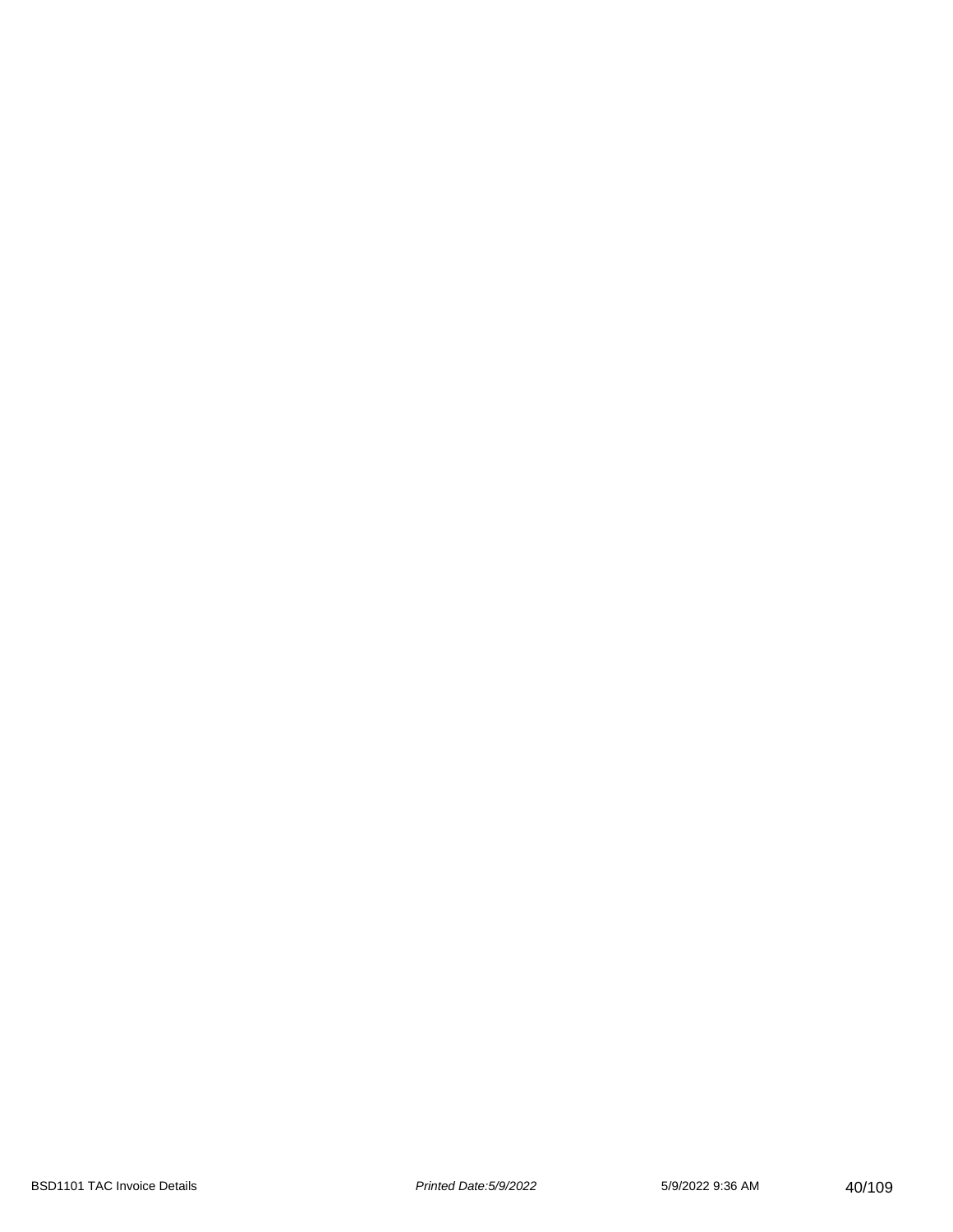

#### **TAC To Be Invoiced Details Applications Approved during April 2022 County Fayette - 75**

**License Primary Type (AIMS) License Primary Number (AIMS) License Type (AIMS) License Number (AIMS) License Number (Legacy) Validation Number/ Local Ref Id/ Registry Number \$ State Fee \$ Sur-Charge \$ Late Fee County \$ 5% Refund \$ Total Amount** BE | 100080803 BE273767 | 458AIn8zUFMvAd5 | 1,045.00 | | | 55.00 1,100.00 BE | 100089115 BE274226 | 458AIvR537g1MN2 | 1,045.00 | | | 55.00 | 1,100.00 **Total 2,090.00 110.00 2,200.00**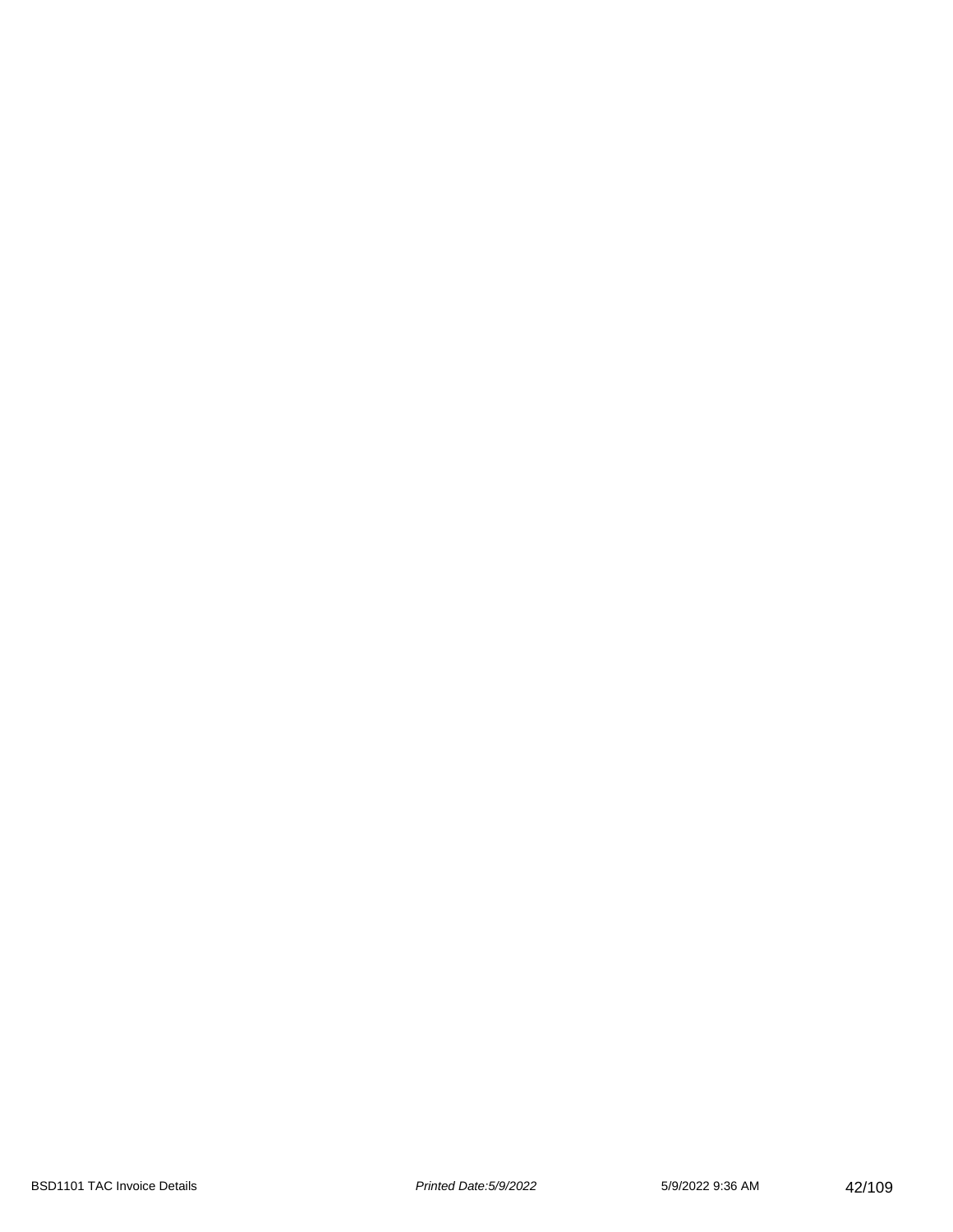

**County Frio - 82**

| License<br>Primary<br>Type<br>(AIMS) | <b>Primary</b><br><b>Number</b><br>(AIMS) | License License I<br>Type<br>(AIMS) | License<br><b>Number</b><br>(AIMS) | License<br><b>Number</b><br>(Legacy) | <b>Validation</b><br>Number/<br>Local Ref Id/<br><b>Registry Number</b> | \$ State Feel | Charge | \$ Sur-1 \$ Late | \$5%<br><b>Feel County</b><br>Refund | \$ Total<br><b>Amount</b> |
|--------------------------------------|-------------------------------------------|-------------------------------------|------------------------------------|--------------------------------------|-------------------------------------------------------------------------|---------------|--------|------------------|--------------------------------------|---------------------------|
|                                      |                                           | BF                                  | 100080840                          | BF182208                             | 458AIsE0EOJUo4s                                                         | 1.045.00      |        |                  | 55.00                                | 1,100.00                  |
|                                      |                                           | BF                                  | 100081245                          | BF199728                             | 458AlwJ61ZWCtRw                                                         | 1.045.00      |        |                  | 55.00                                | 1,100.00                  |
|                                      |                                           |                                     | Total                              |                                      |                                                                         | 2,090.00      |        |                  | 110.00                               | 2,200.00                  |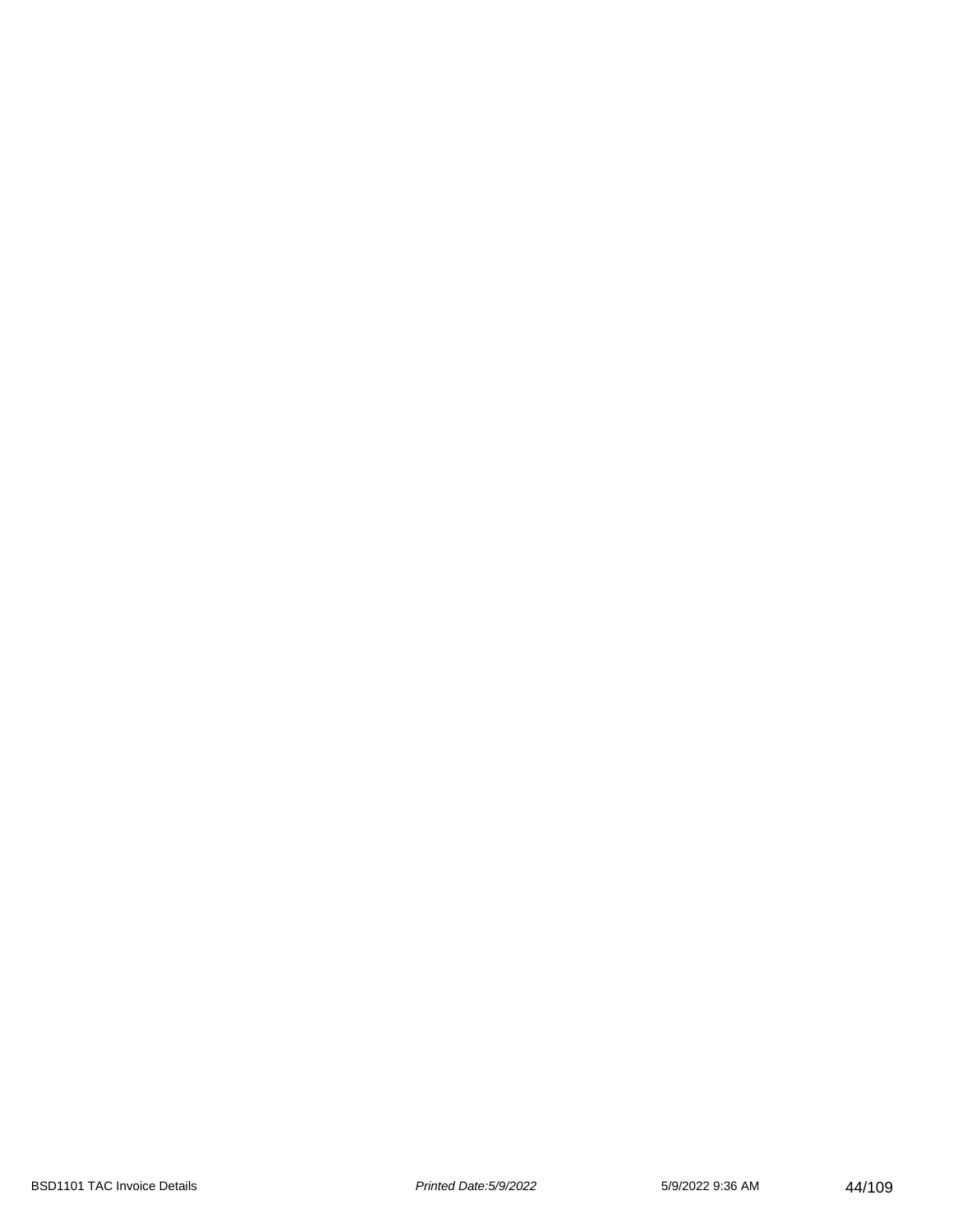

#### **TAC To Be Invoiced Details Applications Approved during April 2022 County Gregg - 92**

| License<br>Primary<br><b>Type</b><br>(AIMS) | <b>Primary</b><br><b>Number</b><br>(AIMS) | License License!<br>$T$ <sub>Vpe</sub><br>(AIMS) | Licensel<br><b>Numberl</b><br>(AIMS) | License<br><b>Number</b><br>(Legacy) | <b>Validation</b><br>Number/<br>Local Ref Id/<br><b>Registry Number</b> | \$ State Feel | Charge | \$ Sur-1 \$ Late | \$5%<br><b>Feel County</b><br>Refund | \$ Total<br>Amount |
|---------------------------------------------|-------------------------------------------|--------------------------------------------------|--------------------------------------|--------------------------------------|-------------------------------------------------------------------------|---------------|--------|------------------|--------------------------------------|--------------------|
| <b>BB</b>                                   | 101370808                                 | BC.                                              | 101380015                            | BC659054                             | 458AlgEJ76B04hg                                                         | 1.425.00      |        |                  | 75.00                                | 1,500.00           |
|                                             |                                           |                                                  | <b>Total</b>                         |                                      |                                                                         | 1,425.00      |        |                  | 75.00                                | 1,500.00           |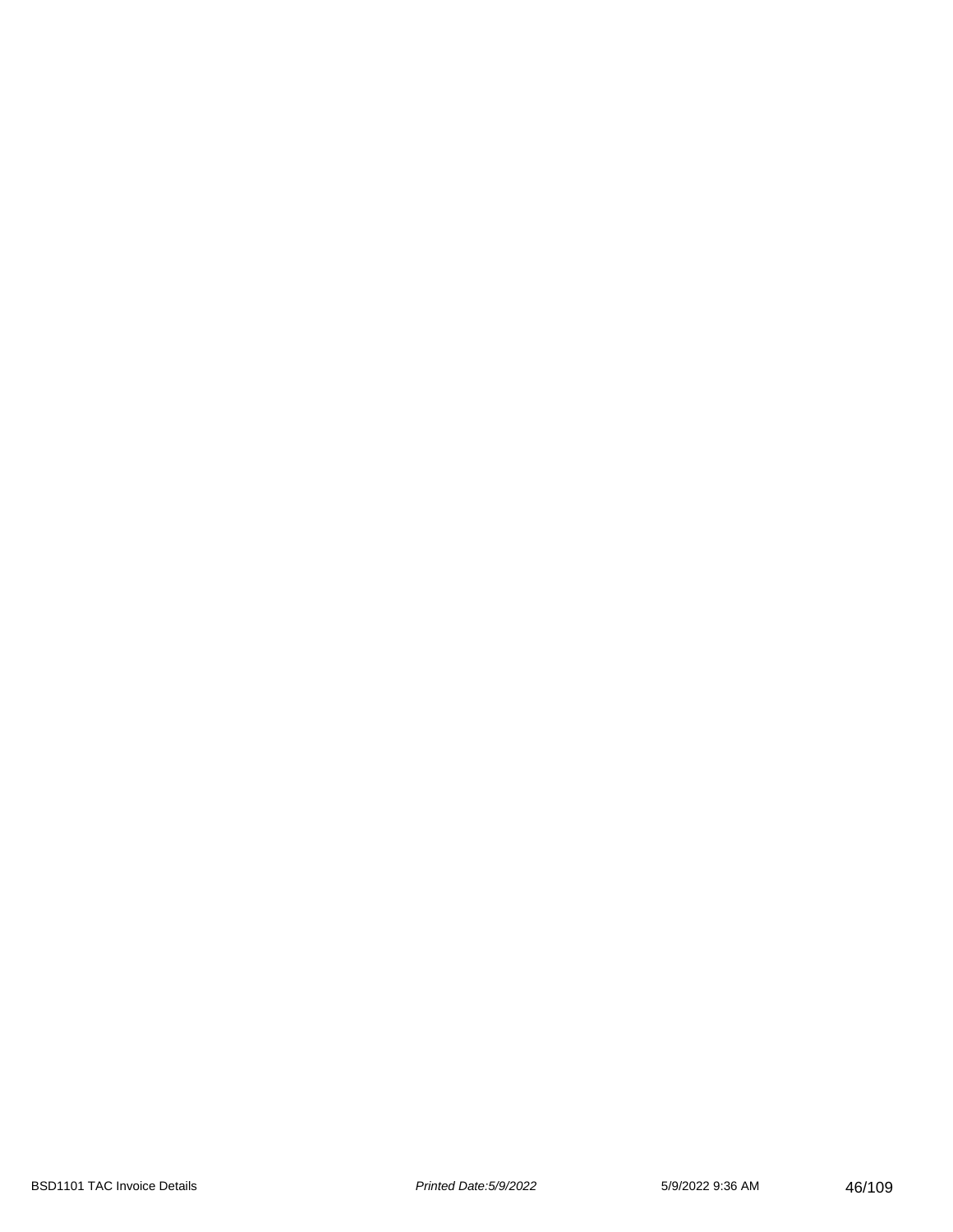

**County Guadalupe - 94**

| License<br>Primary<br>Type<br>(AIMS) | <b>Primary</b><br><b>Number</b><br>(AIMS) | License   License<br>Type<br>(AIMS) | License!<br><b>Number</b><br>(AIMS) | License<br><b>Number</b><br>(Legacy) | <b>Validation</b><br>Number/<br>Local Ref Id/<br><b>Registry Number</b> | \$ State Fee | Charge | \$ Sur-1 \$ Late | \$5%<br><b>Feel County</b><br>Refund | \$ Total<br><b>Amount</b> |
|--------------------------------------|-------------------------------------------|-------------------------------------|-------------------------------------|--------------------------------------|-------------------------------------------------------------------------|--------------|--------|------------------|--------------------------------------|---------------------------|
|                                      |                                           | <b>BF</b>                           | 200052657                           |                                      | 458Alg0WJpVU9ST                                                         | 1.045.00     |        |                  | 55.00                                | 1,100.00                  |
|                                      |                                           | <b>BE</b>                           | 100084102                           | BE33413                              | 458AIVLpFdpmOPq                                                         | 1.045.00     |        |                  | 55.00                                | 1,100.00                  |
|                                      |                                           |                                     | Total                               |                                      |                                                                         | 2.090.00     |        |                  | 110.00                               | 2,200.00                  |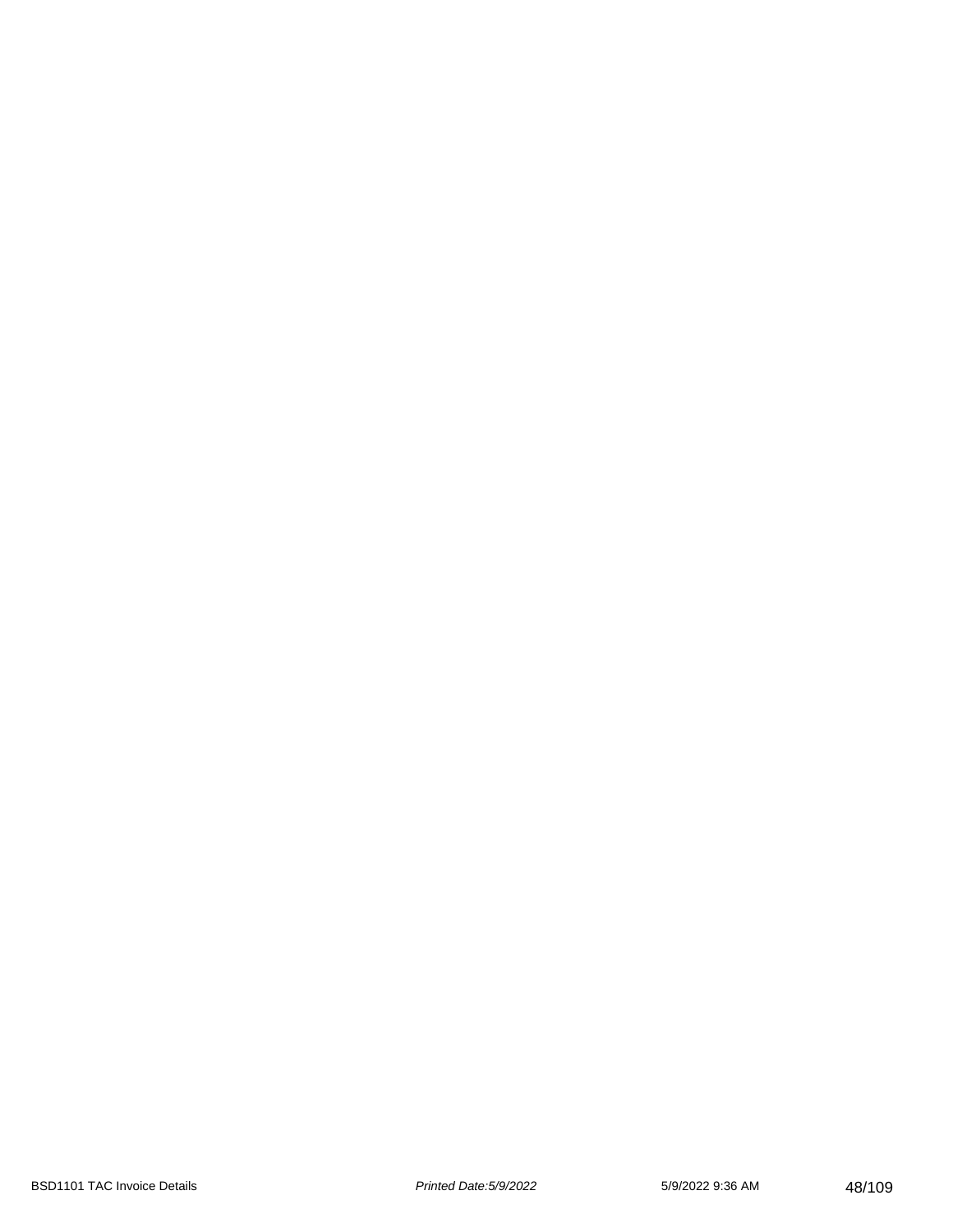

#### **TAC To Be Invoiced Details Applications Approved during April 2022 County Harris - 101**

| License<br><b>Primary</b><br><b>Type</b><br>(AIMS) | <b>Primary</b><br><b>Number</b><br>(AIMS) | License License<br><b>Type</b><br>(AIMS) | License<br><b>Number</b><br>(AIMS) | License<br><b>Number</b><br>(Legacy) | Validation<br>Number/<br>Local Ref Id/<br><b>Registry Number</b> | \$ State Fee | \$ Sur-<br>Charge | \$ Late<br>Fee | \$5%<br>County<br>Refund | \$Total<br>Amount |
|----------------------------------------------------|-------------------------------------------|------------------------------------------|------------------------------------|--------------------------------------|------------------------------------------------------------------|--------------|-------------------|----------------|--------------------------|-------------------|
|                                                    |                                           | <b>BE</b>                                | 100117221                          | BE450636                             | 458AI8ZIcaEKpll                                                  | 1,045.00     |                   |                | 55.00                    | 1,100.00          |
| <b>BB</b>                                          | 100220932                                 | BC                                       | 200052134                          |                                      | 458Al9p4gCCT7C4                                                  | 1,425.00     |                   |                | 75.00                    | 1,500.00          |
|                                                    |                                           | <b>BE</b>                                | 102402880                          | BE747298                             | 458AlaSNLGhA10o                                                  | 1,045.00     |                   |                | 55.00                    | 1,100.00          |
|                                                    |                                           | <b>BF</b>                                | 104704265                          | BF940456                             | 458Alc6zRgUyjPk                                                  | 1,045.00     |                   |                | 55.00                    | 1,100.00          |
|                                                    |                                           | <b>BW</b>                                | 100149019                          | BW244849                             | 458AlgYpCplrM3w                                                  | 2,850.00     |                   |                | 150.00                   | 3,000.00          |
| <b>BW</b>                                          | 100149019                                 | <b>SD</b>                                | 150001081                          | BW244849                             | 458AlgYpCplrM3w                                                  | 1,140.00     |                   |                | 60.00                    | 1,200.00          |
|                                                    |                                           | BE                                       | 105663859                          | BE1011061                            | 458Alh6FzPfKdOW                                                  | 1,045.00     |                   |                | 55.00                    | 1,100.00          |
| <b>BG</b>                                          | 104743151                                 | <b>BP</b>                                | 150000457                          | BG941310                             | 458AIHVvRL5sson                                                  | 1,045.00     |                   |                | 55.00                    | 1,100.00          |
|                                                    |                                           | <b>BE</b>                                | 105688445                          | BE1016404                            | 458Ali9B2qDtwqv                                                  | 1,045.00     |                   |                | 55.00                    | 1,100.00          |
| BB                                                 | 103852254                                 | <b>BC</b>                                | 200052688                          |                                      | 458AII0tfUKaJZH                                                  | 1,425.00     |                   |                | 75.00                    | 1,500.00          |
|                                                    |                                           | BE                                       | 101764910                          | BE719931                             | 458AllpmZfgFCvr                                                  | 1,045.00     |                   |                | 55.00                    | 1,100.00          |
|                                                    |                                           | BE                                       | 101363335                          | BE660443                             | 458AllssMhj5xDI                                                  | 1,045.00     |                   |                | 55.00                    | 1,100.00          |
|                                                    |                                           | <b>BW</b>                                |                                    | 106238090 BW1059360                  | 458AloEpyhMjMMZ                                                  | 2,850.00     |                   |                | 150.00                   | 3,000.00          |
|                                                    |                                           | <b>BE</b>                                | 104773210                          | BE944183                             | 458AIPpKgF9JulZ                                                  | 1,045.00     |                   |                | 55.00                    | 1,100.00          |
|                                                    |                                           | <b>BE</b>                                | 100070652                          | BE545421                             | 458AISI6p8hnv8E                                                  | 1,045.00     |                   |                | 55.00                    | 1,100.00          |
|                                                    |                                           | <b>BB</b>                                | 101370808                          | BB658744                             | 458AITn6vWS1rsA                                                  | 3,325.00     |                   |                | 175.00                   | 3,500.00          |
|                                                    |                                           | <b>BE</b>                                | 200053648                          |                                      | 458AlvPDiPGzyRJ                                                  | 1,045.00     |                   |                | 55.00                    | 1,100.00          |
|                                                    |                                           | <b>BW</b>                                | 200060602                          |                                      | 9013                                                             | 2,850.00     |                   |                | 150.00                   | 3,000.00          |
| <b>BW</b>                                          | 200060602                                 | <b>SD</b>                                | 200060620                          |                                      | 9013                                                             | 1,140.00     |                   |                | 60.00                    | 1,200.00          |
|                                                    |                                           |                                          | <b>Total</b>                       |                                      |                                                                  | 28,500.00    |                   |                | 1,500.00                 | 30,000.00         |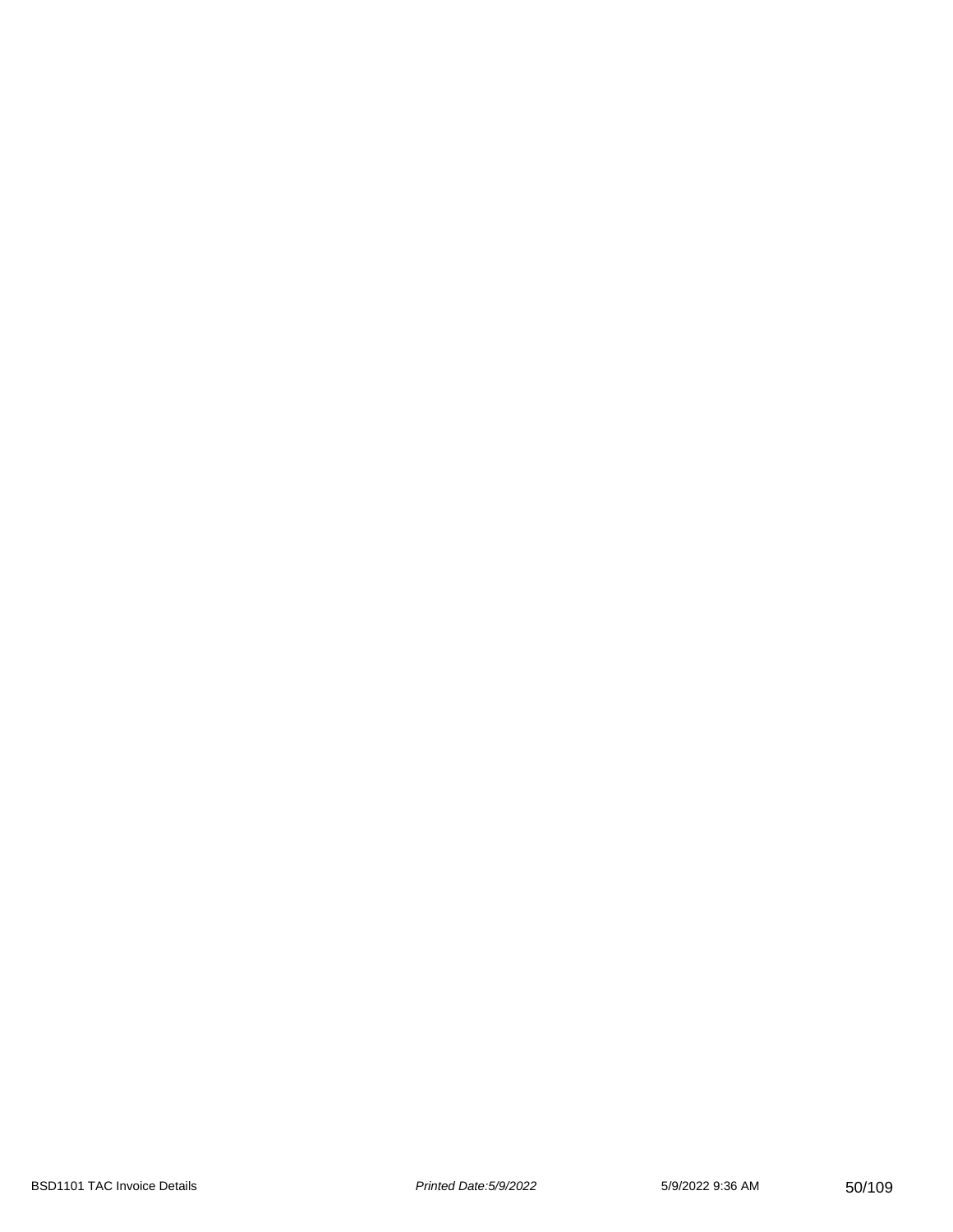

**County Hays - 105**

| License<br>Primary<br>Type<br>(AIMS) | <b>Primary</b><br><b>Number</b><br>(AIMS) | License   License  <br>Type<br>(AIMS) | License<br><b>Number</b><br>(AIMS) l | License<br><b>Number</b><br>(Legacy) | <b>Validation</b><br>Number/<br>Local Ref Id/<br><b>Registry Number</b> | \$ State Feel | Charge | \$ Sur-1 \$ Late | \$5%<br><b>Feel County</b><br>Refund | \$ Total<br>Amount |
|--------------------------------------|-------------------------------------------|---------------------------------------|--------------------------------------|--------------------------------------|-------------------------------------------------------------------------|---------------|--------|------------------|--------------------------------------|--------------------|
|                                      |                                           | <b>BW</b>                             | 200049305                            |                                      | 458AIsFhcuR0Fy6                                                         | 2,850.00      |        |                  | 150.00                               | 3,000.00           |
|                                      |                                           |                                       | Total                                |                                      |                                                                         | 2,850.00      |        |                  | 150.00                               | 3,000.00           |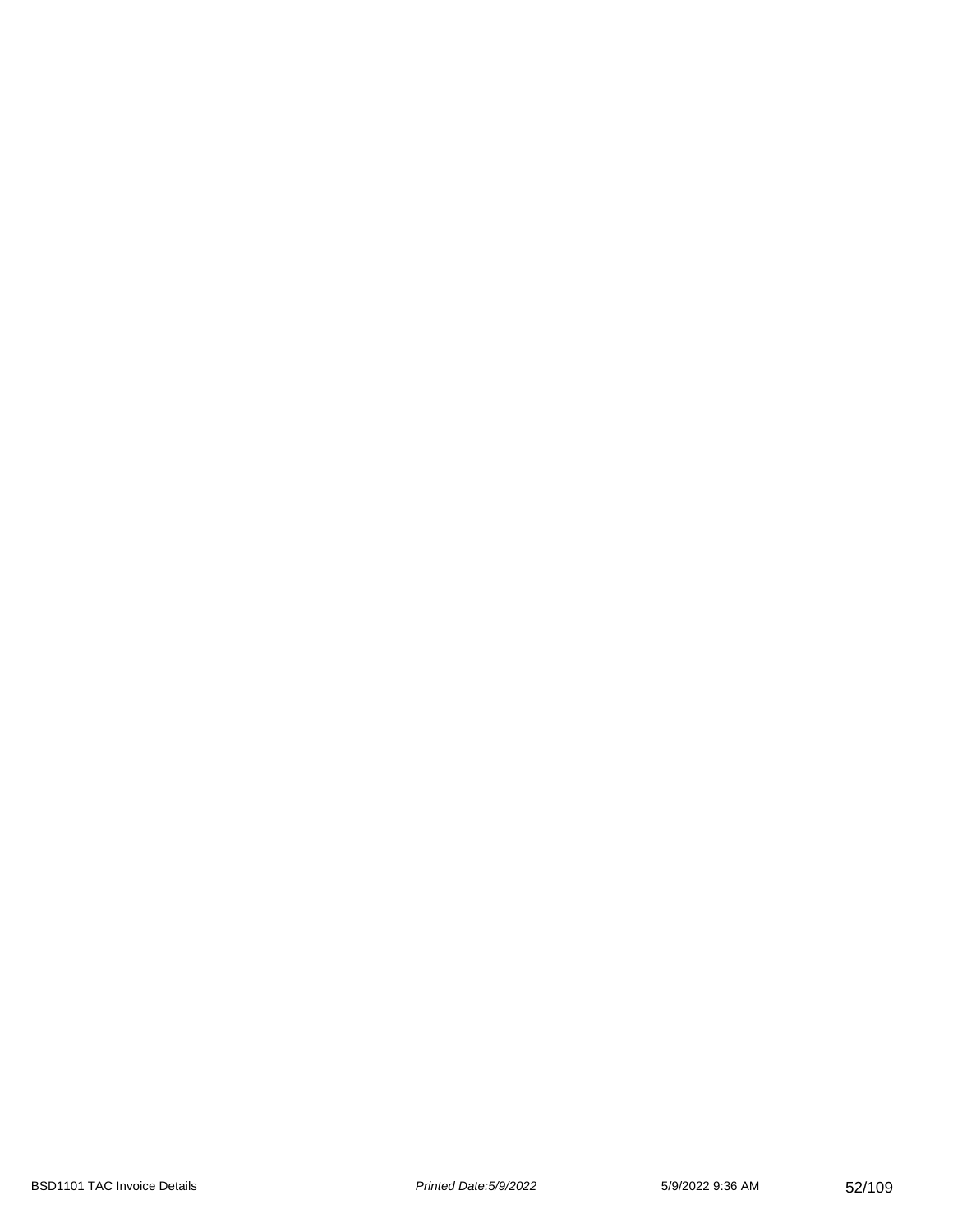

**County Henderson - 107**

| License<br>Primary<br>Type<br>(AIMS) | <b>Primary</b><br><b>Number</b><br>(AIMS) | Licensel License I<br>Type<br>(AIMS) | License<br><b>Number</b><br>(AIMS) | License<br><b>Number</b><br>(Legacy) | <b>Validation</b><br>Number/<br>Local Ref Id/<br><b>Registry Number</b> | \$ State Feel | Charge | \$ Sur-1 \$ Late | \$5%<br><b>Feel County</b><br>Refund | \$ Total<br><b>Amount</b> |
|--------------------------------------|-------------------------------------------|--------------------------------------|------------------------------------|--------------------------------------|-------------------------------------------------------------------------|---------------|--------|------------------|--------------------------------------|---------------------------|
|                                      |                                           | <b>BW</b>                            | 104722794                          | BW941517                             | 458AlGugOQLDmG<br>е                                                     | 2,850.00      |        | 100.00 l         | 150.00                               | 3,100.00                  |
|                                      |                                           |                                      | Total                              |                                      |                                                                         | 2,850.00      |        | 100.00l          | 150.00                               | 3,100.00                  |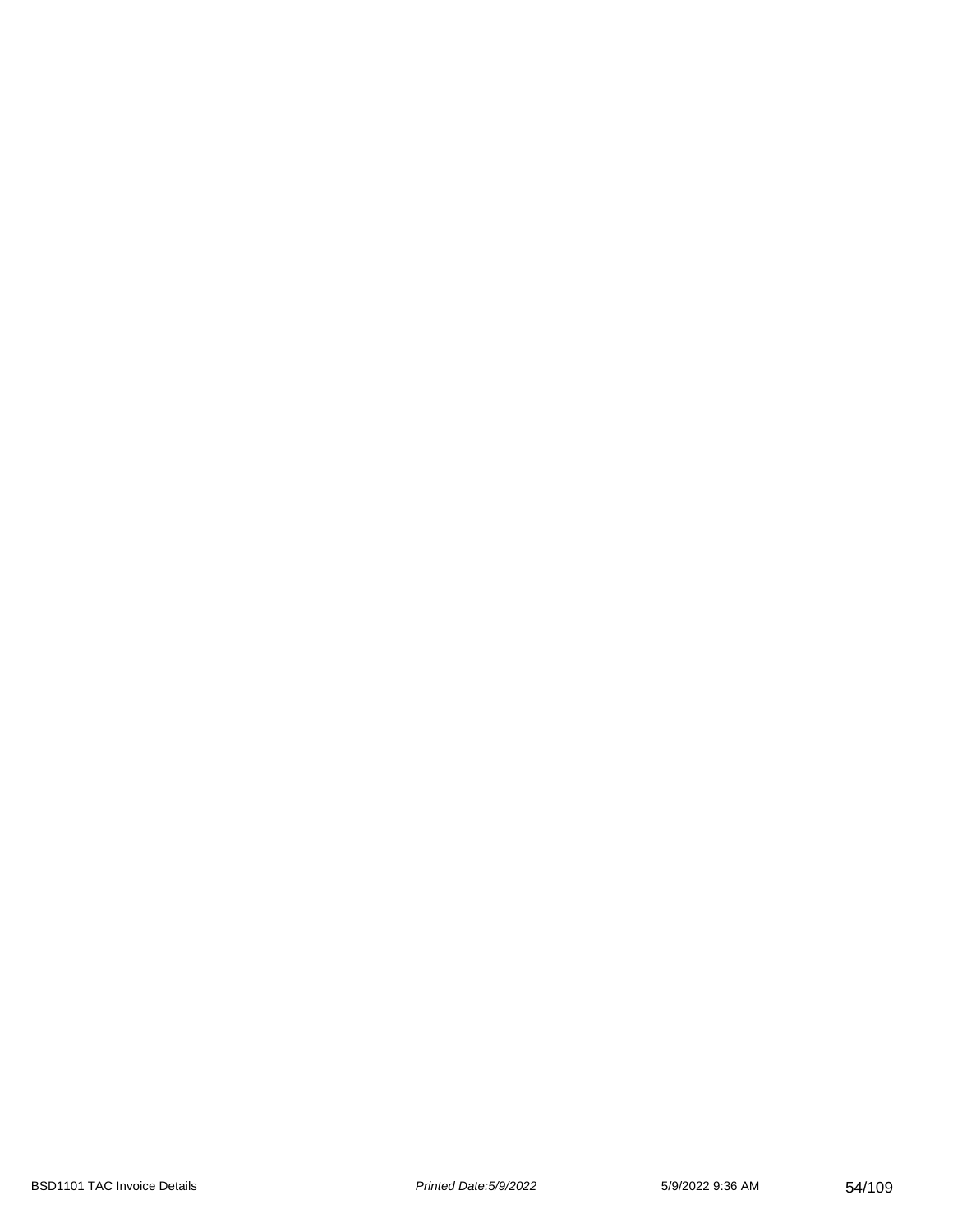

# TEXAS ALCOHOLIC<br>BEVERAGE COMMISSION

#### **TAC To Be Invoiced Details Applications Approved during April 2022 County Hidalgo - 108**

| License<br>Primary<br>Type<br>(AIMS) | <b>Primary</b><br>Number!<br>(AIMS) | Licensel License I<br>Type<br>(AIMS) | License!<br><b>Number</b><br>(AIMS) | License<br><b>Number</b><br>(Legacy) | Validation<br>Number/<br>Local Ref Id/<br><b>Registry Number</b> | \$ State Fee | <b>Charge</b> | \$ Sur-   \$ Late<br>Feel | \$5%<br>County<br>Refundl | \$ Total<br><b>Amount</b> |
|--------------------------------------|-------------------------------------|--------------------------------------|-------------------------------------|--------------------------------------|------------------------------------------------------------------|--------------|---------------|---------------------------|---------------------------|---------------------------|
|                                      |                                     | <b>BE</b>                            | 105681327                           | BE1015502                            | 458AI5ttSF8Jpgj                                                  | 1.045.00     |               |                           | 55.00                     | 1,100.00                  |
|                                      |                                     | BF                                   | 104728608                           | BF938919                             | 458AIDhoYec1ULJ                                                  | 1.045.00     |               |                           | 55.00                     | 1,100.00                  |
|                                      |                                     | <b>BW</b>                            |                                     | 106708188 BW1088167                  | 458AIUmgCP2XvZu                                                  | 2,850.00     |               |                           | 150.00                    | 3,000.00                  |
|                                      |                                     |                                      | Total                               |                                      |                                                                  | 4,940.00     |               |                           | 260.00                    | 5,200.00                  |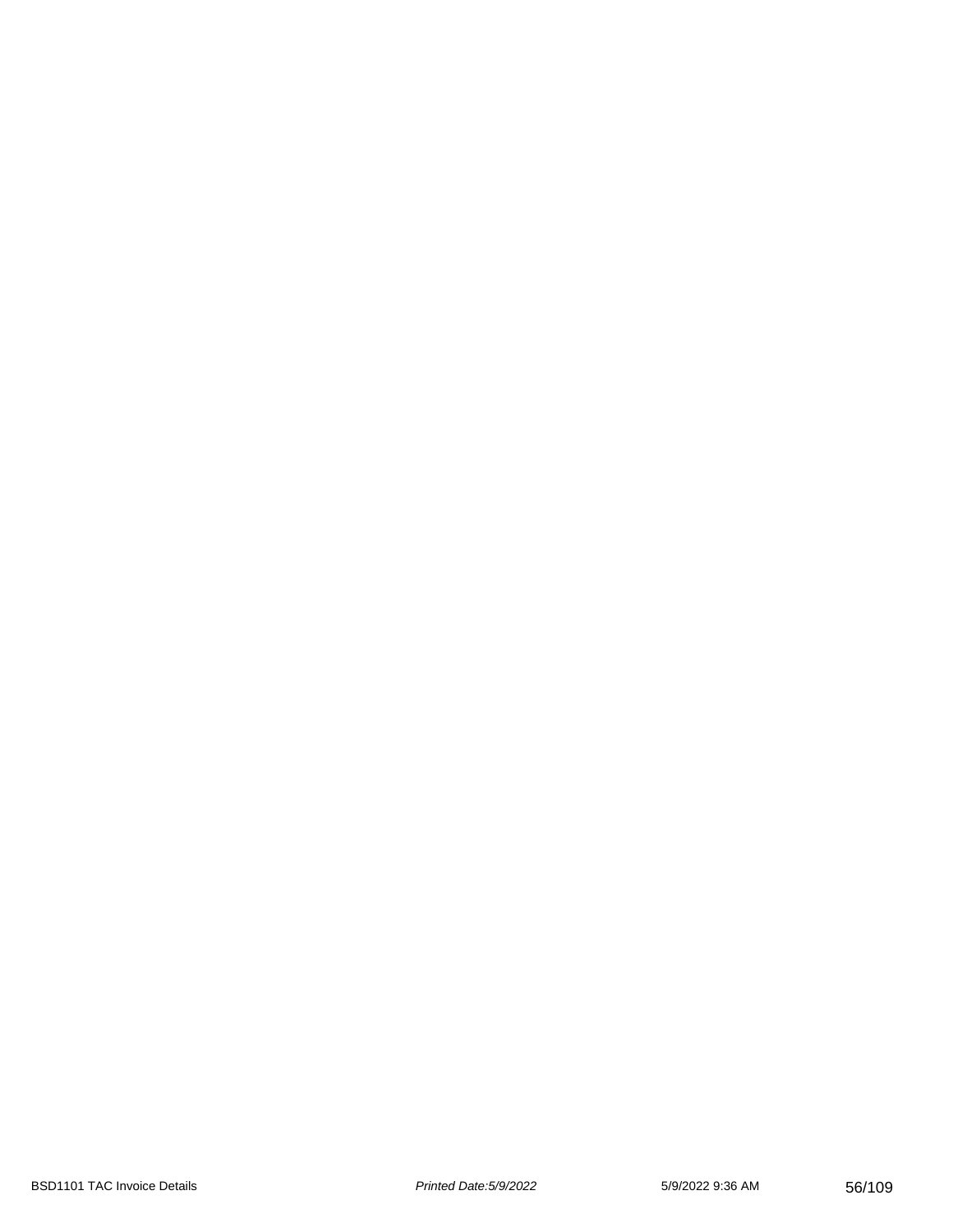

**County Hutchinson - 117**

| License<br>Primary<br>Type<br>(AIMS) | <b>Primary</b><br><b>Number</b><br>(AIMS) | Licensel License I<br>Type<br>(AIMS) | License<br><b>Number</b><br>(AIMS) | License<br><b>Number</b><br>(Legacy) | <b>Validation</b><br>Number/<br>Local Ref Id/<br><b>Registry Number</b> | \$ State Feel | Charge | \$ Sur-1 \$ Late | \$5%<br><b>Feel County</b><br>Refund | \$ Total<br><b>Amount</b> |
|--------------------------------------|-------------------------------------------|--------------------------------------|------------------------------------|--------------------------------------|-------------------------------------------------------------------------|---------------|--------|------------------|--------------------------------------|---------------------------|
| <b>BG</b>                            | 106362200                                 | <b>BP</b>                            |                                    | 150000892 BG1067286                  | 458AldIrHnw6d1U                                                         | 1.045.00      |        |                  | 55.00                                | 1,100.00                  |
|                                      |                                           |                                      | Total                              |                                      |                                                                         | 1.045.00      |        |                  | 55.00                                | 1,100.00                  |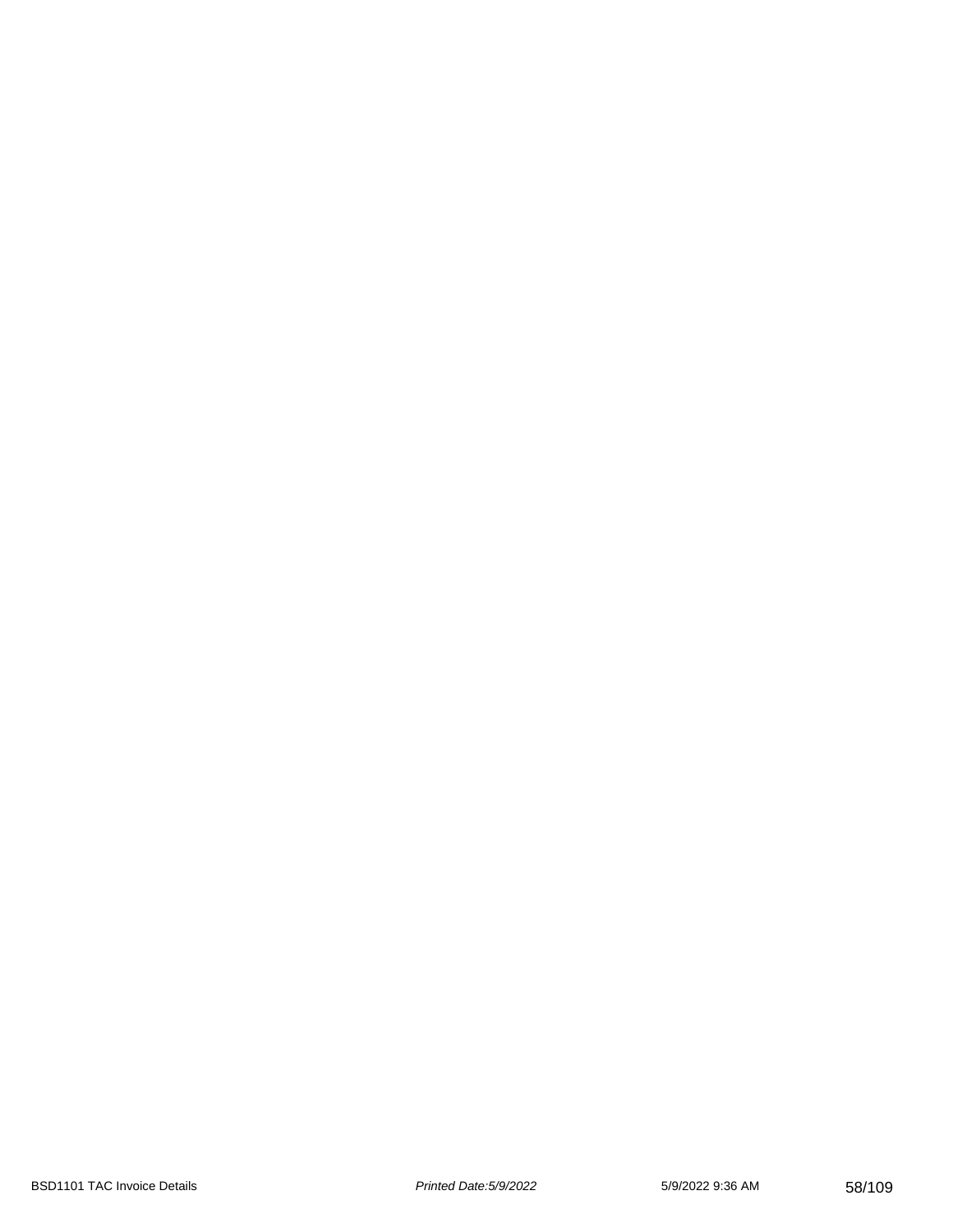

# TEXAS ALCOHOLIC<br>BEVERAGE COMMISSION

### **TAC To Be Invoiced Details Applications Approved during April 2022**

**County Jefferson - 123**

| License<br>Primary<br>Type<br>(AIMS) | <b>Primary</b><br><b>Number</b><br>(AIMS) | Licensel License I<br>Type<br>(AIMS) | License!<br><b>Number</b><br>(AIMS) | License<br><b>Number</b><br>(Legacy) | Validation<br>Number/<br>Local Ref Id/<br><b>Registry Number</b> | \$ State Feel | <b>Charge</b> | \$ Sur-   \$ Late<br>Feel | \$5%<br>County<br>Refund | \$Total<br><b>Amount</b> |
|--------------------------------------|-------------------------------------------|--------------------------------------|-------------------------------------|--------------------------------------|------------------------------------------------------------------|---------------|---------------|---------------------------|--------------------------|--------------------------|
|                                      |                                           | <b>BF</b>                            | 102434775                           | BF746586                             | 458AI5c4E0qu5V1                                                  | 1,045.00      |               |                           | 55.00                    | 1,100.00                 |
|                                      |                                           | <b>BE</b>                            | 100090487                           | BE243738                             | 458AlhlKz5S6pd1                                                  | 1,045.00      |               |                           | 55.00                    | 1,100.00                 |
|                                      |                                           | <b>BE</b>                            | 104614623                           | BE930866                             | 458Alj1HrhNbOJJ                                                  | 1.045.00      |               |                           | 55.00                    | 1,100.00                 |
|                                      |                                           |                                      | Total                               |                                      |                                                                  | 3,135.00      |               |                           | 165.00                   | 3,300.00                 |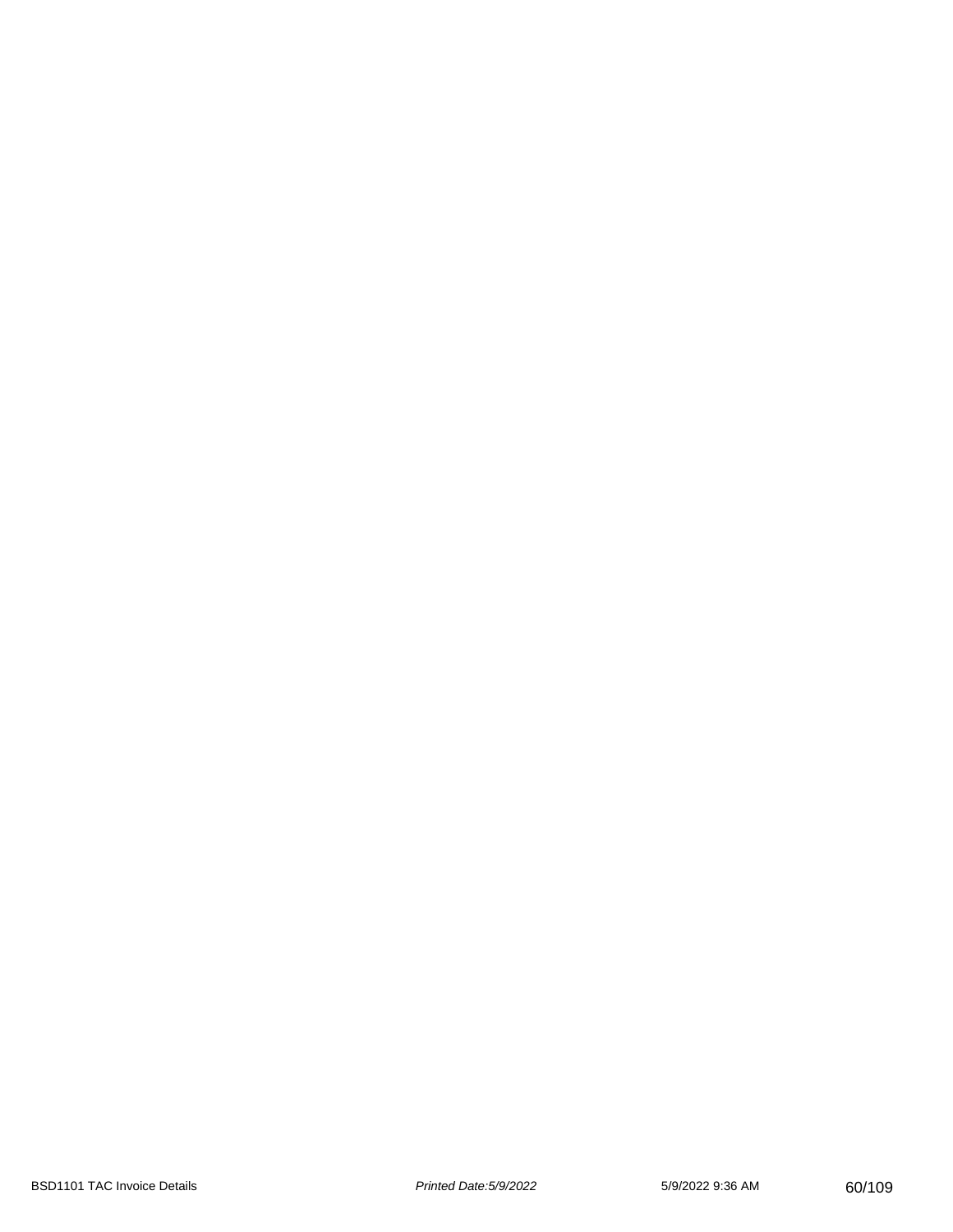

**County Jim Wells - 125**

| License<br>Primary<br>Type<br>(AIMS) | <b>Primary</b><br>Number<br>(AIMS) | License   License  <br>Type<br>(AIMS) | License<br><b>Numberl</b><br>(AIMS) | License<br><b>Number</b><br>(Legacy) | <b>Validation</b><br>Number/<br>Local Ref Id/<br><b>Registry Number</b> | \$ State Feel | Charge | \$ Sur-1 \$ Late | \$5%<br><b>Feel County</b><br>Refund | \$ Total<br>Amount |
|--------------------------------------|------------------------------------|---------------------------------------|-------------------------------------|--------------------------------------|-------------------------------------------------------------------------|---------------|--------|------------------|--------------------------------------|--------------------|
|                                      |                                    | <b>BE</b>                             | 100096098                           | BE306567                             | 458Alk4BclXV3aL                                                         | 1.045.00      |        |                  | 55.00                                | 1,100.00           |
|                                      |                                    |                                       | Total                               |                                      |                                                                         | 1.045.00      |        |                  | 55.00                                | 1,100.00           |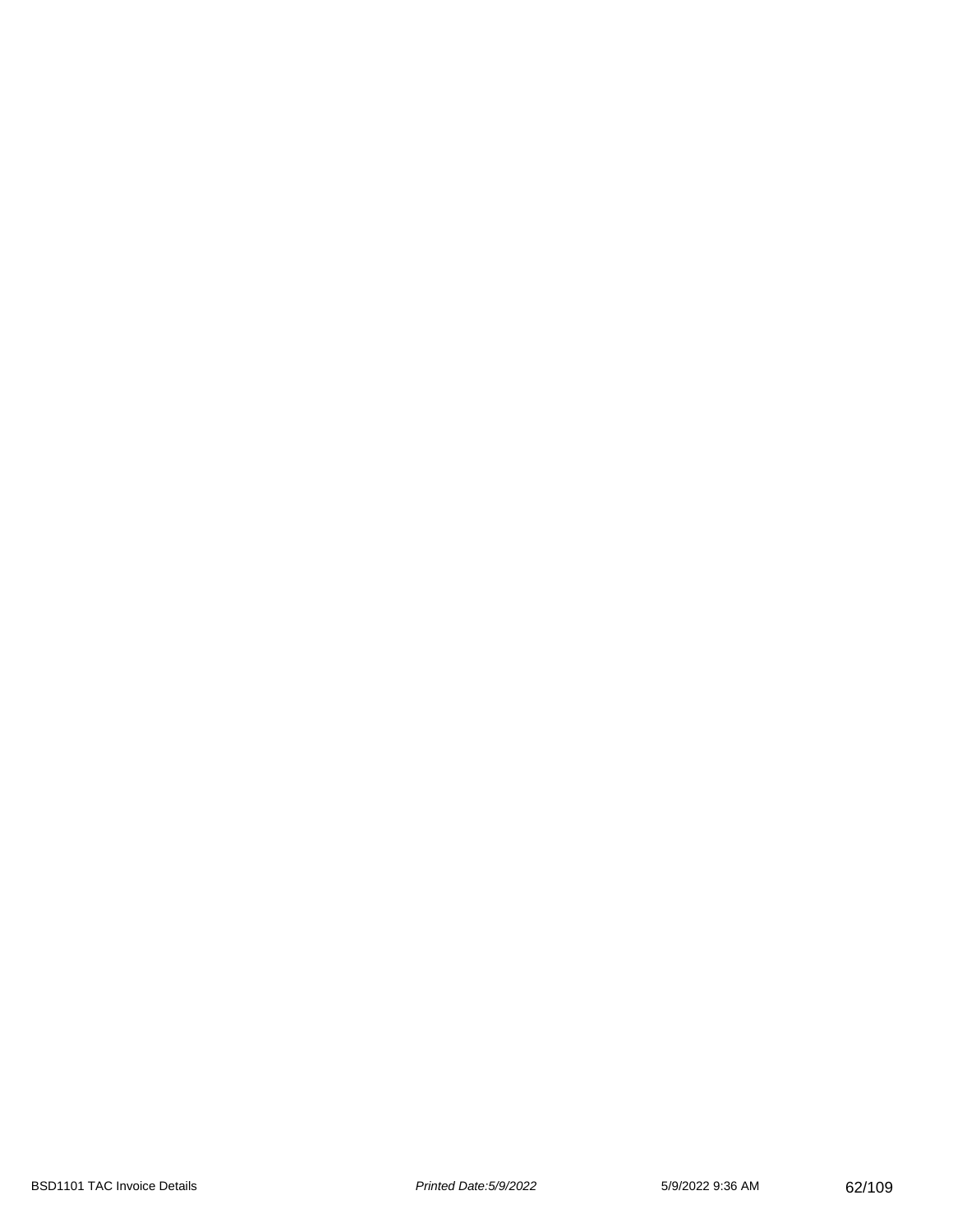

**County Johnson - 126**

| License<br>Primary<br>Type<br>(AIMS) | <b>Primary</b><br><b>Number</b><br>(AIMS) | License   License  <br>Type<br>(AIMS) | License<br><b>Number</b><br>(AIMS) | License<br><b>Number</b><br>(Legacy) | <b>Validation</b><br>Number/<br>Local Ref Id/<br><b>Registry Number</b> | \$ State Feel | Charge | \$ Sur-1 \$ Late | \$5%<br><b>Feel County</b><br>Refund | \$ Total<br><b>Amount</b> |
|--------------------------------------|-------------------------------------------|---------------------------------------|------------------------------------|--------------------------------------|-------------------------------------------------------------------------|---------------|--------|------------------|--------------------------------------|---------------------------|
| <b>MB</b>                            | 105647504                                 | <b>BP</b>                             |                                    |                                      | 150000051 MB1011438 458AIRfP07NQN8M                                     | 1.045.00      |        |                  | 55.00                                | 1,100.00                  |
| Total                                |                                           |                                       |                                    |                                      |                                                                         | 1.045.00      |        |                  | 55.00                                | 1,100.00                  |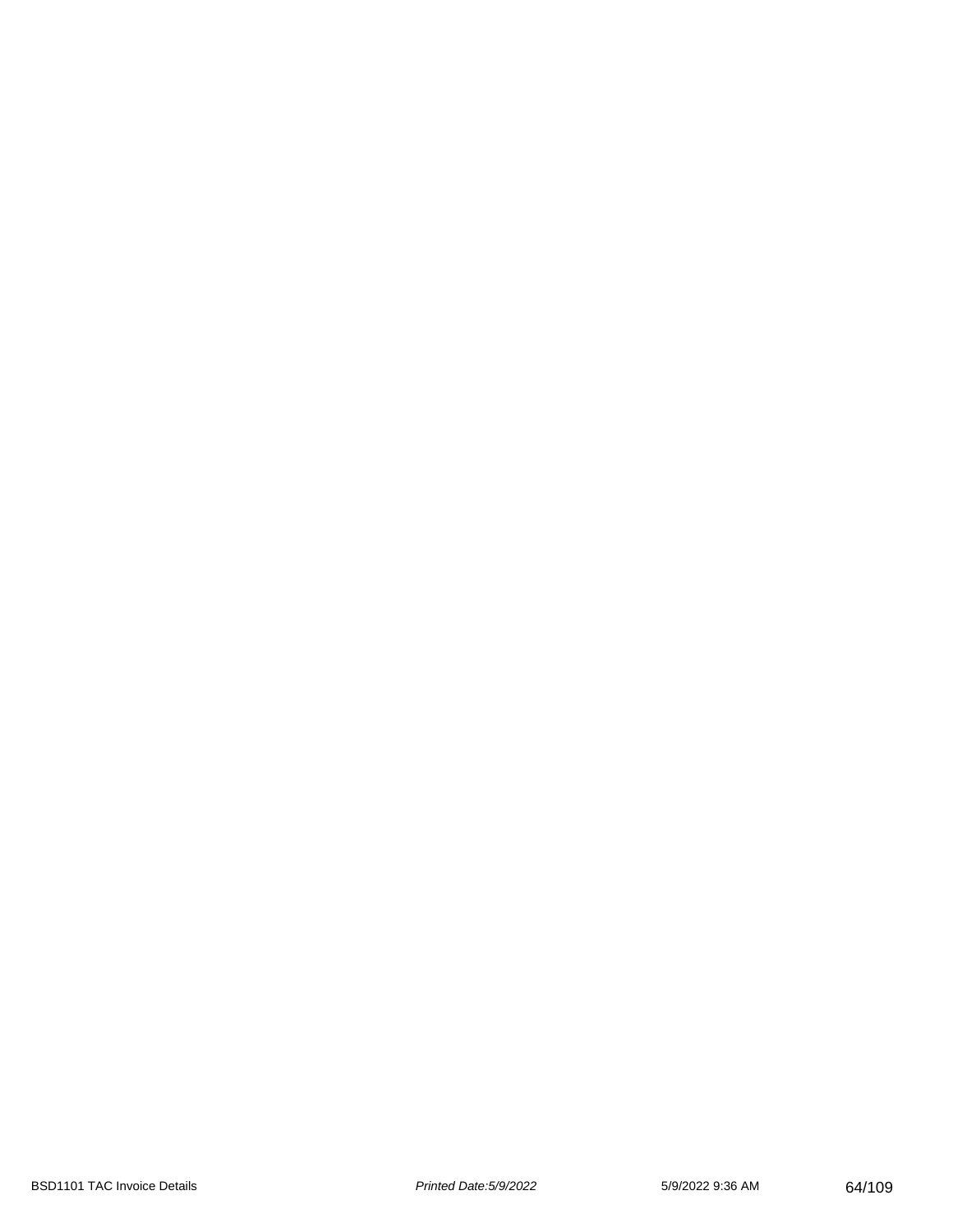

**County Kerr - 133**

| License<br>Primary<br>Type<br>(AIMS) | <b>Primary</b><br><b>Number</b><br>(AIMS) | License   License  <br>Type<br>(AIMS) | License<br><b>Number</b><br>(AIMS) | License<br><b>Number</b><br>(Legacy) | <b>Validation</b><br>Number/<br>Local Ref Id/<br><b>Registry Number</b> | \$ State Feel | Charge | \$ Sur-1 \$ Late | \$5%<br><b>Feel County</b><br>Refund | \$ Total<br><b>Amount</b> |
|--------------------------------------|-------------------------------------------|---------------------------------------|------------------------------------|--------------------------------------|-------------------------------------------------------------------------|---------------|--------|------------------|--------------------------------------|---------------------------|
|                                      |                                           | <b>BE</b>                             | 102100213                          | BE720614                             | 458AlxhMDdfW9Ef                                                         | 1.045.00      |        |                  | 55.00                                | 1,100.00                  |
| Total                                |                                           |                                       |                                    |                                      |                                                                         | 1.045.00      |        |                  | 55.00                                | 1,100.00                  |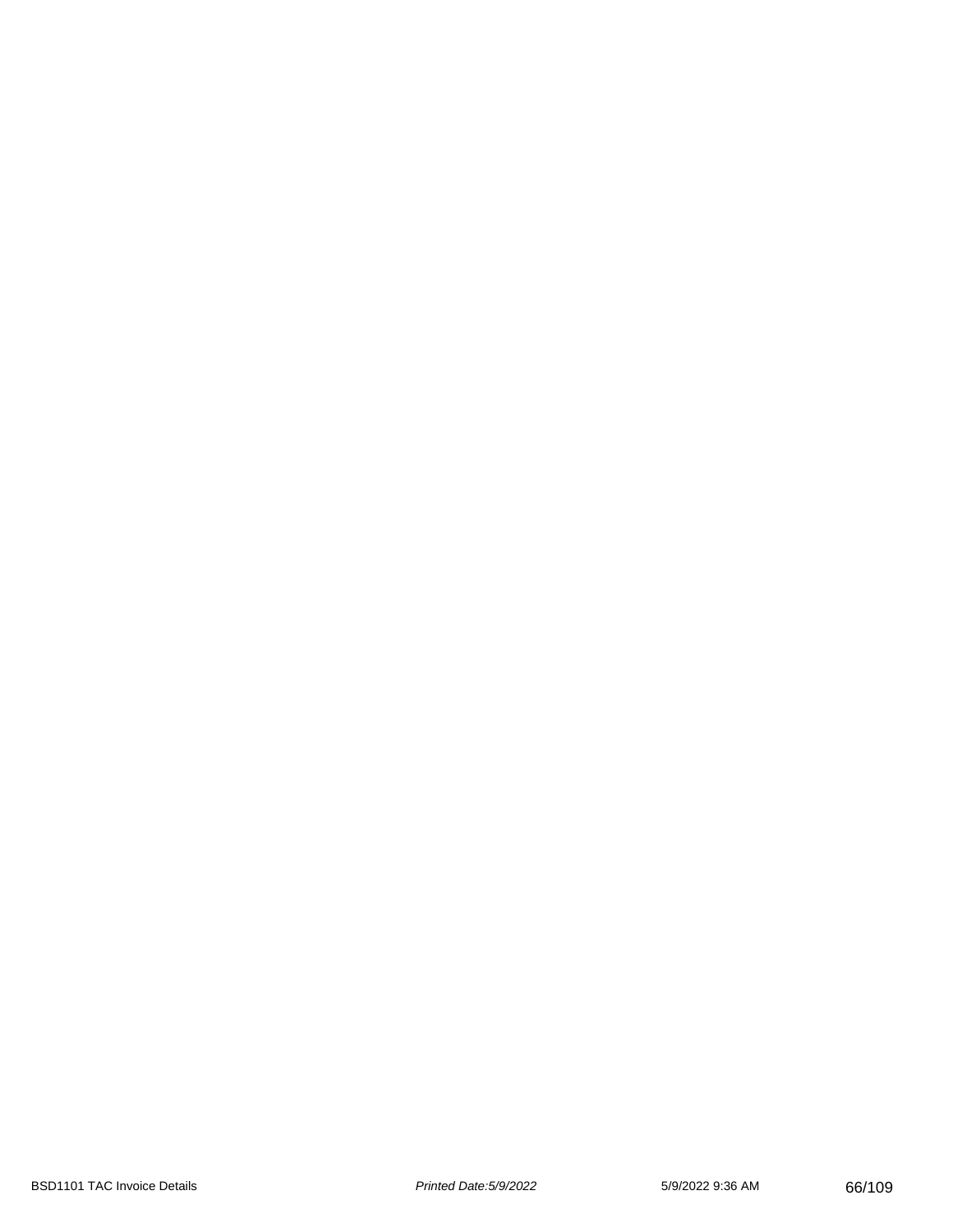

**County Llano - 150**

| License<br>Primary<br>Type<br>(AIMS) | <b>Primary</b><br><b>Number</b><br>(AIMS) | Licensel License I<br>Type<br>(AIMS) | Licensel<br><b>Number</b><br>(AIMS) | License<br><b>Number</b><br>(Legacy) | <b>Validation</b><br>Number/<br>Local Ref Id/<br><b>Registry Number</b> | \$ State Feel | Charge | \$ Sur-1 \$ Late | \$5%<br><b>Feel County</b><br>Refund | \$Total<br><b>Amount</b> |
|--------------------------------------|-------------------------------------------|--------------------------------------|-------------------------------------|--------------------------------------|-------------------------------------------------------------------------|---------------|--------|------------------|--------------------------------------|--------------------------|
|                                      |                                           | BE                                   | 100039495                           | BE53711                              | 458Aly4XCx1JiyY                                                         | 1,045.00      |        |                  | 55.00                                | 1,100.00                 |
|                                      |                                           | <b>BW</b>                            | 200048759                           |                                      | 458AIZQ72eJmwRp                                                         | 2,850.00      |        |                  | 150.00                               | 3,000.00                 |
| Total                                |                                           |                                      |                                     |                                      |                                                                         | 3,895.00      |        |                  | 205.00                               | 4,100.00                 |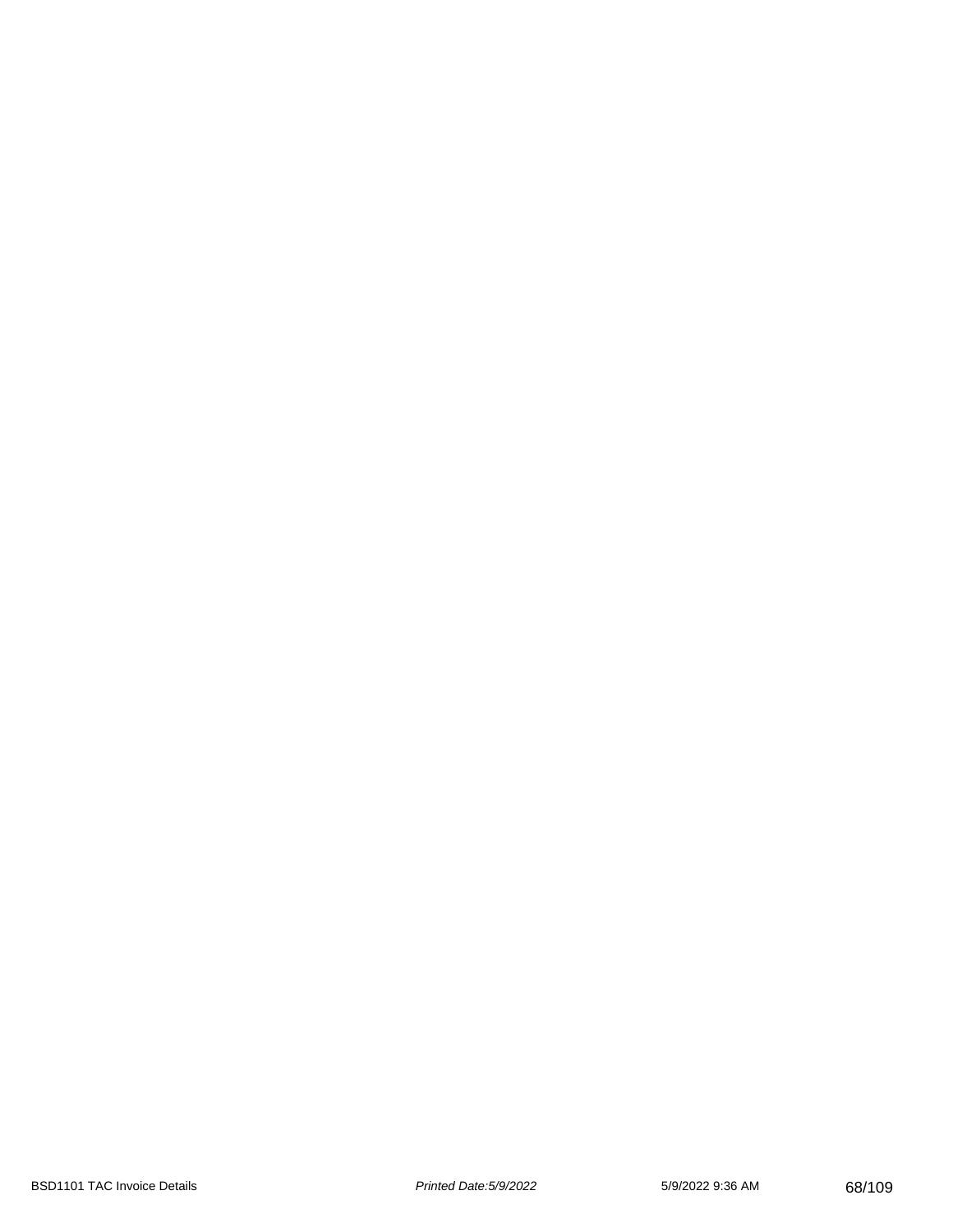

TEXAS ALCOHOLIC<br>BEVERAGE COMMISSION

#### **TAC To Be Invoiced Details Applications Approved during April 2022 County McLennan - 155**

| License<br>Primary<br>Type<br>(AIMS) | <b>Primary!</b><br>Number <sup>'</sup><br>(AIMS) | License License<br>Type<br>(AIMS) | License!<br><b>Number</b><br>(AIMS) | License<br><b>Number</b><br>(Legacy) | <b>Validation</b><br>Number/<br>Local Ref Id/<br><b>Registry Number</b> | \$ State Fee | <b>Charge</b> | \$ Sur-   \$ Late<br>Feel | \$5%<br>County<br>Refund | \$ Total<br>Amount |
|--------------------------------------|--------------------------------------------------|-----------------------------------|-------------------------------------|--------------------------------------|-------------------------------------------------------------------------|--------------|---------------|---------------------------|--------------------------|--------------------|
|                                      |                                                  | <b>BE</b>                         | 100053957                           | BE264110                             | 458AlhCcUz8Rlid                                                         | 1.045.00     |               |                           | 55.00                    | 1,100.00           |
|                                      |                                                  | BF                                | 200057100                           |                                      | 458AIMRicvgAPP7                                                         | 1.045.00     |               |                           | 55.00                    | 1,100.00           |
|                                      |                                                  | BF                                | 103938238                           | BF871547                             | 458AIWmeSI8ZrRu                                                         | 1.045.00     |               |                           | 55.00                    | 1,100.00           |
|                                      |                                                  | <b>BF</b>                         | 101389693                           | BF660371                             | 458AlxDlud1BVqZ                                                         | 1.045.00     |               |                           | 55.00                    | 1,100.00           |
| Total                                |                                                  |                                   |                                     |                                      |                                                                         |              |               |                           | 220.00                   | 4,400.00           |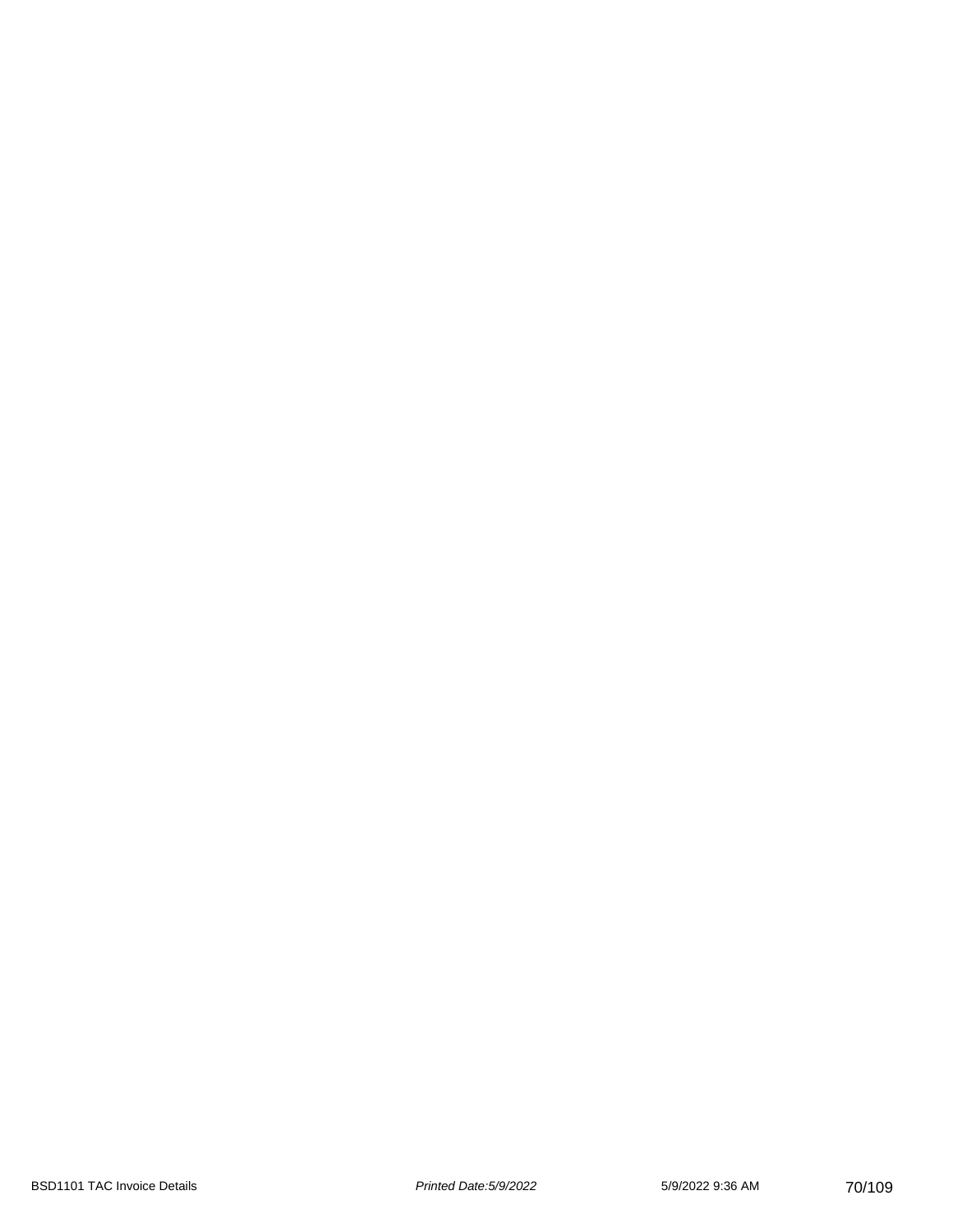

**County Midland - 165**

| License<br>Primary<br>Type<br>(AIMS) | <b>Primary</b><br><b>Number</b><br>(AIMS) | <b>License   License</b><br>Type<br>(AIMS) | License<br><b>Number</b><br>(AIMS) | License<br><b>Number</b><br>(Legacy) | <b>Validation</b><br>Number/<br>Local Ref Id/<br><b>Registry Number</b> | \$ State Fee | Charge | \$ Sur-1 \$ Late | \$5%<br><b>Feel County</b><br>Refund | \$ Total<br><b>Amount</b> |
|--------------------------------------|-------------------------------------------|--------------------------------------------|------------------------------------|--------------------------------------|-------------------------------------------------------------------------|--------------|--------|------------------|--------------------------------------|---------------------------|
|                                      |                                           | <b>BE</b>                                  | 200053967                          |                                      | 000512                                                                  | 1.045.00     |        |                  | 55.00                                | 1,100.00                  |
| Total                                |                                           |                                            |                                    |                                      |                                                                         | 1.045.00     |        |                  | 55.00                                | 1,100.00                  |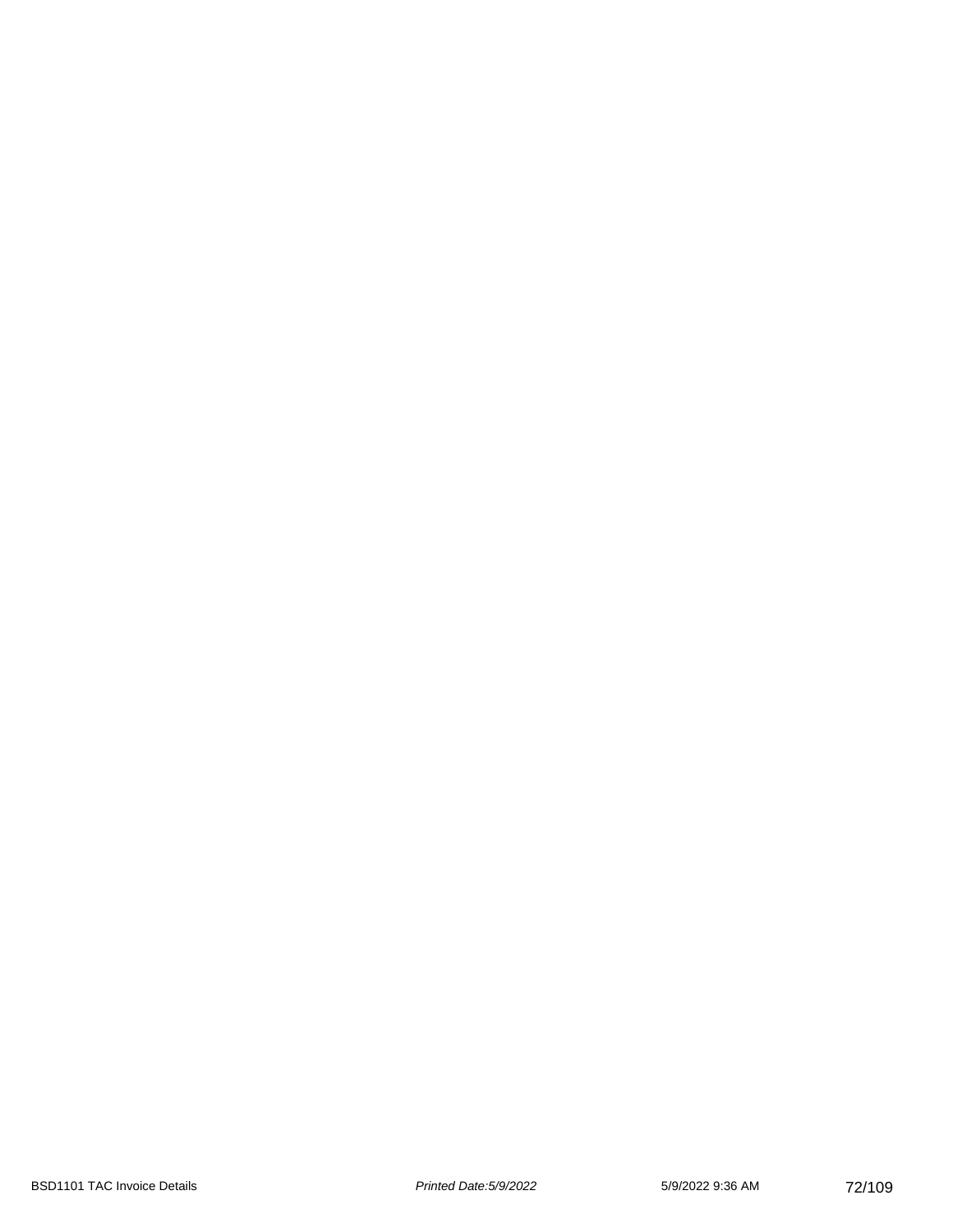

**County Montgomery - 170**

| License<br>Primary<br>Type<br>(AIMS) | <b>Primary</b><br><b>Number</b><br>(AIMS) | License   License  <br>Type<br>(AIMS) | License<br><b>Number</b><br>(AIMS) | License<br><b>Number</b><br>(Legacy) | <b>Validation</b><br>Number/<br>Local Ref Id/<br><b>Registry Number</b> | \$ State Feel | Charge | \$ Sur-1 \$ Late | \$5%<br><b>Feel County</b><br>Refund | \$ Total<br>Amount |
|--------------------------------------|-------------------------------------------|---------------------------------------|------------------------------------|--------------------------------------|-------------------------------------------------------------------------|---------------|--------|------------------|--------------------------------------|--------------------|
|                                      |                                           | <b>BF</b>                             | 100063545                          | BF469982                             | 458AIG7ccxE7wXo                                                         | 1.045.00      |        |                  | 55.00                                | 1,100.00           |
|                                      |                                           |                                       | Total                              |                                      |                                                                         | 1.045.00      |        |                  | 55.00                                | 1,100.00           |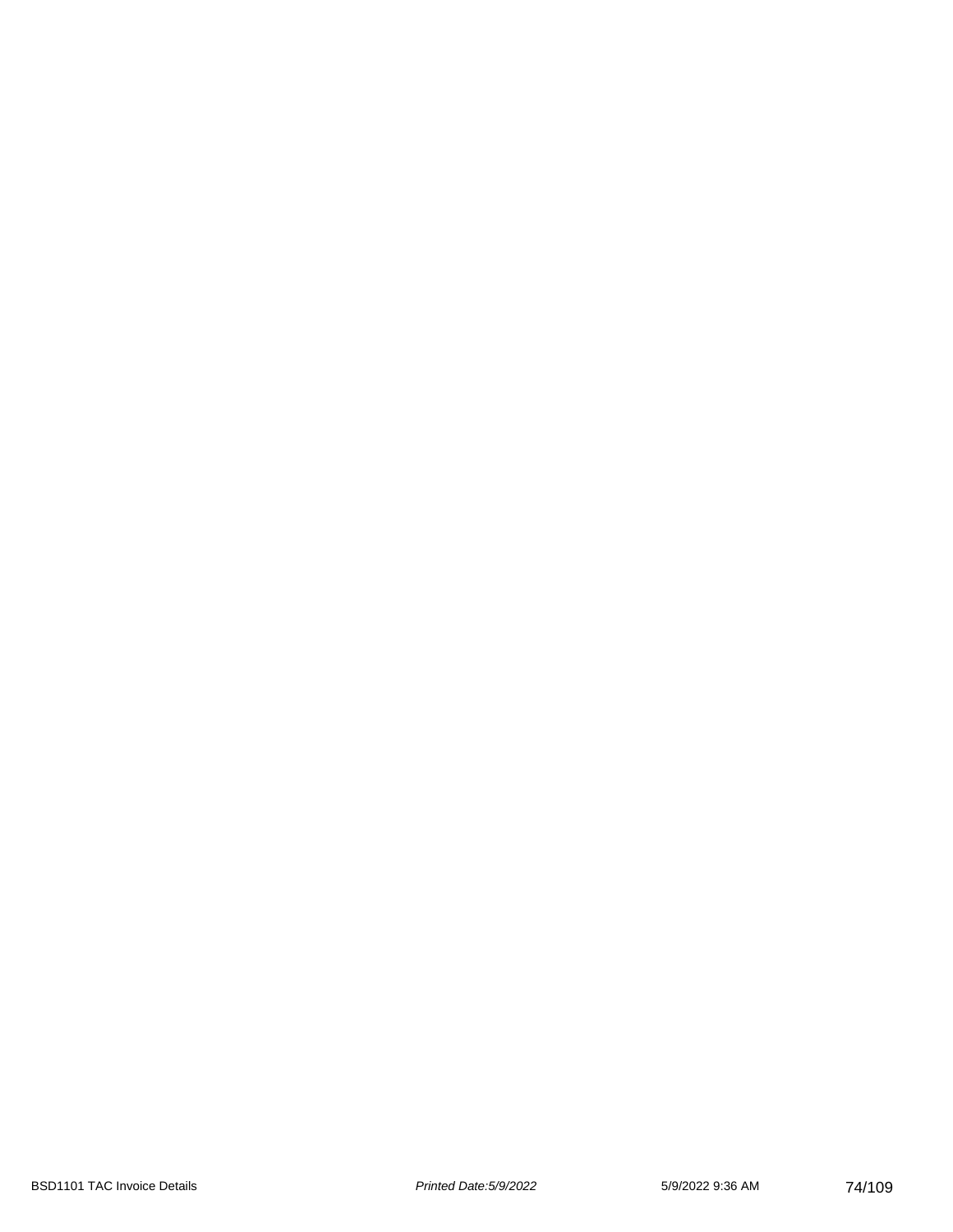

# TEXAS ALCOHOLIC<br>BEVERAGE COMMISSION

#### **TAC To Be Invoiced Details Applications Approved during April 2022 County Nueces - 178**

| License<br>Primary<br><b>Type</b><br>(AIMS) | <b>Primary</b><br><b>Number</b><br>(AIMS) | License License<br>Type<br>(AIMS) | Licensel<br><b>Number</b><br>(AIMS) | License<br><b>Number</b><br>(Legacy) | Validation<br>Number/<br>Local Ref Id/<br><b>Registry Number</b> | \$ State Fee | <b>Charge</b> | \$ Sur-1 \$ Late<br>Feel | \$5%<br>County<br>Refund | \$ Total<br>Amount |
|---------------------------------------------|-------------------------------------------|-----------------------------------|-------------------------------------|--------------------------------------|------------------------------------------------------------------|--------------|---------------|--------------------------|--------------------------|--------------------|
|                                             |                                           | <b>BB</b>                         | 101380022                           | BB659057                             | 458Albm3BcFaRfh                                                  | 3,325.00     |               |                          | 175.00                   | 3,500.00           |
|                                             |                                           | <b>BE</b>                         | 100039736                           | BE274418                             | 458AlbSHHkZbJyA                                                  | 1.045.00     |               |                          | 55.00                    | 1,100.00           |
|                                             |                                           | <b>BF</b>                         | 100005704                           | BF315703                             | 458AIJ09E5IybCr                                                  | 1.045.00     |               |                          | 55.00                    | 1,100.00           |
|                                             |                                           |                                   | Total                               |                                      |                                                                  | 5,415.00     |               |                          | 285.00                   | 5,700.00           |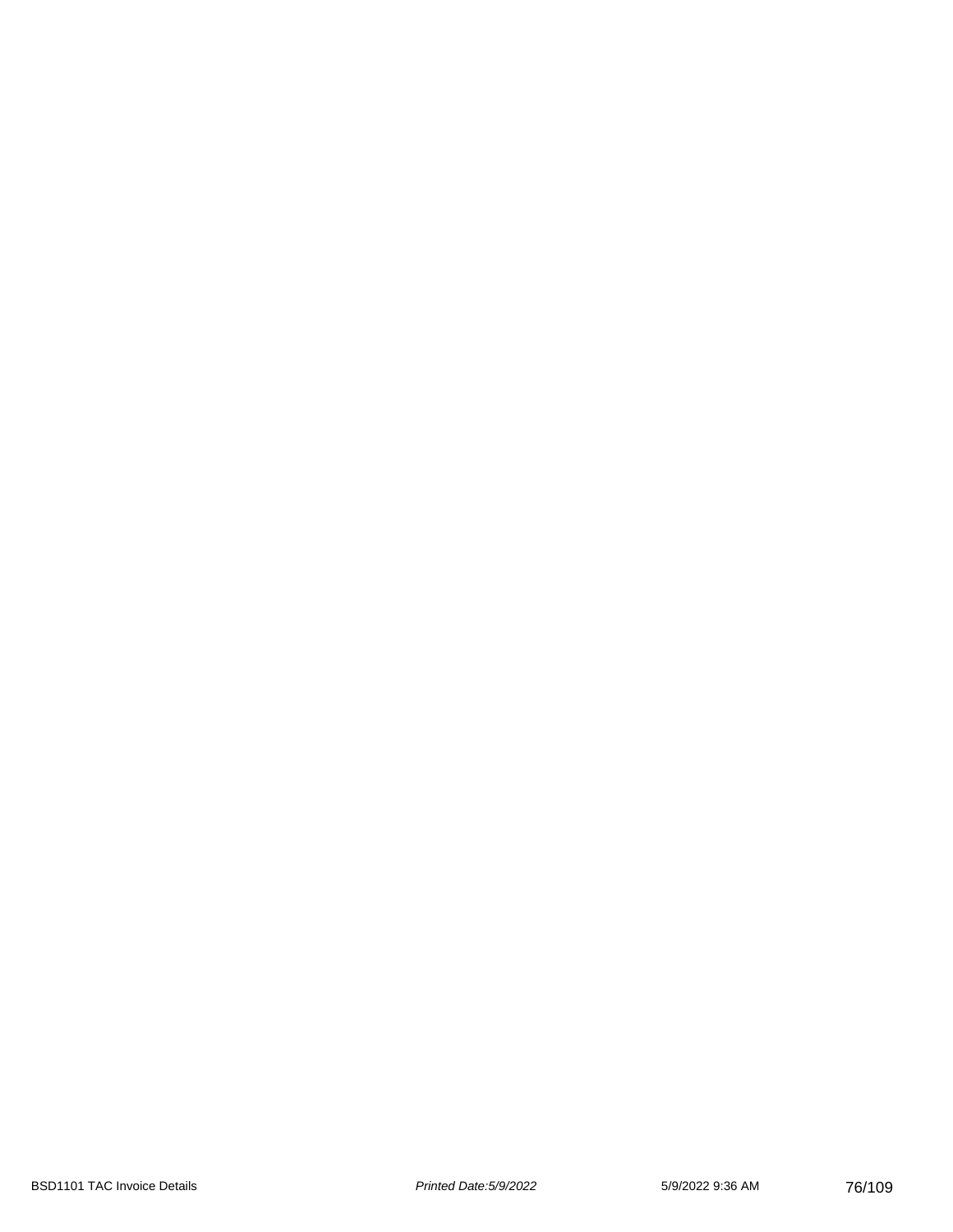

**County Orange - 181**

| License<br>Primary<br>Type<br>(AIMS) | <b>Primary</b><br><b>Number</b><br>(AIMS) | Licensel License I<br>Type<br>(AIMS) | License<br><b>Number</b><br>(AIMS) | License<br><b>Number</b><br>(Legacy) | <b>Validation</b><br>Number/<br>Local Ref Id/<br><b>Registry Number</b> | \$ State Fee | Charge | \$ Sur-1 \$ Late | \$5%<br><b>Feel County</b><br>Refund | \$ Total<br><b>Amount</b> |
|--------------------------------------|-------------------------------------------|--------------------------------------|------------------------------------|--------------------------------------|-------------------------------------------------------------------------|--------------|--------|------------------|--------------------------------------|---------------------------|
|                                      |                                           | <b>BE</b>                            |                                    | 106698194 BE1089813                  | 458AIQi9mBuNy9L                                                         | 1.045.00     |        |                  | 55.00                                | 1,100.00                  |
|                                      |                                           |                                      | Total                              |                                      |                                                                         | 1.045.00     |        |                  | 55.00                                | 1,100.00                  |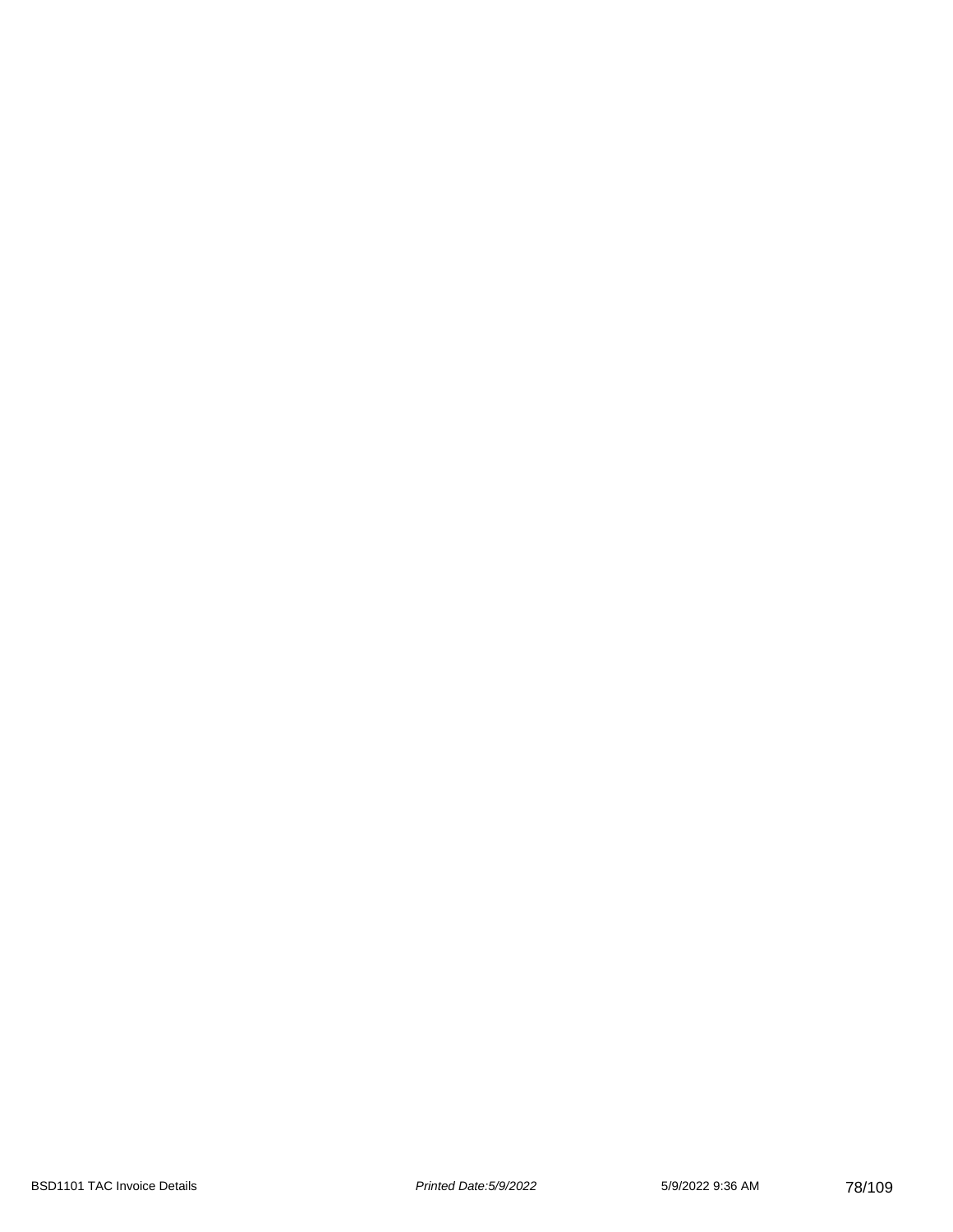

**County Palo Pinto - 182**

| License<br>Primary<br>Type<br>(AIMS) | <b>Primary</b><br><b>Number</b><br>(AIMS) | Licensel License I<br>Type<br>(AIMS) | License<br><b>Number</b><br>(AIMS) | License<br><b>Number</b><br>(Legacy) | <b>Validation</b><br>Number/<br>Local Ref Id/<br><b>Registry Number</b> | \$ State Feel | Charge | \$ Sur-1 \$ Late<br>Feel | \$5%<br>County<br>Refundl | \$Total<br><b>Amount</b> |
|--------------------------------------|-------------------------------------------|--------------------------------------|------------------------------------|--------------------------------------|-------------------------------------------------------------------------|---------------|--------|--------------------------|---------------------------|--------------------------|
|                                      |                                           | <b>BF</b>                            | 200044502                          |                                      | 458AIORCpXhFkih                                                         | 1.045.00      |        |                          | 55.00                     | 1,100.00                 |
|                                      |                                           | <b>BF</b>                            | 104686734                          | BF938971                             | 458AIsGQMU3ZGS<br>$\boldsymbol{\mathsf{A}}$                             | 1.045.00      |        | 100.00                   | 55.00                     | 1,200.00                 |
|                                      |                                           |                                      | Total                              |                                      |                                                                         | 2,090.00      |        | 100.00                   | 110.00                    | 2,300.00                 |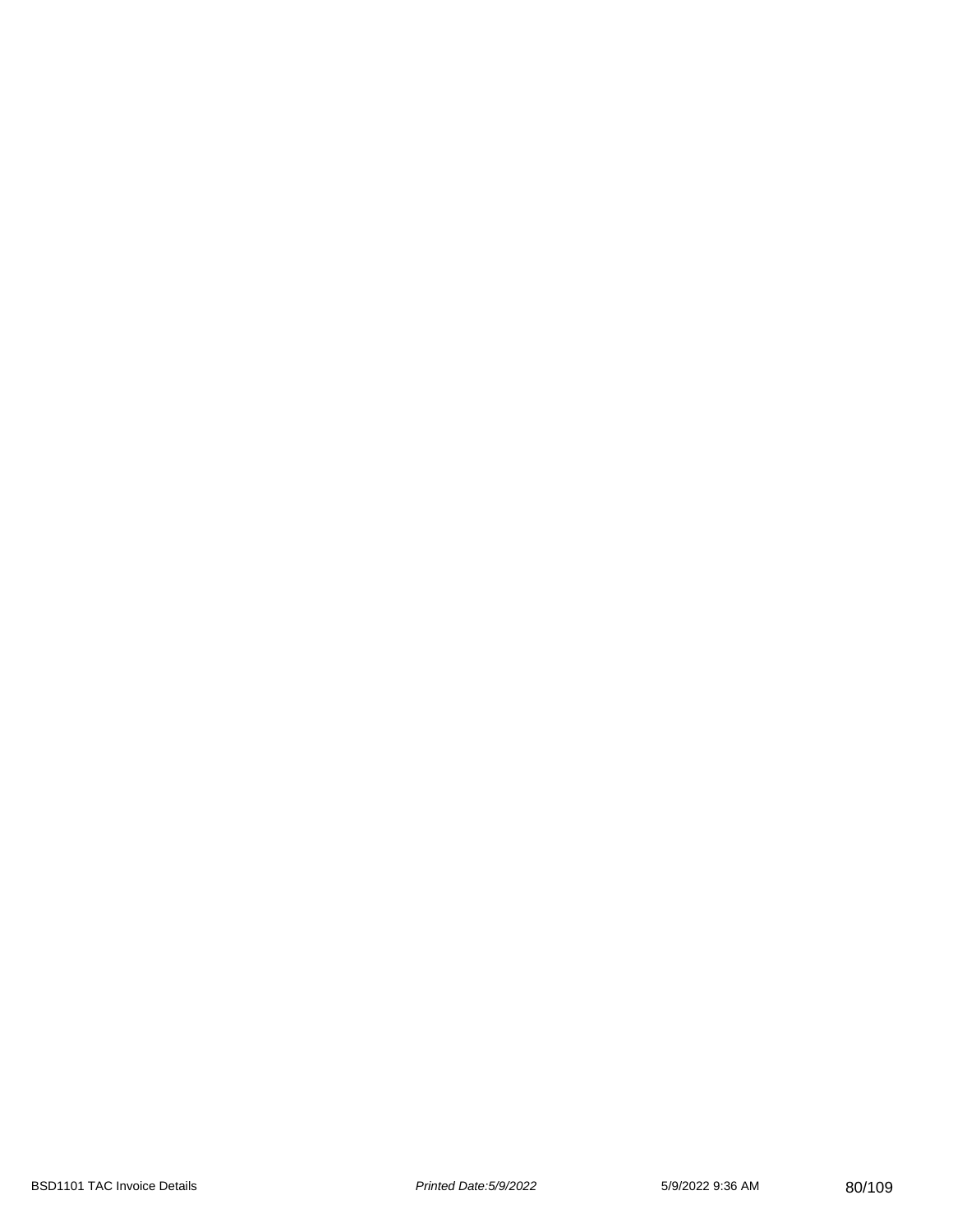

#### **TAC To Be Invoiced Details Applications Approved during April 2022 County Randall - 191**

| License<br>Primary<br><b>Type</b><br>(AIMS) | <b>Primary</b><br>Number<br>(AIMS) | Licensel License I<br>Type<br>(AIMS) | License<br><b>Number</b><br>(AIMS) | License<br><b>Number</b><br>(Legacy) | <b>Validation</b><br>Number/<br>Local Ref Id/<br><b>Registry Number</b> | \$ State Fee | <b>Charge</b> | \$ Sur-1 \$ Late | \$5%<br><b>Feel County</b><br>Refund | \$ Total<br><b>Amount</b> |
|---------------------------------------------|------------------------------------|--------------------------------------|------------------------------------|--------------------------------------|-------------------------------------------------------------------------|--------------|---------------|------------------|--------------------------------------|---------------------------|
| <b>BG</b>                                   | 105682863                          | <b>BP</b>                            |                                    | 150000105 BG1015272                  | 458AITo0IIz39hJ                                                         | 1.045.00     |               |                  | 55.00                                | 1.100.00                  |
|                                             |                                    |                                      | Total                              |                                      |                                                                         | 1,045.00     |               |                  | 55.00                                | 1,100.00                  |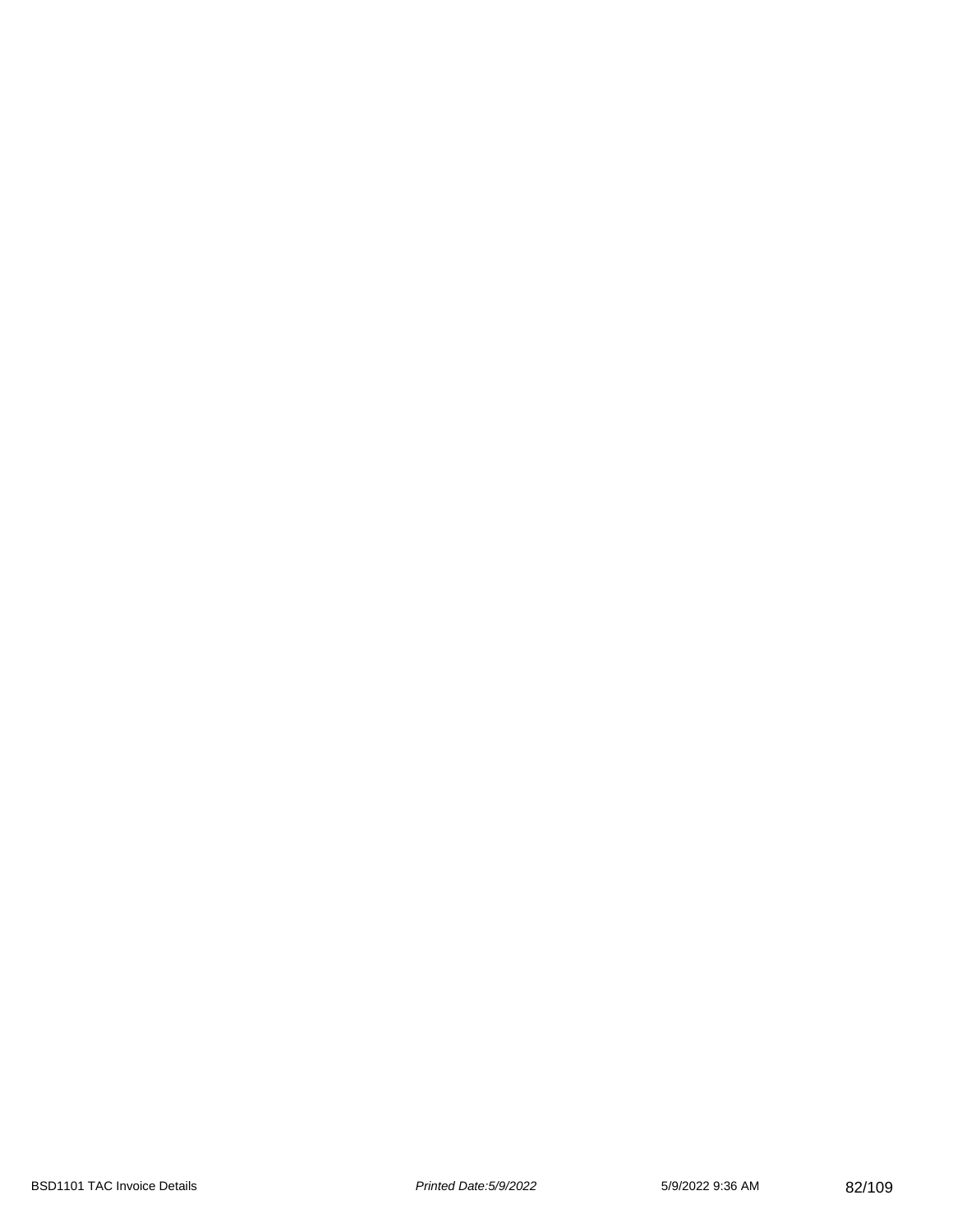

**County Robertson - 198**

| License<br>Primary<br>Type<br>(AIMS) | <b>Primary</b><br><b>Number</b><br>(AIMS) | License   License  <br>Type<br>(AIMS) | License<br><b>Number</b><br>(AIMS) | License<br><b>Number</b><br>(Legacy) | <b>Validation</b><br>Number/<br>Local Ref Id/<br><b>Registry Number</b> | \$ State Feel | Charge | \$ Sur-1 \$ Late | \$5%<br><b>Feel County</b><br>Refund | \$ Total<br>Amount |
|--------------------------------------|-------------------------------------------|---------------------------------------|------------------------------------|--------------------------------------|-------------------------------------------------------------------------|---------------|--------|------------------|--------------------------------------|--------------------|
|                                      |                                           | <b>BE</b>                             | 100000598                          | BE232406                             | 458AIC1Irytyb1s                                                         | 1.045.00      |        |                  | 55.00                                | 1,100.00           |
|                                      |                                           |                                       | Total                              |                                      |                                                                         | 1.045.00      |        |                  | 55.00                                | 1,100.00           |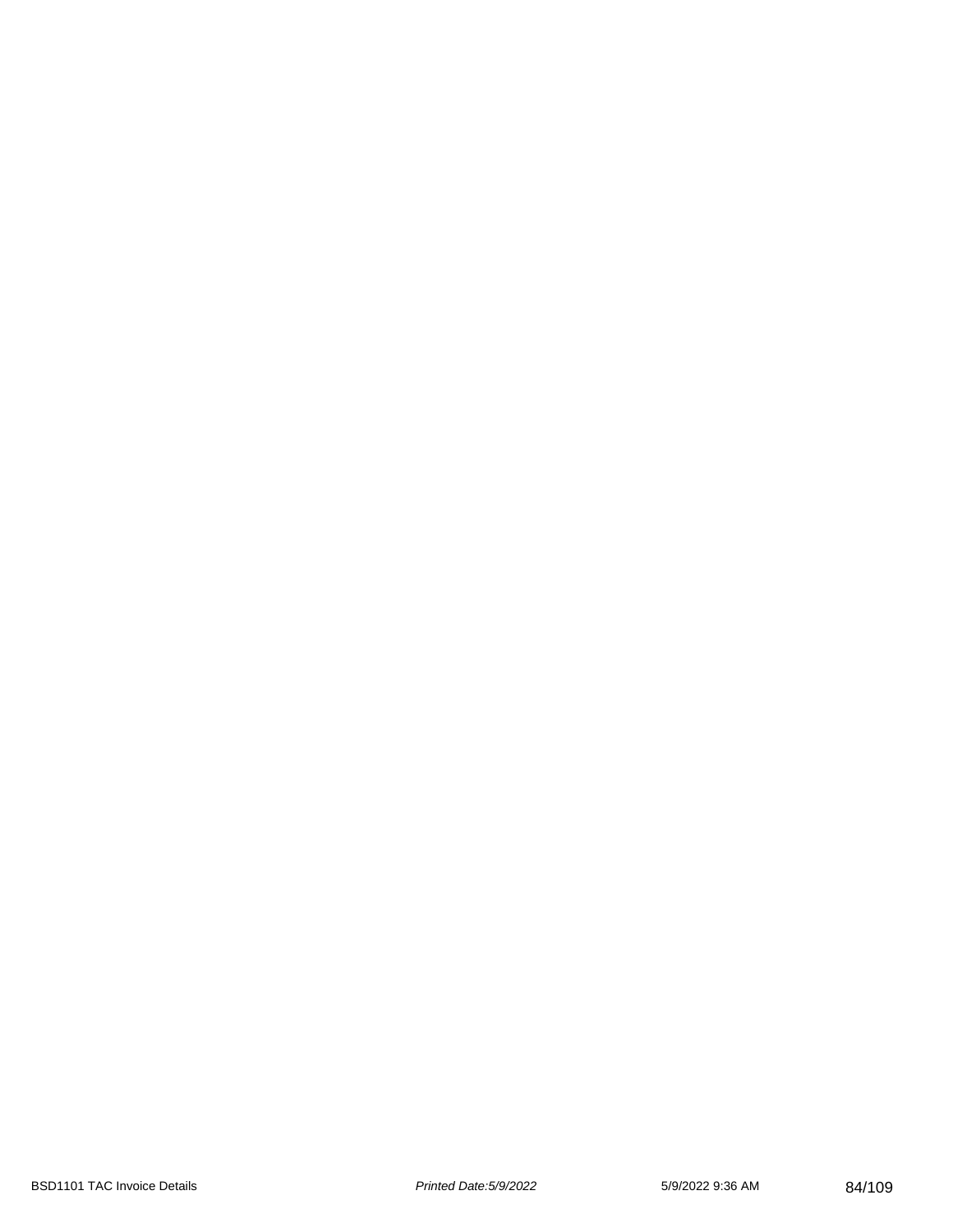

**County San Patricio - 205**

| License<br>Primary<br>Type<br>(AIMS) | <b>Primary</b><br><b>Number</b><br>(AIMS) | <b>Licensel License I</b><br>Type<br>(AIMS) | Licensel<br><b>Number</b><br>(AIMS) | License<br><b>Number</b><br>(Legacy) | <b>Validation</b><br>Number/<br>Local Ref Id/<br><b>Registry Number</b> | \$ State Feel | Charge | \$ Sur-1 \$ Late | \$5%<br><b>Feel County</b><br>Refund | \$ Total<br><b>Amount</b> |
|--------------------------------------|-------------------------------------------|---------------------------------------------|-------------------------------------|--------------------------------------|-------------------------------------------------------------------------|---------------|--------|------------------|--------------------------------------|---------------------------|
| <b>BG</b>                            | 105596908                                 | <b>BP</b>                                   |                                     | 150000100 BG1009482                  | 458AlipFFSdntlb                                                         | 1.045.00      |        |                  | 55.00                                | 1,100.00                  |
|                                      |                                           |                                             | Total                               |                                      |                                                                         | 1.045.00      |        |                  | 55.00                                | 1,100.00                  |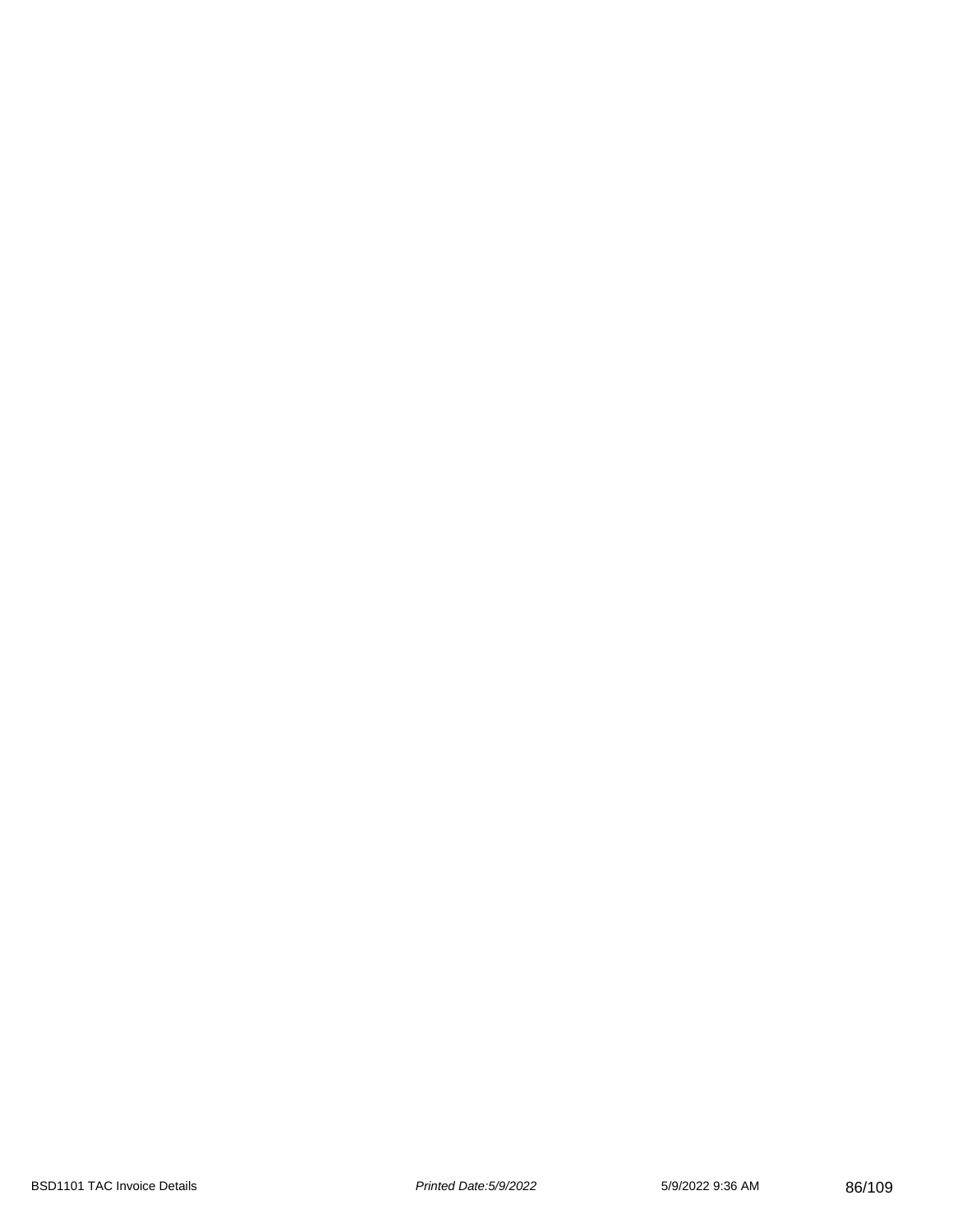

**County Smith - 212**

| License<br><b>Primary</b><br>Type<br>(AIMS) | <b>Primary</b><br><b>Number</b><br>(AIMS) | License License I<br>Type<br>(AIMS) | License<br><b>Number</b><br>(AIMS) | License<br><b>Number</b><br>(Legacy) | <b>Validation</b><br>Number/<br>Local Ref Id/<br><b>Registry Number</b> | \$ State Feel | Charge | \$ Sur-  \$ Late | \$5%<br><b>Feel County</b><br>Refund | \$ Total<br><b>Amount</b> |
|---------------------------------------------|-------------------------------------------|-------------------------------------|------------------------------------|--------------------------------------|-------------------------------------------------------------------------|---------------|--------|------------------|--------------------------------------|---------------------------|
|                                             |                                           | <b>BW</b>                           | 103698998                          | BW857358                             | 458AI8B1xEltGA0                                                         | 2.850.00      |        |                  | 150.00                               | 3,000.00                  |
| <b>BW</b>                                   | 103698998                                 | <b>SD</b>                           | 150000269                          | BW857358                             | 458AI8B1xEltGA0                                                         | 1.140.00      |        |                  | 60.00                                | 1,200.00                  |
|                                             |                                           |                                     | Total                              |                                      |                                                                         | 3,990.00      |        |                  | 210.00                               | 4,200.00                  |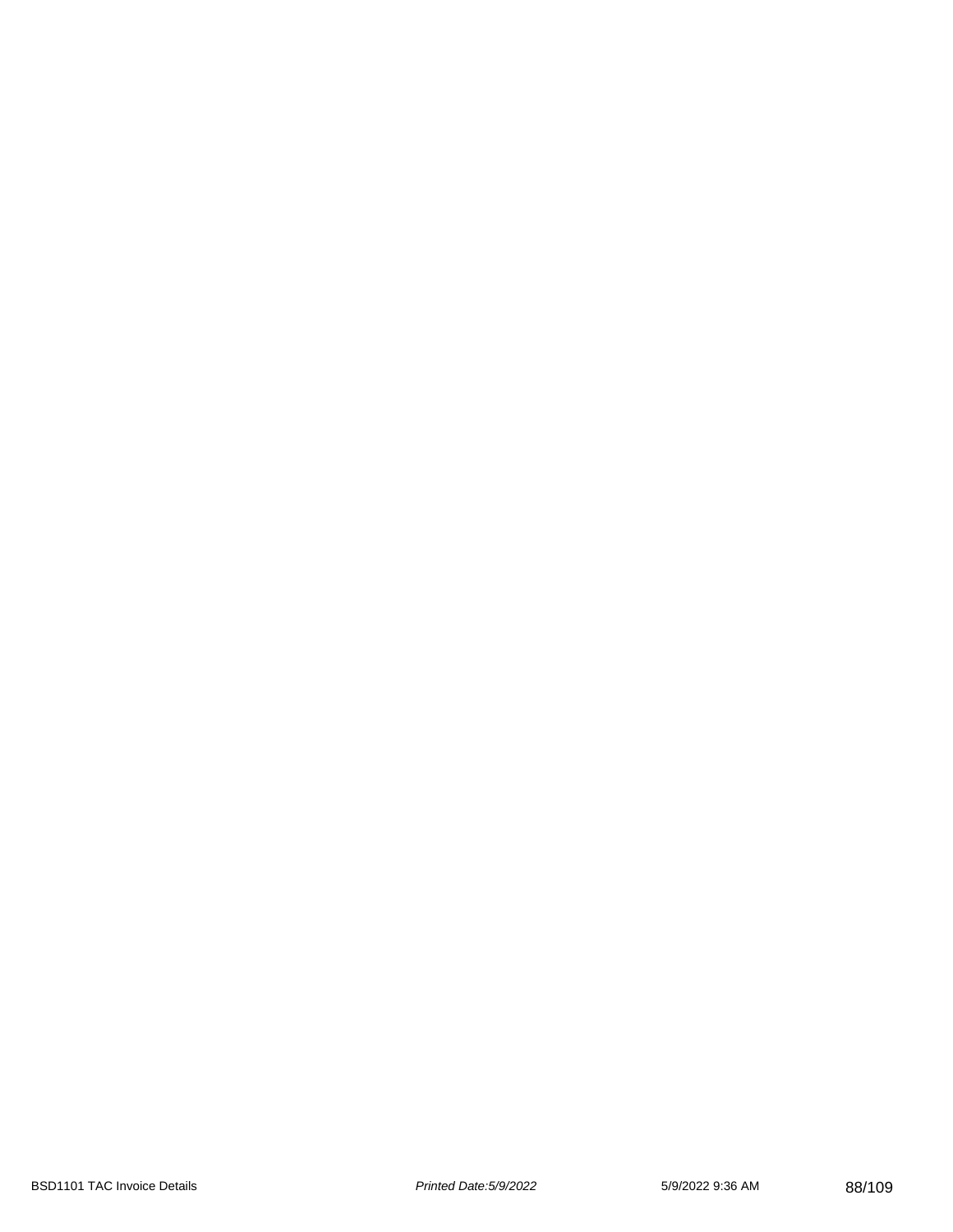

**County Starr - 214**

| License<br>Primary<br>Type<br>(AIMS) | <b>Primary</b><br><b>Number</b><br>(AIMS) | License License I<br>Type<br>(AIMS) | License<br><b>Number</b><br>(AIMS) | License<br><b>Number</b><br>(Legacy) | <b>Validation</b><br>Number/<br>Local Ref Id/<br><b>Registry Number</b> | \$ State Fee | Charge | \$ Sur-   \$ Late | \$5%<br><b>Feel County</b><br>Refund | \$ Total<br>Amount |
|--------------------------------------|-------------------------------------------|-------------------------------------|------------------------------------|--------------------------------------|-------------------------------------------------------------------------|--------------|--------|-------------------|--------------------------------------|--------------------|
|                                      |                                           | BF                                  | 102145797                          | BF721176                             | 458AILL1g9tnT3S                                                         | 1.045.00     |        |                   | 55.00                                | 1,100.00           |
|                                      |                                           | BF                                  | 102483309                          | BF748079                             | 458AISuNaLliEns                                                         | 1.045.00     |        |                   | 55.00                                | 1,100.00           |
|                                      |                                           |                                     | Total                              |                                      |                                                                         | 2,090.00     |        |                   | 110.00                               | 2,200.00           |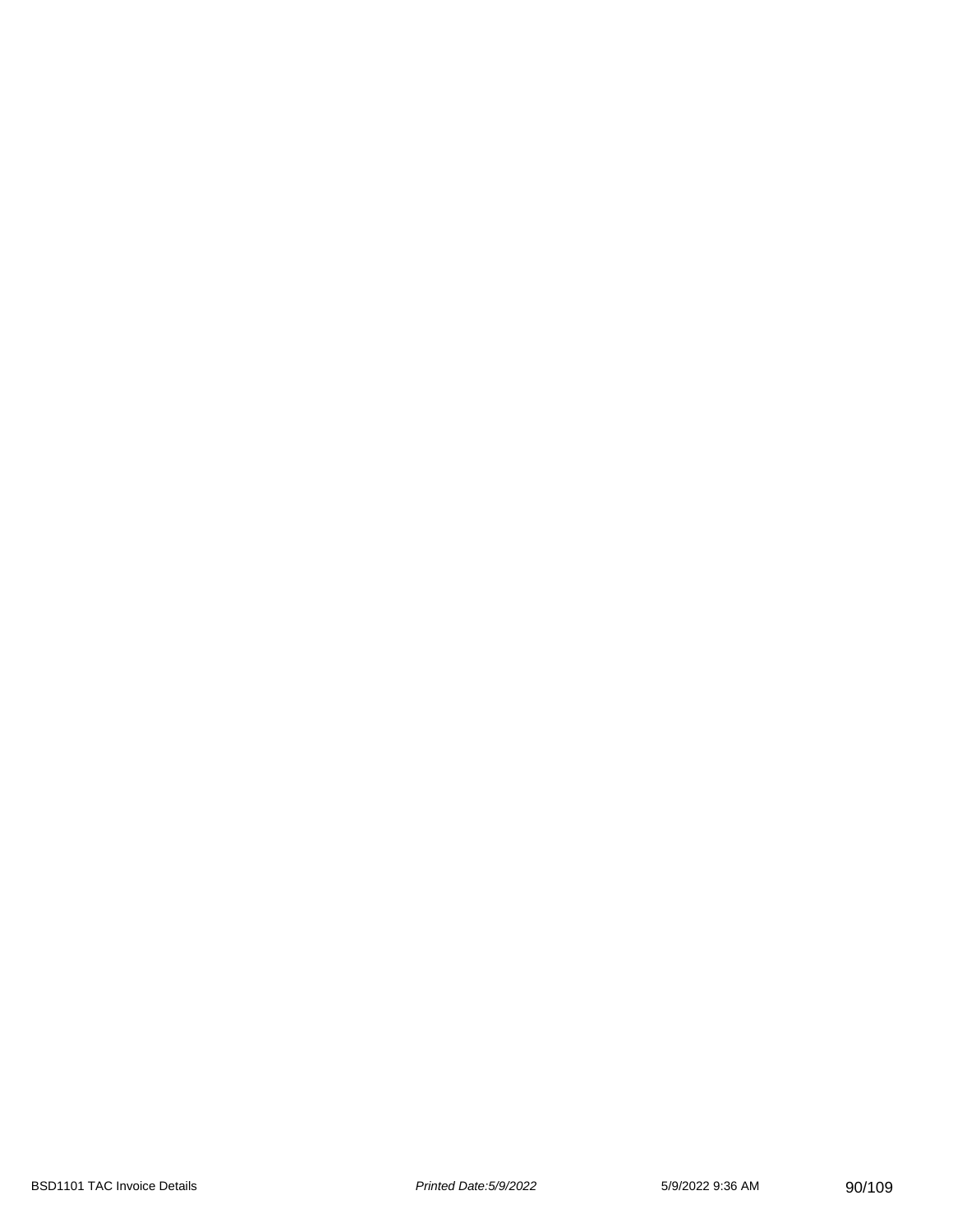

#### **TAC To Be Invoiced Details Applications Approved during April 2022 County Tarrant - 220**

| License<br>Primary<br>Type<br>(AIMS) | <b>Primary</b><br>Number<br>(AIMS) | License License<br><b>Type</b><br>(AIMS) | License<br><b>Number</b><br>(AIMS) | License<br><b>Number</b><br>(Legacy) | Validation<br>Number/<br>Local Ref Id/<br><b>Registry Number</b> | \$ State Fee | \$ Sur-<br><b>Charge</b> | \$ Late<br>Feel | \$5%<br>County<br><b>Refund</b> | \$ Total<br>Amount |
|--------------------------------------|------------------------------------|------------------------------------------|------------------------------------|--------------------------------------|------------------------------------------------------------------|--------------|--------------------------|-----------------|---------------------------------|--------------------|
| <b>BG</b>                            | 104751987                          | <b>BP</b>                                | 150000458                          | BG939275                             | 458AI6CdpdiCHvF                                                  | 1,045.00     |                          |                 | 55.00                           | 1,100.00           |
|                                      |                                    | <b>BE</b>                                | 103104831                          | BE805327                             | 458Ale0lislEvkt                                                  | 1,045.00     |                          |                 | 55.00                           | 1,100.00           |
|                                      |                                    | <b>BF</b>                                | 100061031                          | BF543249                             | 458AlfUJ09ZEO2k                                                  | 1,045.00     |                          |                 | 55.00                           | 1,100.00           |
| <b>MB</b>                            | 106671230                          | <b>BP</b>                                | 150000564                          | MB1087321                            | 458AIJYyWI49tdX                                                  | 1,045.00     |                          |                 | 55.00                           | 1,100.00           |
|                                      |                                    | <b>BB</b>                                | 101380626                          | BB659241                             | 458AIQewAQYUjX4                                                  | 3,325.00     |                          |                 | 175.00                          | 3,500.00           |
|                                      |                                    | <b>BW</b>                                | 104723423                          | BW939933                             | 458AlvLsWHu28Gi                                                  | 2,850.00     |                          |                 | 150.00                          | 3,000.00           |
|                                      |                                    | <b>BE</b>                                | 100097889                          | BE576806                             | 458Alvrkh5dH9zi                                                  | 1,045.00     |                          | 100.00          | 55.00                           | 1,200.00           |
| <b>BG</b>                            | 105672878                          | <b>BP</b>                                | 150000103                          | BG1015584                            | 458AIZq6qU0Z2H6                                                  | 1,045.00     |                          |                 | 55.00                           | 1,100.00           |
|                                      |                                    |                                          | Total                              |                                      |                                                                  | 12,445.00    |                          | 100.00          | 655.00                          | 13,200.00          |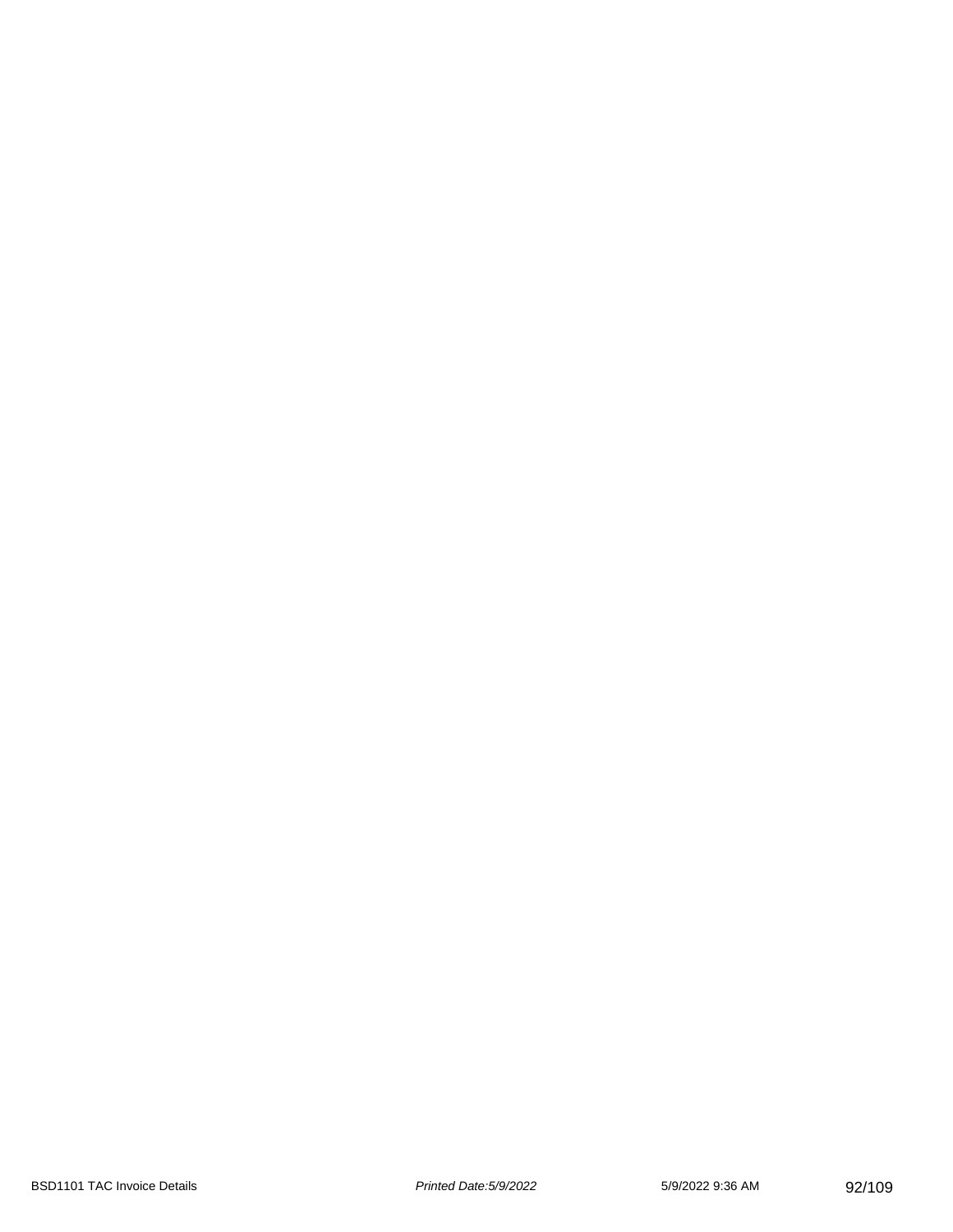

**County Taylor - 221**

| License<br>Primary<br>Type<br>(AIMS) | <b>Primary</b><br>Number<br>(AIMS) | License   License  <br>Type<br>(AIMS) | Licensel<br><b>Number</b><br>(AIMS) | License<br><b>Number</b><br>(Legacy) | <b>Validation</b><br>Number/<br>Local Ref Id/<br><b>Registry Number</b> | \$ State Fee | Charge | \$ Sur-1 \$ Late | \$5%<br><b>Feel County</b><br>Refund | \$ Total<br><b>Amount</b> |
|--------------------------------------|------------------------------------|---------------------------------------|-------------------------------------|--------------------------------------|-------------------------------------------------------------------------|--------------|--------|------------------|--------------------------------------|---------------------------|
| <b>BB</b>                            | 101370808                          | <b>BC</b>                             | 101379114                           | BC658831                             | 458AIQhJUmmPeR<br>п                                                     | 1.425.00     |        |                  | 75.00                                | .500.00                   |
|                                      |                                    |                                       | Total                               |                                      |                                                                         | 1,425.00     |        |                  | 75.00                                | 1,500.00                  |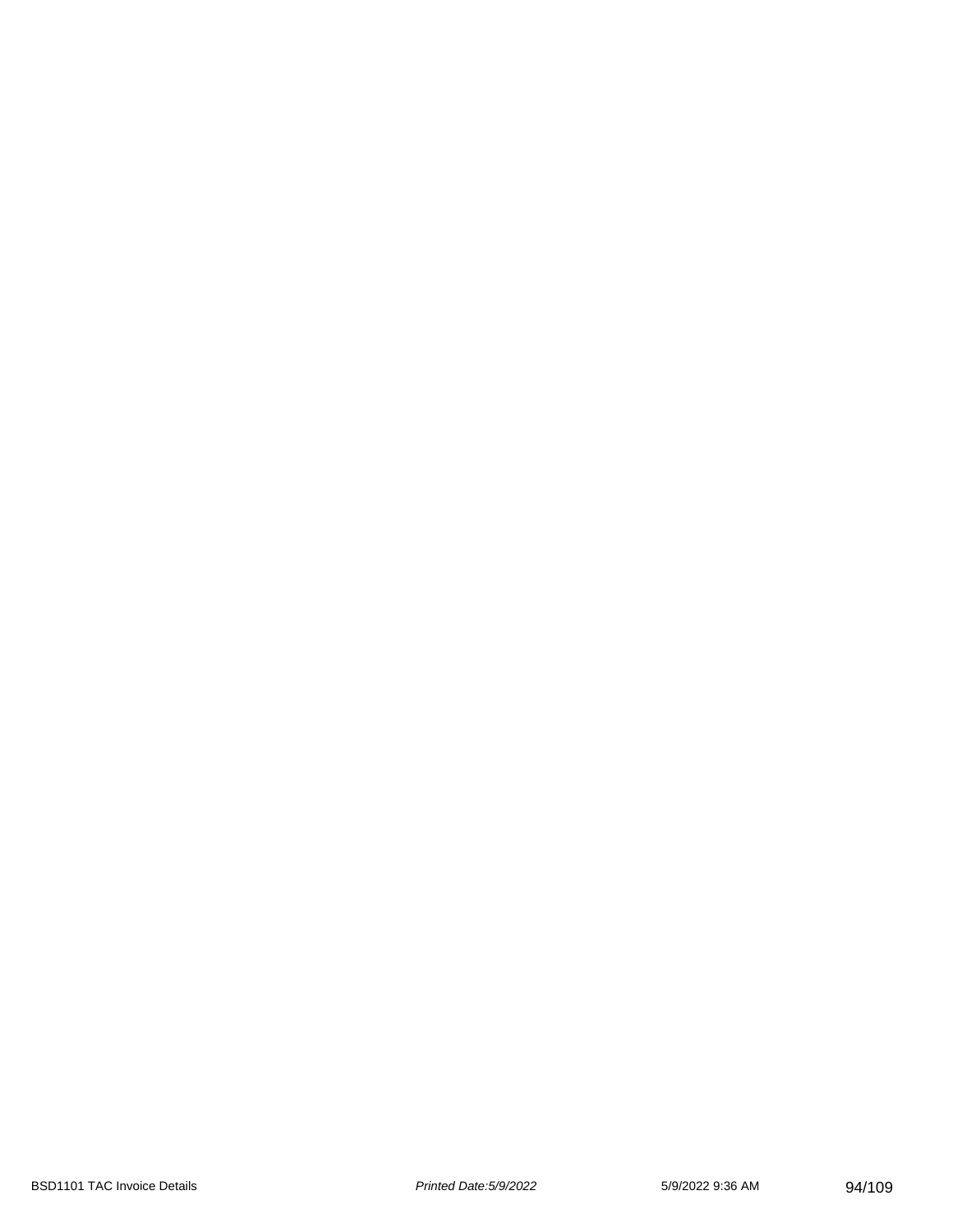

**County Tom Green - 226**

| License<br>Primary<br>Type<br>(AIMS) | <b>Primary</b><br>Number<br>(AIMS) | Licensel License<br>Type<br>(AIMS) | License<br><b>Number</b><br>(AIMS) | License<br><b>Number</b><br>(Legacy) | <b>Validation</b><br>Number/<br>Local Ref Id/<br><b>Registry Number</b> | \$ State Fee | Charge | \$ Sur-1 \$ Late | \$5%<br><b>Feel County</b><br>Refund | \$ Total<br><b>Amount</b> |
|--------------------------------------|------------------------------------|------------------------------------|------------------------------------|--------------------------------------|-------------------------------------------------------------------------|--------------|--------|------------------|--------------------------------------|---------------------------|
|                                      |                                    | <b>BE</b>                          | 100103843                          | BE62746                              | 458AlgO8WTp2Ud0                                                         | 1.045.00     |        |                  | 55.00                                | 1,100.00                  |
|                                      |                                    |                                    | Total                              |                                      |                                                                         | 1.045.00     |        |                  | 55.00                                | 1,100.00                  |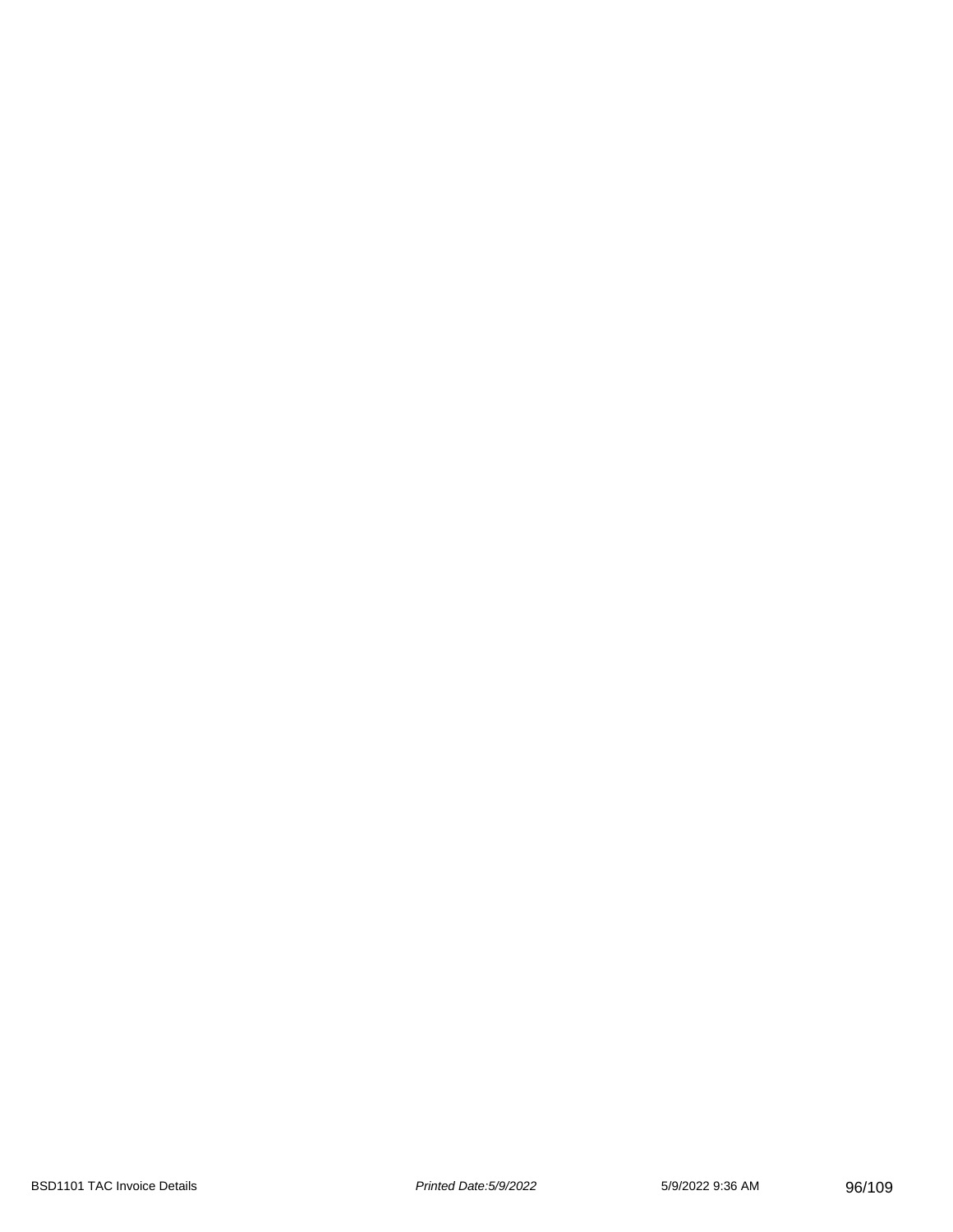

**County Travis - 227**

| License<br>Primary<br><b>Type</b><br>(AIMS) | <b>Primary!</b><br>Number<br>(AIMS) | License   License  <br><b>Type</b><br>(AIMS) | License<br>Number<br>(AIMS) | License<br><b>Number</b><br>(Legacy) | <b>Validation</b><br>Number/<br>Local Ref Id/<br><b>Registry Number</b> | \$ State Fee | <b>Charge!</b> | \$ Sur-   \$ Late<br>Feel | \$5%<br>County<br>Refund | \$ Total<br><b>Amount</b> |
|---------------------------------------------|-------------------------------------|----------------------------------------------|-----------------------------|--------------------------------------|-------------------------------------------------------------------------|--------------|----------------|---------------------------|--------------------------|---------------------------|
|                                             |                                     | BF                                           | 200055216                   |                                      | 458Al6trzNaRIxV                                                         | 1,045.00     |                |                           | 55.00                    | 1,100.00                  |
| <b>BG</b>                                   | 100088911                           | <b>BP</b>                                    | 150000055                   | BG445977                             | 458AIAi0PLu4JD4                                                         | 1,045.00     |                |                           | 55.00                    | 1,100.00                  |
| <b>BG</b>                                   | 200057875                           | <b>BP</b>                                    | 200057954                   |                                      | 458AIBDHK3z7F32                                                         | 1,045.00     |                |                           | 55.00                    | 1,100.00                  |
| <b>BG</b>                                   | 103130625                           | <b>BP</b>                                    | 150000008                   | BG807277                             | 458AlfuZqLCjWAy                                                         | 1,045.00     |                |                           | 55.00                    | 1,100.00                  |
|                                             |                                     | <b>BB</b>                                    | 104762493                   | BB943941                             | 458AILFMkgwZjaY                                                         | 3,325.00     |                |                           | 175.00                   | 3,500.00                  |
| <b>BG</b>                                   | 105631156                           | <b>BP</b>                                    | 150000050                   | BG1011682                            | 458AISfzEY5OPZX                                                         | 1,045.00     |                |                           | 55.00                    | 1,100.00                  |
| <b>MB</b>                                   | 105341905                           | <b>BP</b>                                    | 150000425                   | MB993177                             | 501629                                                                  | 1,045.00     |                |                           | 55.00                    | 1,100.00                  |
| Total                                       |                                     |                                              |                             |                                      |                                                                         |              |                |                           | 505.00                   | 10,100.00                 |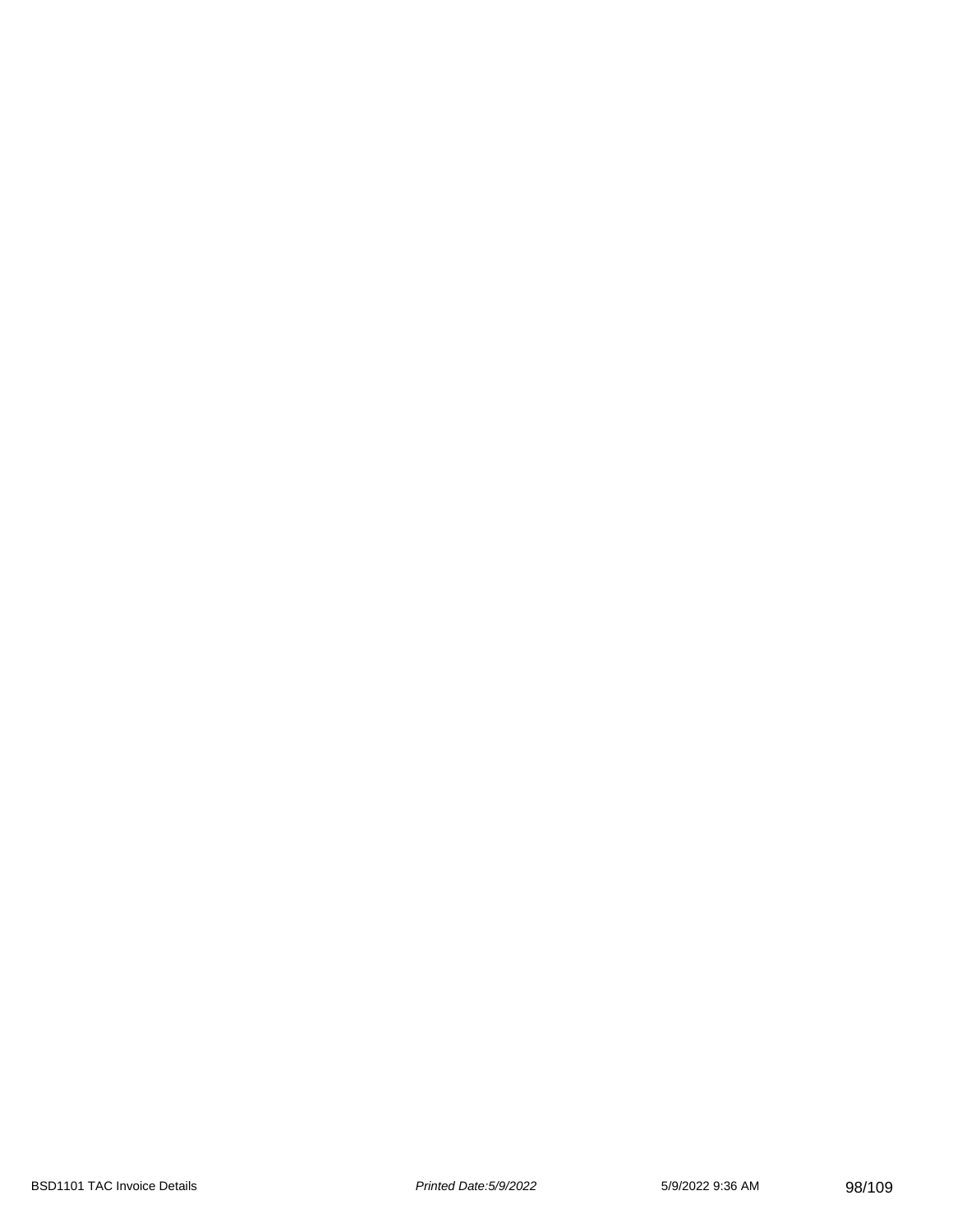

**County Walker - 236**

| License<br>Primary<br>Type<br>(AIMS) | <b>Primary</b><br><b>Number</b><br>(AIMS) | Licensel License I<br>Type<br>(AIMS) | Licensel<br><b>Number</b><br>(AIMS) | License<br><b>Number</b><br>(Legacy) | <b>Validation</b><br>Number/<br>Local Ref Id/<br><b>Registry Number</b> | \$ State Feel | Charge | \$ Sur-1 \$ Late | \$5%<br><b>Feel County</b><br>Refund | \$ Total<br><b>Amount</b> |
|--------------------------------------|-------------------------------------------|--------------------------------------|-------------------------------------|--------------------------------------|-------------------------------------------------------------------------|---------------|--------|------------------|--------------------------------------|---------------------------|
| <b>BG</b>                            | 200044804                                 | <b>BP</b>                            | 200058797                           |                                      | 800061                                                                  | 1.045.00      |        |                  | 55.00                                | 1,100.00                  |
| Total                                |                                           |                                      |                                     |                                      |                                                                         | 1,045.00      |        |                  | 55.00                                | 1,100.00                  |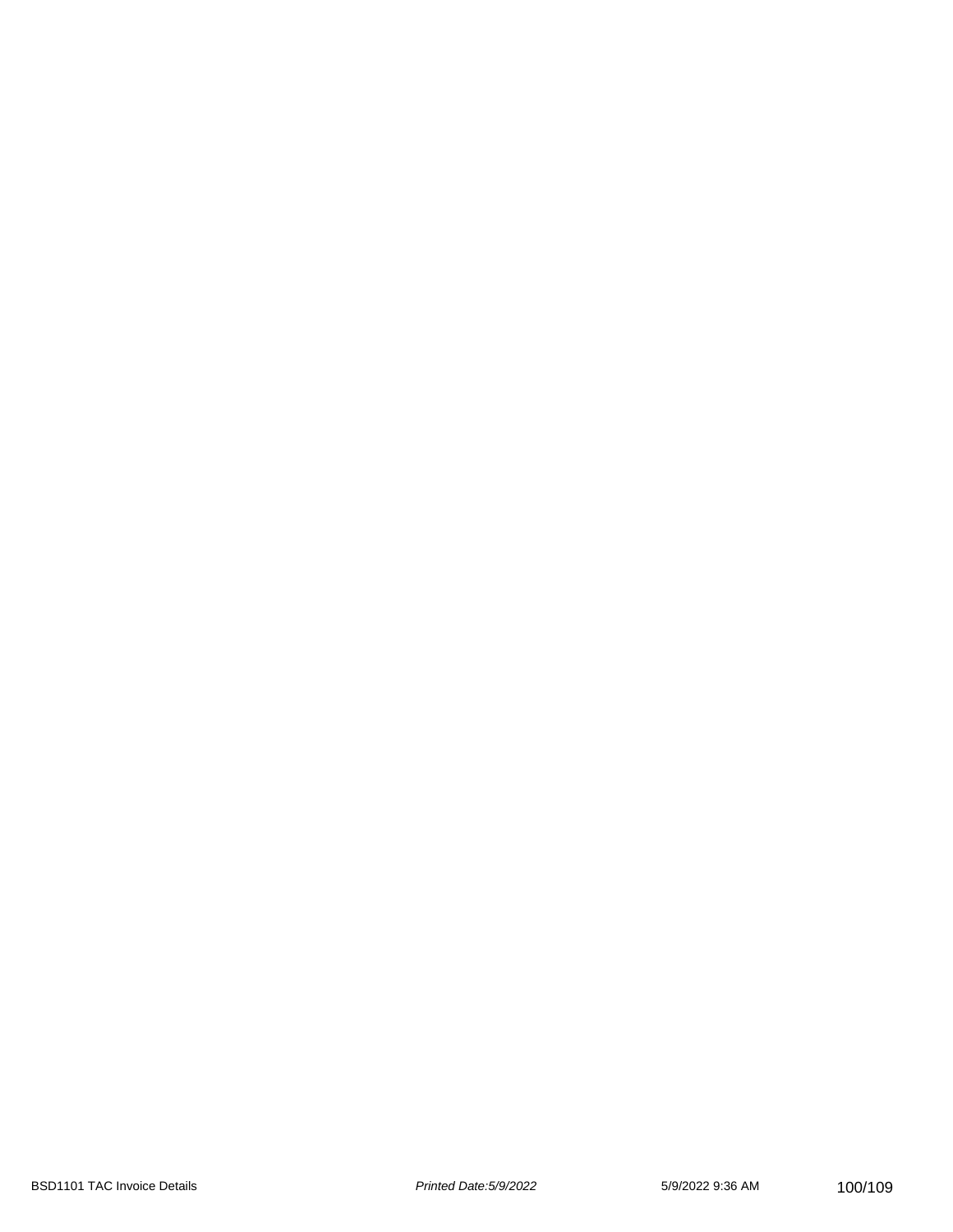

**County Waller - 237**

| License<br>Primary<br>Type<br>(AIMS) | <b>Primary</b><br>Number<br>(AIMS) | License   License  <br>Type<br>(AIMS) | Licensel<br><b>Number</b><br>(AIMS) | License<br><b>Number</b><br>(Legacy) | <b>Validation</b><br>Number/<br>Local Ref Id/<br><b>Registry Number</b> | \$ State Feel | Charge | \$ Sur-1 \$ Late | \$5%<br><b>Feel County</b><br>Refund | \$ Total<br><b>Amount</b> |
|--------------------------------------|------------------------------------|---------------------------------------|-------------------------------------|--------------------------------------|-------------------------------------------------------------------------|---------------|--------|------------------|--------------------------------------|---------------------------|
|                                      |                                    | <b>BE</b>                             | 100074149                           | BE295733                             | 458AliUwHVztlag                                                         | 1.045.00      |        |                  | 55.00                                | 1,100.00                  |
| Total                                |                                    |                                       |                                     |                                      |                                                                         | 1.045.00      |        |                  | 55.00                                | 1,100.00                  |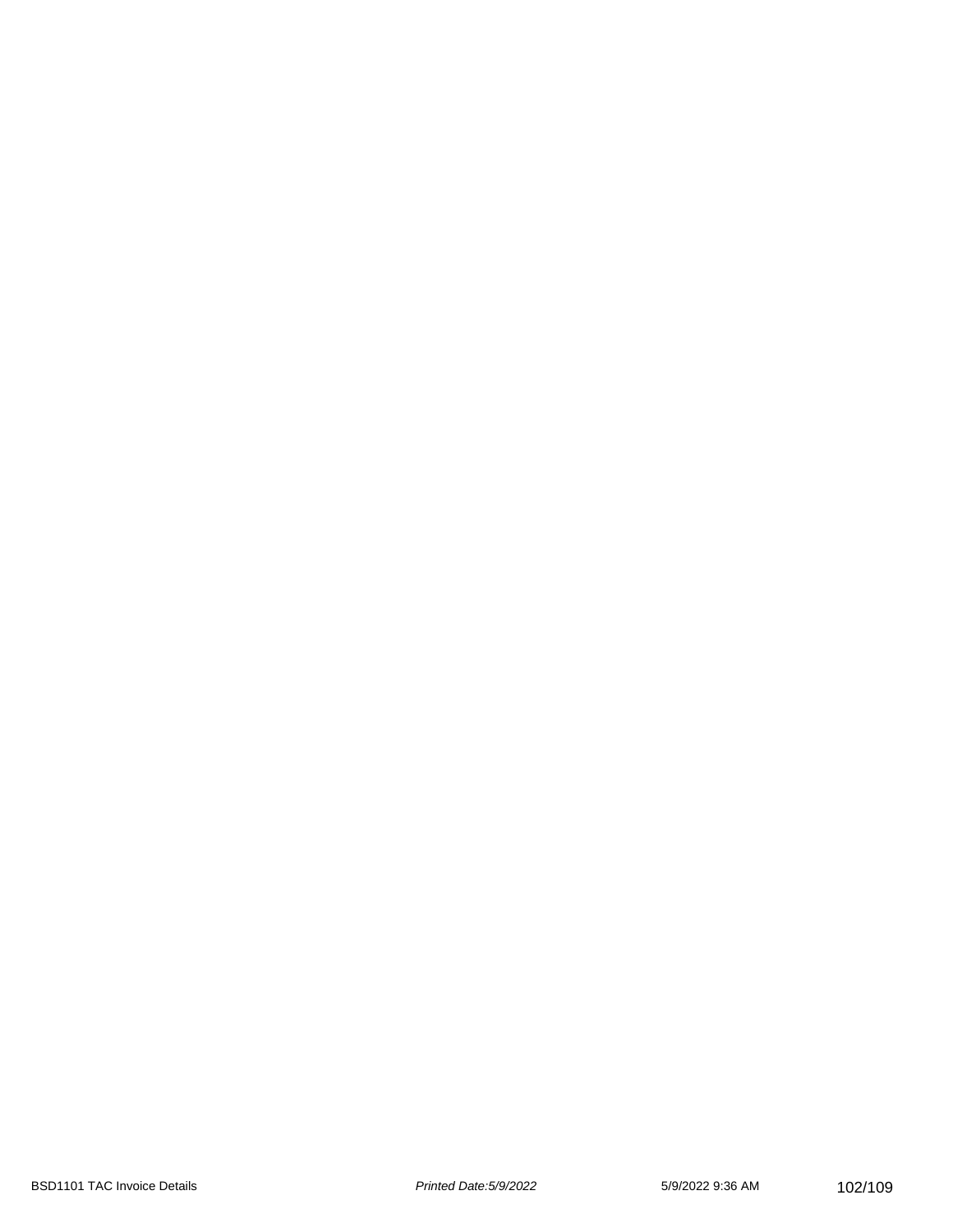

**County Washington - 239**

| License<br>Primary<br>Type<br>(AIMS) | <b>Primary</b><br>Number <br>(AIMS) | License   License  <br>Type<br>(AIMS) | Licensel<br><b>Number</b><br>(AIMS) | License<br><b>Number</b><br>(Legacy) | <b>Validation</b><br>Number/<br>Local Ref Id/<br><b>Registry Number</b> | \$ State Fee | Charge | \$ Sur-1 \$ Late<br>Feel | \$5%<br>County<br>Refund | \$Total<br><b>Amount</b> |
|--------------------------------------|-------------------------------------|---------------------------------------|-------------------------------------|--------------------------------------|-------------------------------------------------------------------------|--------------|--------|--------------------------|--------------------------|--------------------------|
|                                      |                                     | <b>BE</b>                             | 100095218                           | BE142328                             | 458AlhzliclxUqA                                                         | 1.045.00     |        |                          | 55.00                    | 1,100.00                 |
|                                      |                                     | <b>BE</b>                             | 100118989                           | BE285552                             | 458AljfCNcHJyvX                                                         | 1.045.00     |        |                          | 55.00                    | 1,100.00                 |
| Total                                |                                     |                                       |                                     |                                      |                                                                         |              |        |                          | 110.00                   | 2,200.00                 |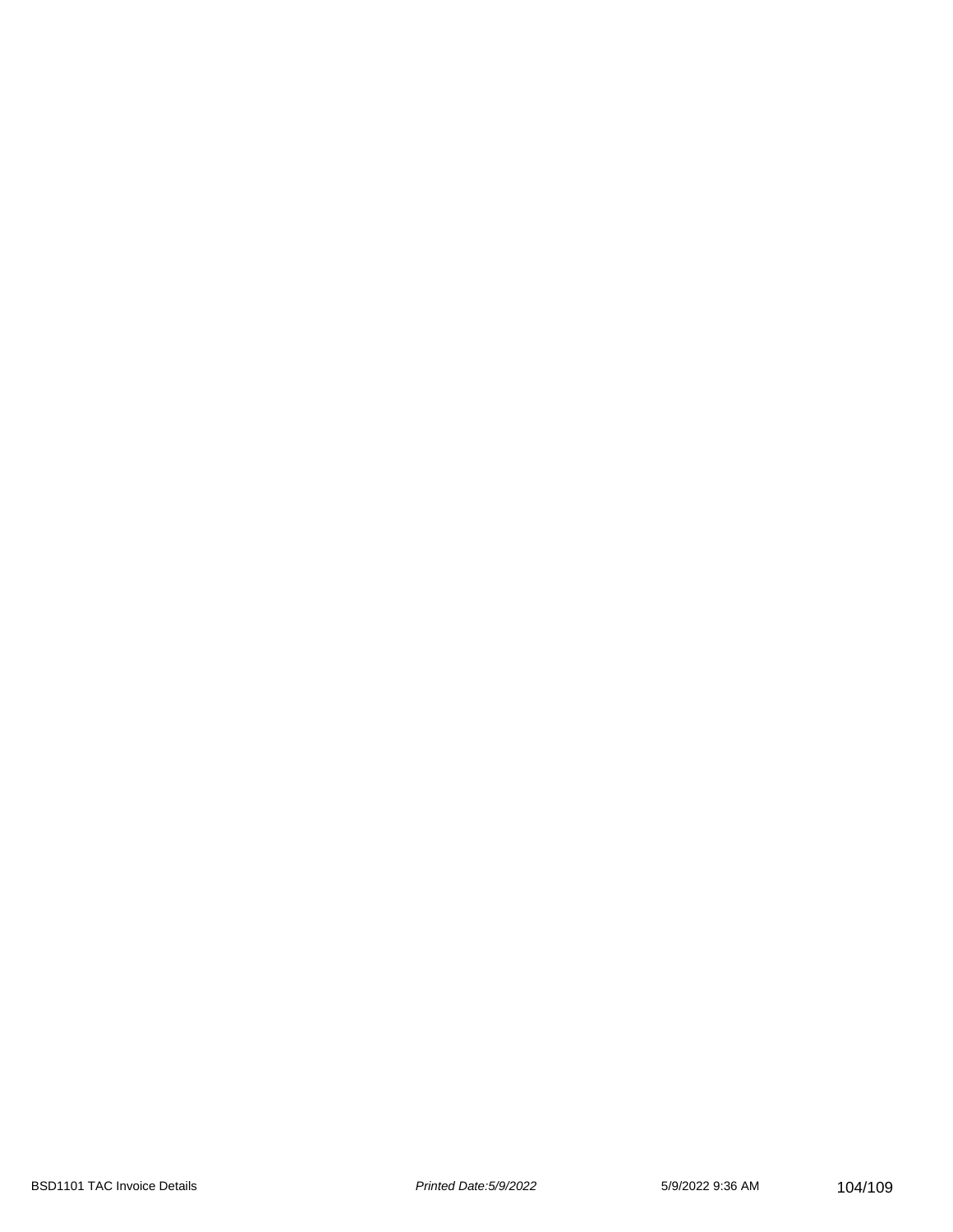

#### **TAC To Be Invoiced Details Applications Approved during April 2022 County Wharton - 241**

| License<br>Primary<br>Type<br>(AIMS) | <b>Primary</b><br><b>Number</b><br>(AIMS) | License   License  <br>Type<br>(AIMS) | Licensel<br><b>Number</b><br>(AIMS) | License<br><b>Number</b><br>(Legacy) | <b>Validation</b><br>Number/<br>Local Ref Id/<br><b>Registry Number</b> | \$ State Fee | <b>Charge</b> | \$ Sur-I \$ Late | \$5%<br><b>Feel County</b><br><b>Refund</b> | \$ Total<br><b>Amount</b> |
|--------------------------------------|-------------------------------------------|---------------------------------------|-------------------------------------|--------------------------------------|-------------------------------------------------------------------------|--------------|---------------|------------------|---------------------------------------------|---------------------------|
|                                      |                                           | <b>BE</b>                             | 100081343                           | BE233592                             | 458AIOUYmmnbiuo                                                         | 1.045.00     |               |                  | 55.00                                       | 1,100.00                  |
| Total                                |                                           |                                       |                                     |                                      |                                                                         | 1,045.00     |               |                  | 55.00                                       | 1,100.00                  |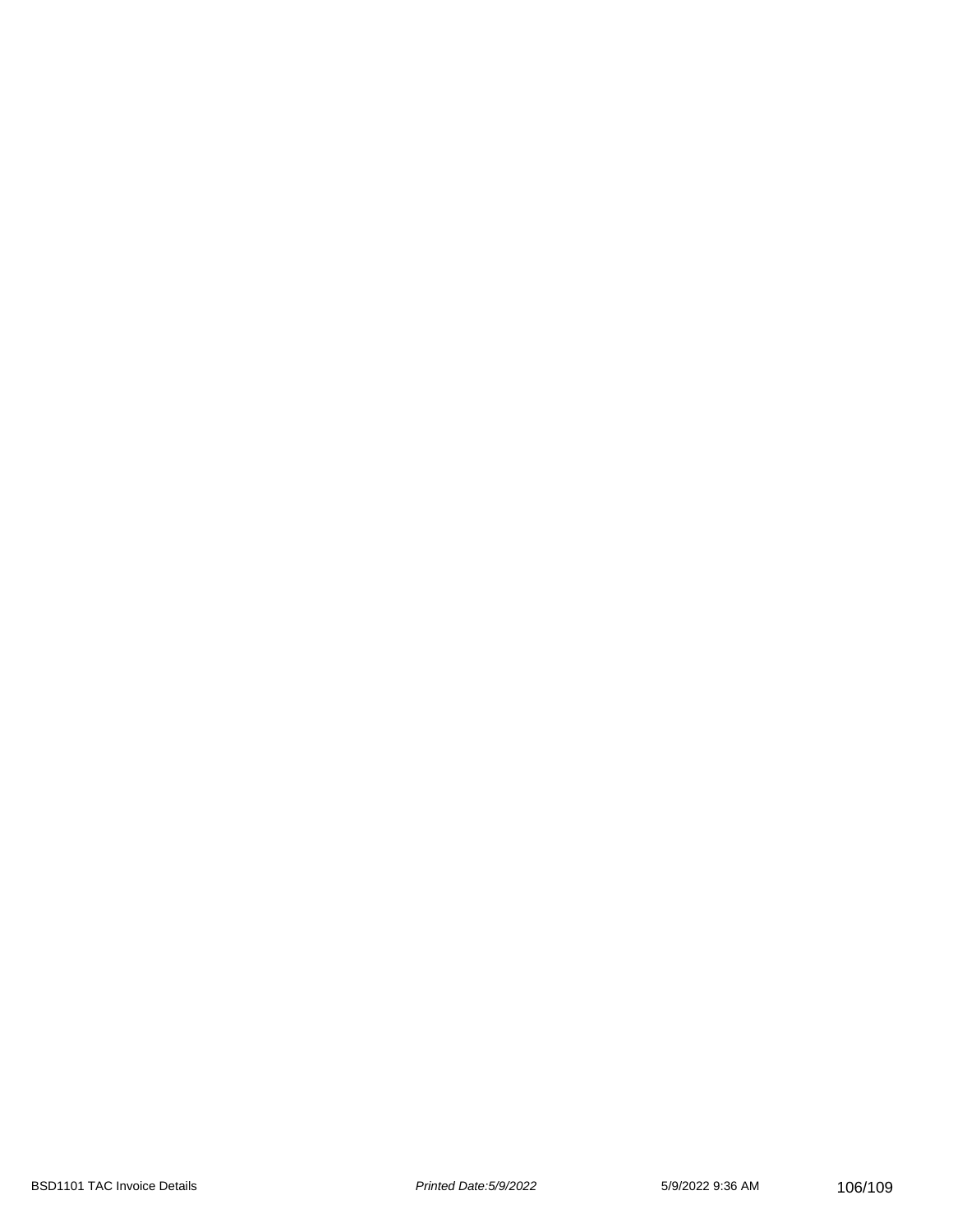

**County Wichita - 243**

| License<br>Primary<br>Type<br>(AIMS) | <b>Primary</b><br><b>Number</b><br>(AIMS) | Licensel License I<br>Type<br>(AIMS) | License<br><b>Number</b><br>(AIMS) | License<br><b>Number</b><br>(Legacy) | <b>Validation</b><br>Number/<br>Local Ref Id/<br><b>Registry Number</b> | \$ State Fee | Charge | \$ Sur-1 \$ Late | \$5%<br><b>Feel County</b><br>Refund | \$ Total<br><b>Amount</b> |
|--------------------------------------|-------------------------------------------|--------------------------------------|------------------------------------|--------------------------------------|-------------------------------------------------------------------------|--------------|--------|------------------|--------------------------------------|---------------------------|
|                                      |                                           | <b>BF</b>                            | 101382836                          | BF660632                             | 458AIWjPwKUT57J                                                         | 1.045.00     |        |                  | 55.00                                | 1,100.00                  |
| Total                                |                                           |                                      |                                    |                                      |                                                                         | 1.045.00     |        |                  | 55.00                                | 1,100.00                  |